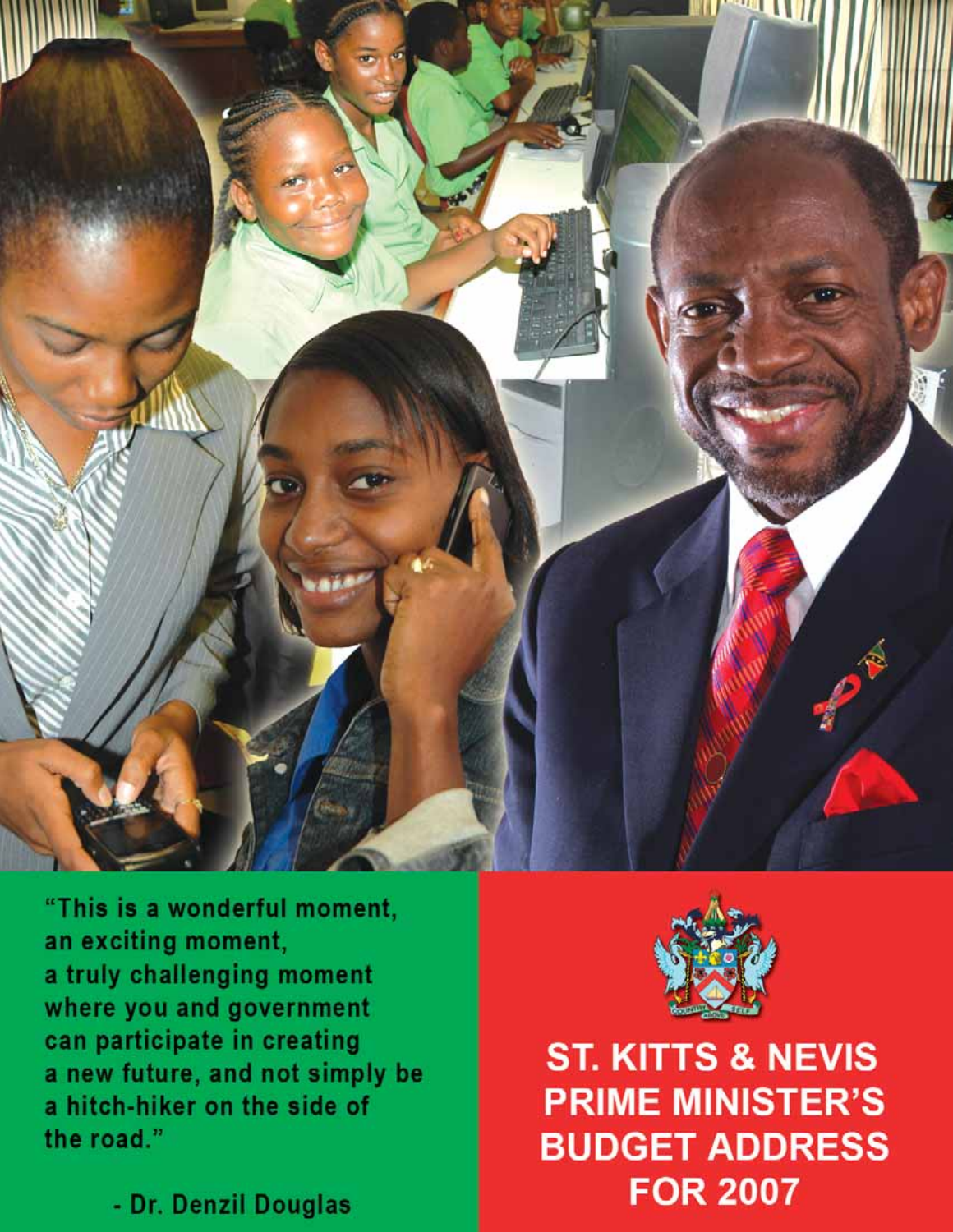1. Madame Speaker, I beg leave to move the second reading of the Bill shortly entitled the Appropriation (2007) Act, 2006.

## INTRODUCTION

2. Our country is at a critical juncture in its social and economic history. This year, perhaps for the first time in hundreds of years, our beloved Federation has not produced an ounce of sugar. Our cane fields are still lush and green, but this is no reflection of the current state of our sugar industry. The lushness of our abundant but overgrown cane fields, like the epitaph on the grave of a fallen hero, speaks loudly and clearly of the glorious but past days of King Sugar. The uncut sugar cane, now reaching unprecedented heights, stands as a symbol of the overwhelming role that sugar played in our society for so many centuries. But our verdant cane fields speak equally loudly of the great potential of our sugar lands, and of the many opportunities they continue to make available to our people.

3. Madame Speaker, even as we grapple with the challenges of transforming our economy in the aftermath of the demise of King Sugar, the entire world is joining with the Americas in preparing to celebrate the 200<sup>th</sup> anniversary of the abolition of the transatlantic Slave Trade. Indeed, just recently, the United Nations General Assembly unanimously adopted a resolution proposed by CARICOM Member States that calls for the commemoration of the 200th anniversary of the abolition of the transatlantic Slave Trade, which was brought to an end in 1807 by an Act of Parliament in Great Britain.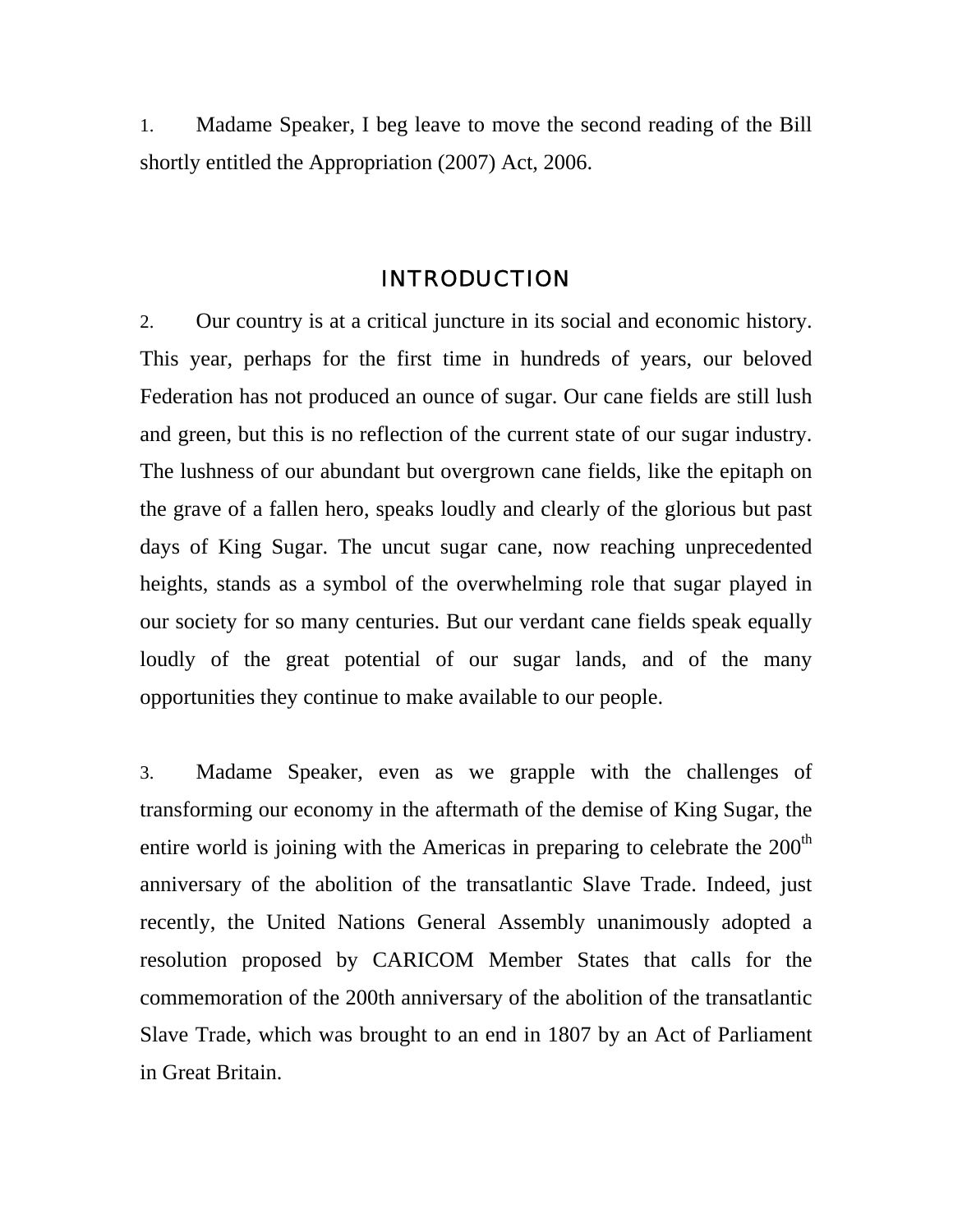4. The commemoration of the abolition of The Slave Trade is of particular significance to the people of the Caribbean because so many of our forefathers were brutalized, dehumanized, and quite often killed over the course of that long and arduous 'Middle Passage' across the Atlantic Ocean. It is estimated that by end of the Slave Trade in 1807, the Caribbean had taken some 47% of the 10 million Africans brought to the Americas to work as slaves. Hence, Caribbean people must lead the way in commemorating the end of this gross atrocity. We must also view the commemorative activities planned for next year as the celebration of our common heritage. Indeed, as we pursue the establishment of the Caribbean Single Market and Economy (CSME), we must avail ourselves of every opportunity to reflect on our common heritage and to foster a greater sense of kinship and fraternity among Caribbean people across the entire region and beyond.

5. The abolition of the Slave Trade was one of the first major successes of our people in the long march to freedom. Moreover, since then, we have made many other important strides, including the abolition of slavery. Indeed, our attainment of political Independence in 1983 was the culmination of the intense and very effective struggles of our forefathers over many decades. But my Government believes that the march to freedom would never be complete until our people are empowered to move beyond the cane fields and to grasp the increasing array of opportunities for personal advancement and wealth creation in all sectors of our progressive economy.

6. It is in the pursuit of this central goal of people empowerment, that my Government has implemented an expansive and far-reaching social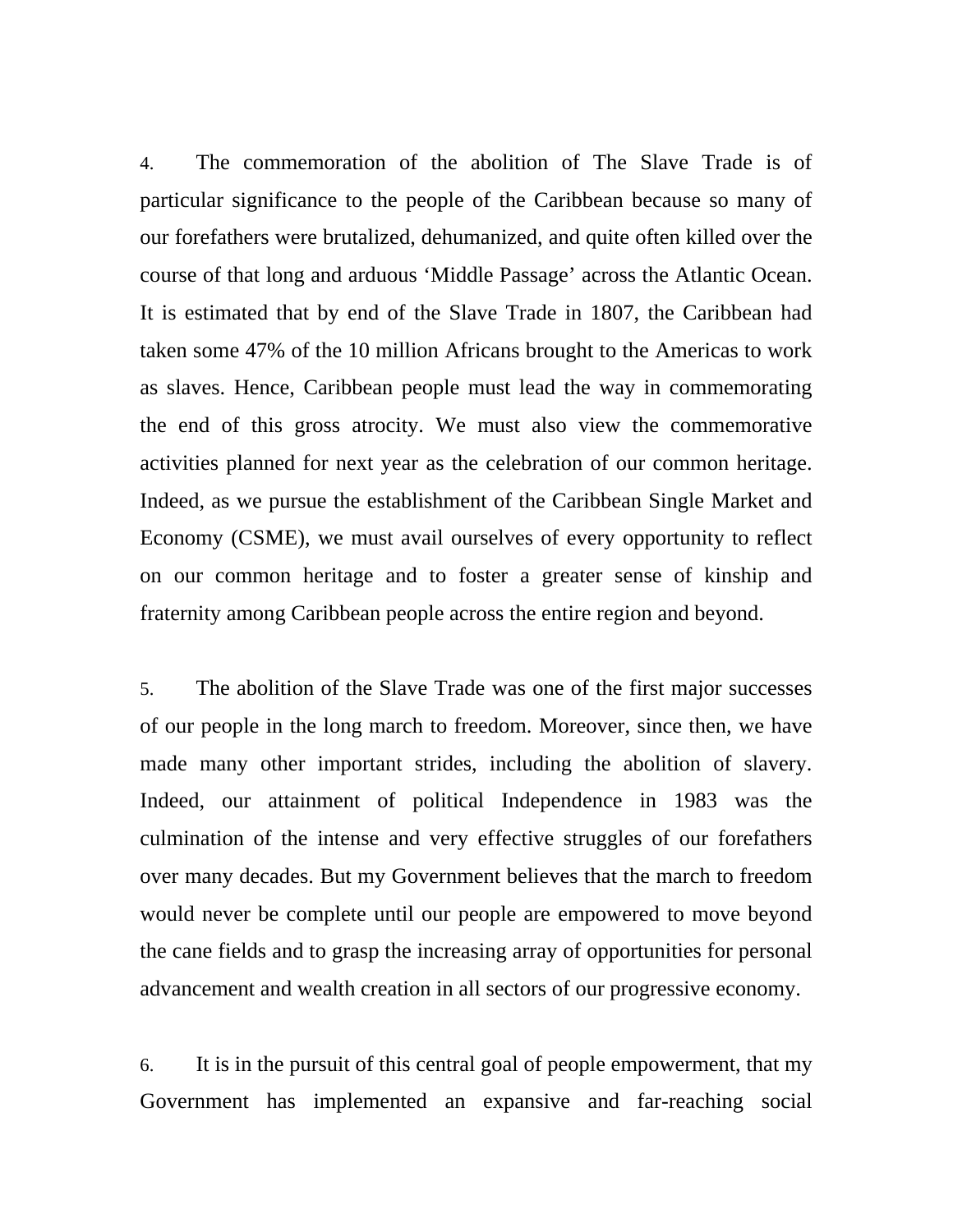development programme that has touched the lives of people from all walks of life in our Federation. In particular, it has brought great relief to the poor and underprivileged, and has released many of them from the excruciating grip of poverty and deprivation. Since we assumed office in 1995, we have empowered over 1,000 young people through our Short-term Work Experience Programme by taking them out of their state of joblessness, desperation and disillusionment and transforming them into productive members of our workforce. I shudder when I imagine what would have become of our society if such disillusionment was permitted to evolve into resentment, anger and social deviance.

7. We have empowered nearly two thousand low-income families by giving them homes of their own and freeing them from the unreasonable demands of uncaring landlords. We have empowered our school children by placing computer laboratories in their schools and giving them the opportunity to scale the technology divide that, in a modern world, tends to separate the rich from the poor and the winners from the losers. We have empowered our workers by increasing the minimum wage to more than double the \$120 per week that was the prescribed minimum wage when we assumed office in 1995. We have empowered the indigents by increasing their non-contributory Social Security Assistance Pension by more than 130% over the period that we have been in office. We have empowered our entire population by giving them easy access to comprehensive Primary Health Care and to state-of-the-art medical facilities.

8. These important empowerment initiatives are just a small part of our comprehensive Social Development Programme that has transformed the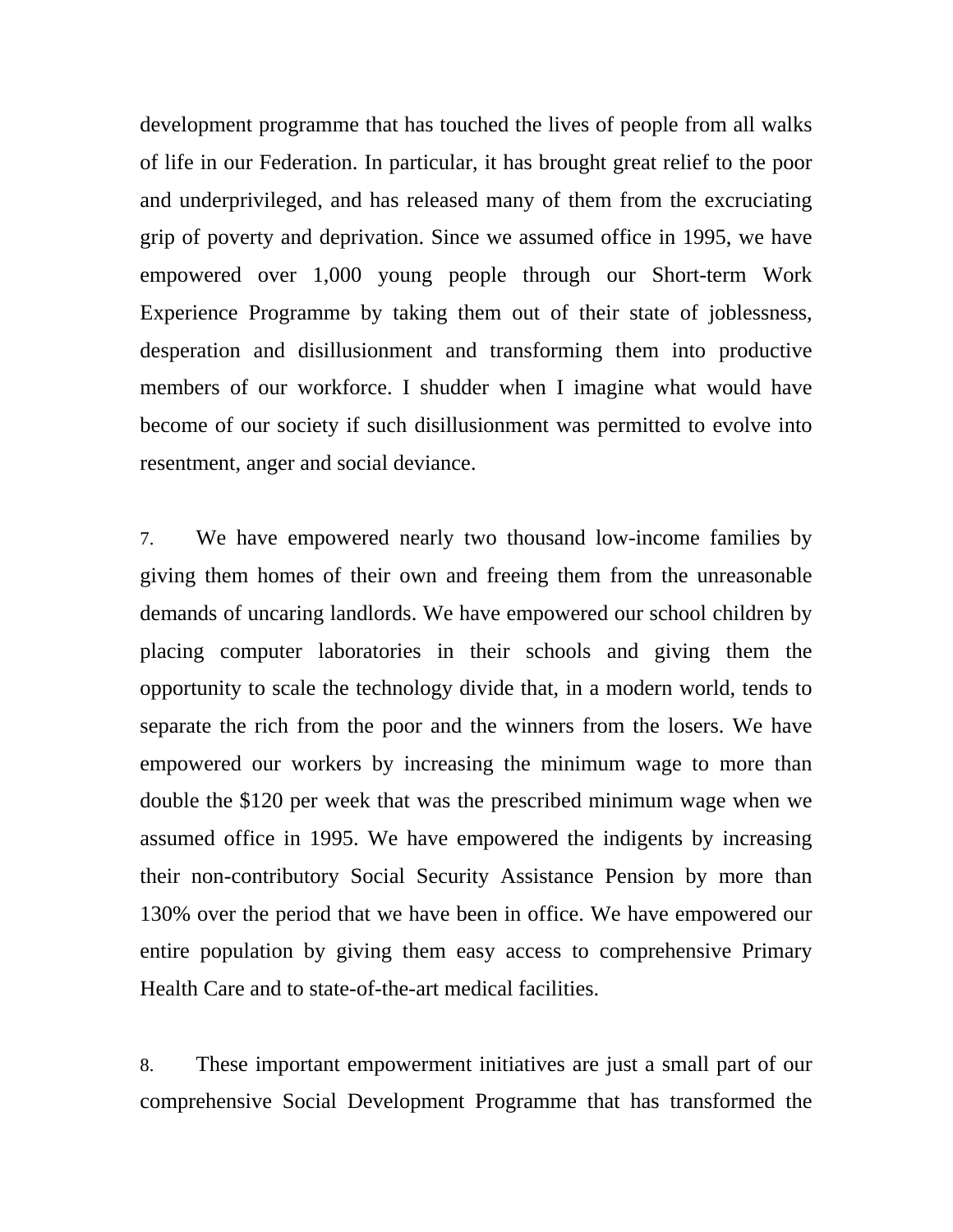lives of so many of our people, and has secured for our Federation, the very outstanding international rankings it has consistently achieved in respect of the United Nations Human Development Index. Yet, there is still much more work for my Government to do. We are determined to continue to provide a helping hand to our former sugar workers until they have secured productive and rewarding lives for themselves in the important sectors of our economy. We will continue the process of transforming our economy into a well diversified, service-oriented economy capable of producing goods and services that are competitive in regional and global markets.

9. Madame Speaker, our people would only be truly free when all of us can look beyond the confines of the cane fields and choose wealth creation opportunities from a range of options – within or outside the cane fields. It is only then, we would have removed the shackles of slavery that tied us to the cane fields and created such disillusionment and such great sense of hopelessness among our forefathers. It is only then we would have given economic substance to the political independence that we achieved in 1983. It is only then we would have fully reaped the benefits of the abolition of the Slave Trade in 1807 and of slavery in 1838.

10. Madame Speaker, history has a way of bunching the celebration of great events together. It should not be surprising, therefore, that in 2007, the same year in which we will be commemorating the end of the Slave Trade, we will also be celebrating the  $75<sup>th</sup>$  Anniversary of our great Party – The St. Kitts-Nevis Labour Party. I am persuaded, Madame Speaker, that this is an event that should draw the support and participation of every proud Kittitian and Nevisian – whatever their party affiliation may be.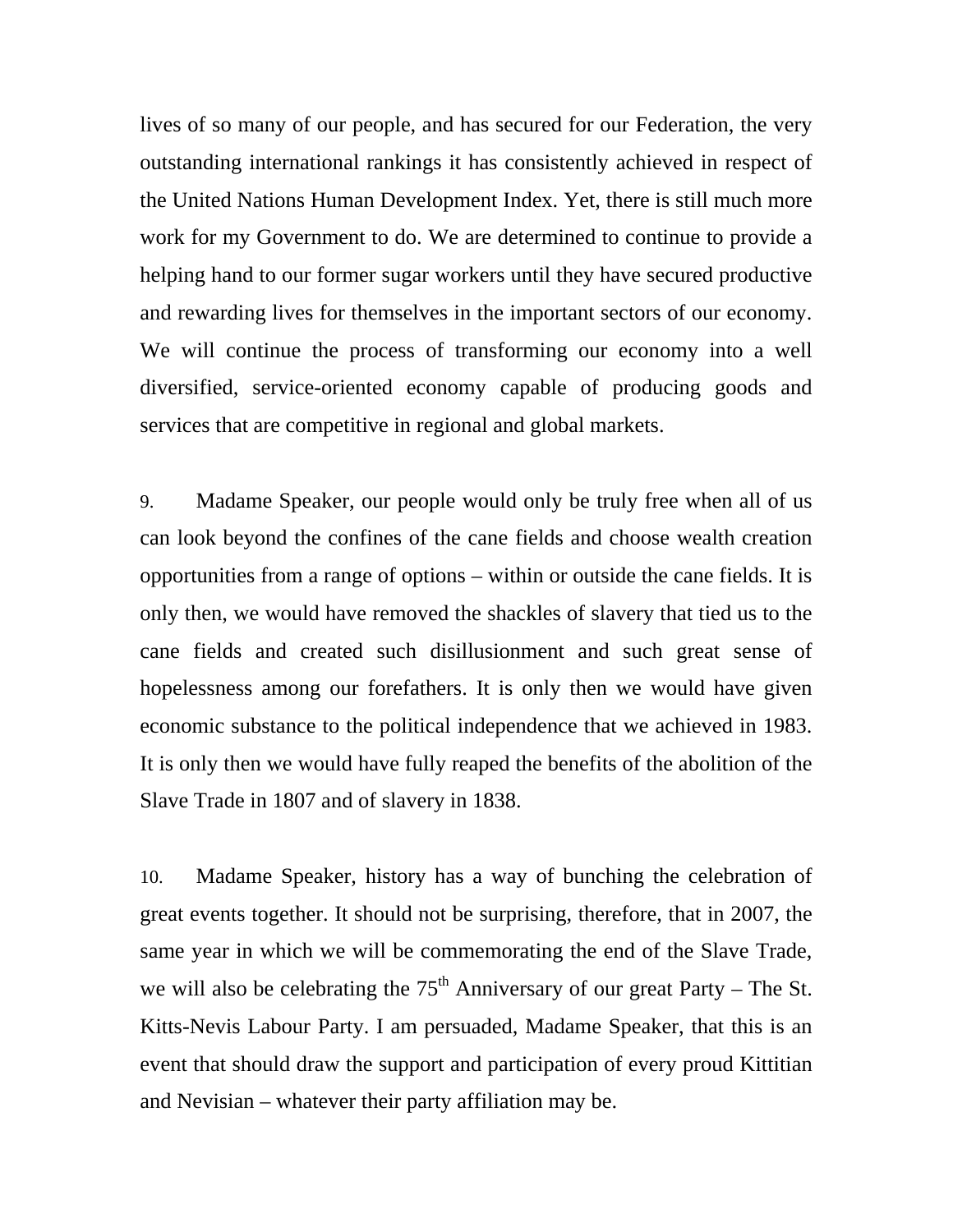11. When the Labour Party (or the Workers League as it was then called) was formed in 1932, it was the only ray of light in the darkness of working class suppression and discrimination. The newly formed political party immediately set about agitating for the improvement in the conditions of the working class and for the right of the working class to be represented by unions. This, along with the agitation of likeminded organizations throughout the region, resulted in a recommendation in the Moyne Commission Report for the recognition of the right of association through Trade Unions and the subsequent formation of the St. Kitts-Nevis Trades and Labour Union in 1940.

12. The Labour Party also successfully fought for universal adult suffrage, which was introduced in 1952 and which for the first time allowed all adults to vote and to participate in the electoral process. Moreover, upon assuming the reins of power in St. Kitts and Nevis, the Labour Party, under the leadership of our National Hero, the Right Excellent Sir Robert Llewellyn Bradshaw, introduced a range of economic policies that dramatically advanced the standard of living of the working class and ensured that our people, through its Government, took ownership of our critical economic resources including the sugar lands and the sugar factory.

13. This is the tradition on which we build. It is a tradition of people empowerment through social and economic transformation. Hence, during this year, we will continue along this path by pursuing a range of social programmes aimed at combating poverty generally and assisting the former sugar workers in finding and pursuing new livelihoods that would secure for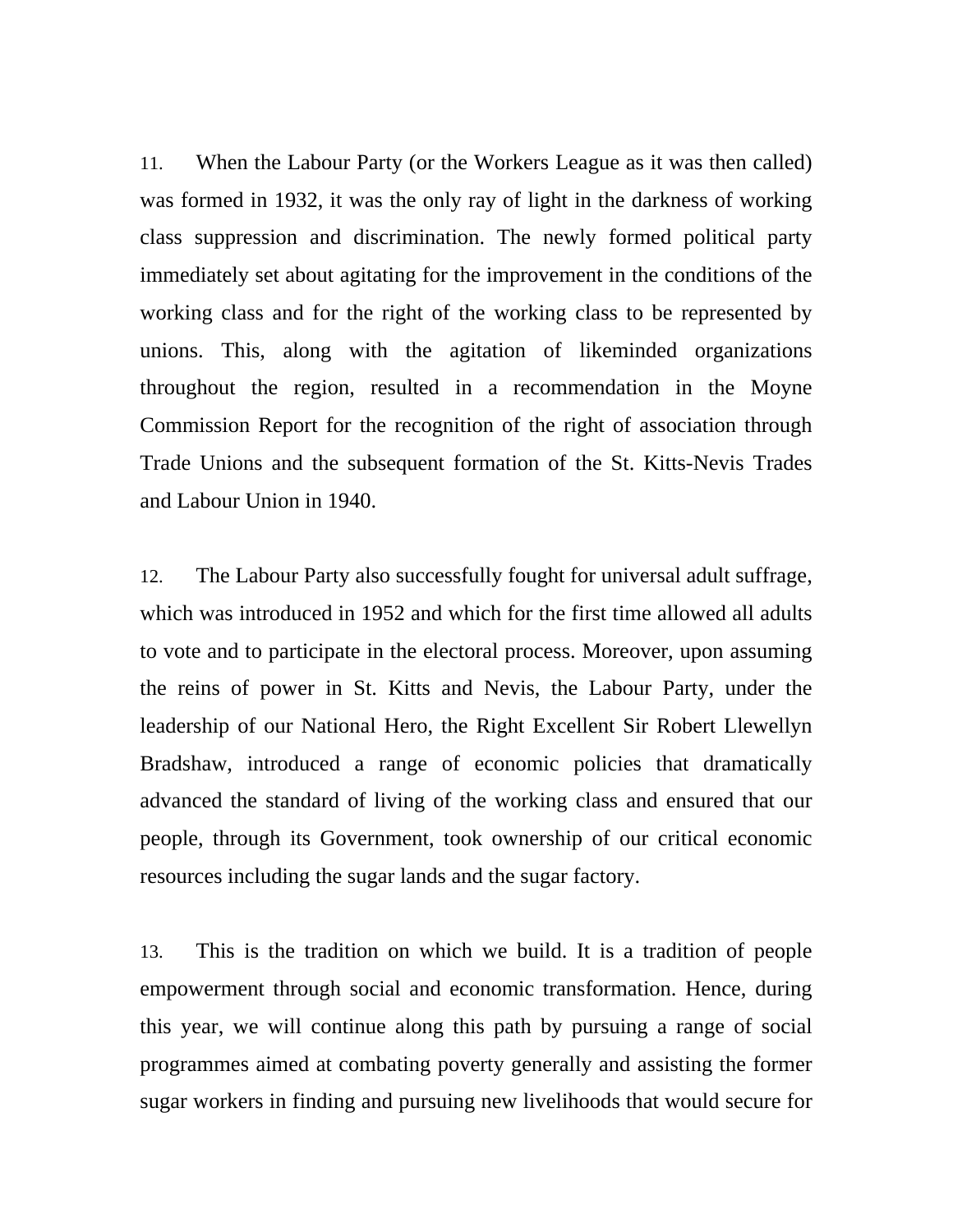them an improved quality of life. We will also continue to place great emphasis on the safety and security of our people and of our many visitors by giving law and order an even more prominent position among the policy imperatives of my Government.

14. But our social programmes are only sustainable in the context of macroeconomic stability and economic growth. Hence, fiscal consolidation and debt reduction will continue to be important priorities of the Government. In this regard, we will continue with the implementation of the fiscal stabilization programme that has been yielding significant results and we will accelerate the implementation of our strategy for commercialization and privatization of appropriate public sector assets and enterprises, and for enhancing the efficiency and effectiveness of public corporations and statutory bodies.

15. My Government also intends to target real economic growth of over 3 % per annum. For 2007, we believe that the Cricket World Cup will contribute significantly to enhanced levels of economic activity, but we will continue with the implementation of our strategy for sustaining increased levels of growth well into the future. In particular, we will reshape the Public Sector Investment Programme to give greater emphasis to the projects with the greatest growth potential. We will introduce a number of initiatives aimed at boosting private sector investments and enhancing competitiveness in the production and export of goods and services. Already there is a large number of hotel and tourism related projects that have either commenced construction or are expected to commence construction shortly. The implementation of these projects will significantly raise the level of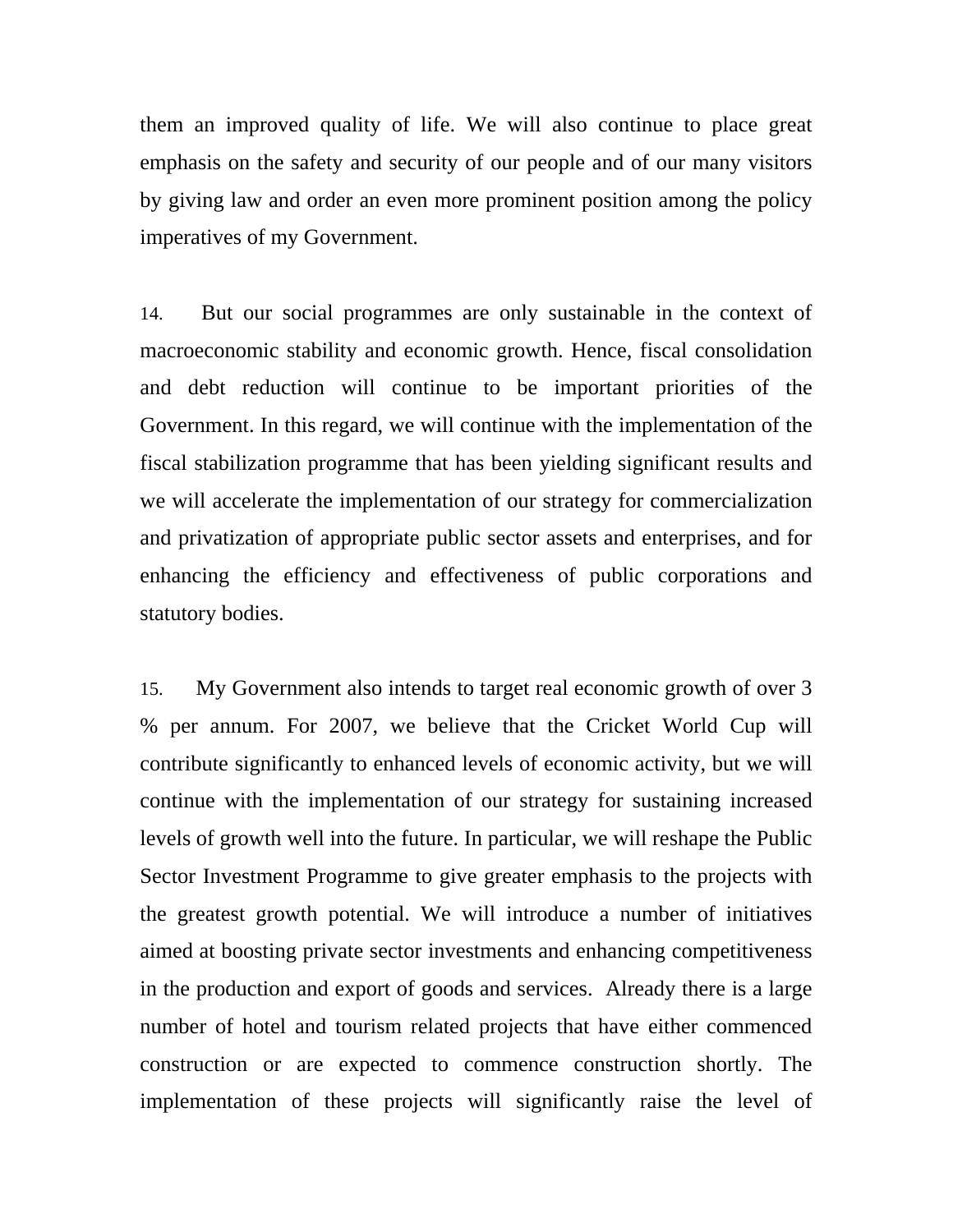economic growth over the next few years. However, even as we pursue growth, we will pay very close attention to consumer prices with a view to offering appropriate protection to vulnerable groups and we will strive to maintain an appropriate balance between physical development and environmental sustainability.

16. We expect that increased growth rates will create many job opportunities and will significantly reduce the level of unemployment. Hence, we will devote even greater attention to preparing our young people to occupy the high quality and high paying jobs that we expect will become available. We will also step up our educational and youth development programmes with a view to identifying and addressing the specific needs of our young people. In this regard, we intend to re-orient our education system, with a view to ensuring that our teaching and academic resources are not concentrated in a lopsided manner on the few persons who are able to achieve exceptional grades in exceptionally large numbers of subjects but that such resources are fairly distributed to ensure that the vast majority of students are capable of achieving the standards necessary to occupy a place in the work force or to pursue further studies.

17. Of course, our education system has served us well over the years and we do not propose any major overhaul. In fact, the education system will attain a major milestone in 2007, which we must recognize and celebrate appropriately. We will commemorate the  $40<sup>th</sup>$  Anniversary of our comprehensive education system, which was introduced by the then Minister of Education, the late Clarence Fitzroy Bryant, to remove elitism from the education system and to give every young person a chance to attend secondary school. This comprehensive education system, which is the envy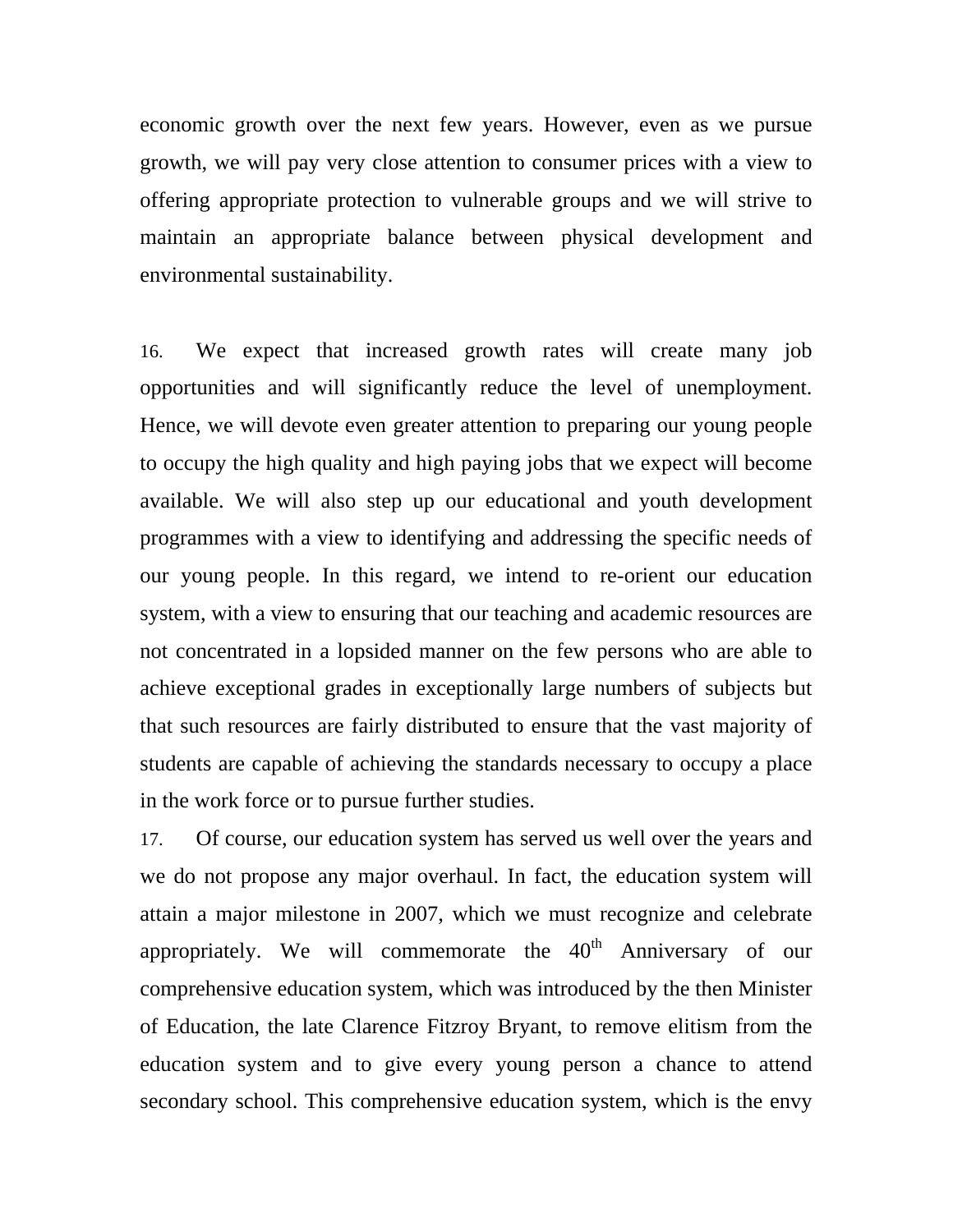of the entire Caribbean, has drawn commendations from many regional and international institutions including the World Bank. It is therefore quite fitting that we should at this time be reinforcing the system to ensure that our young people are not only given the opportunity to attend secondary school, but that a greater number of them complete their secondary education and achieve results that would permit them to pursue the careers of their choice especially careers impacted by science, information and communication technology and technical and vocational skills.

18. Madame Speaker, the objectives that we have set for ourselves are quite extensive and their attainment depends to some degree on the very volatile external environment in which we exist. It is therefore necessary that we focus now on international and regional developments of relevance to our Federation.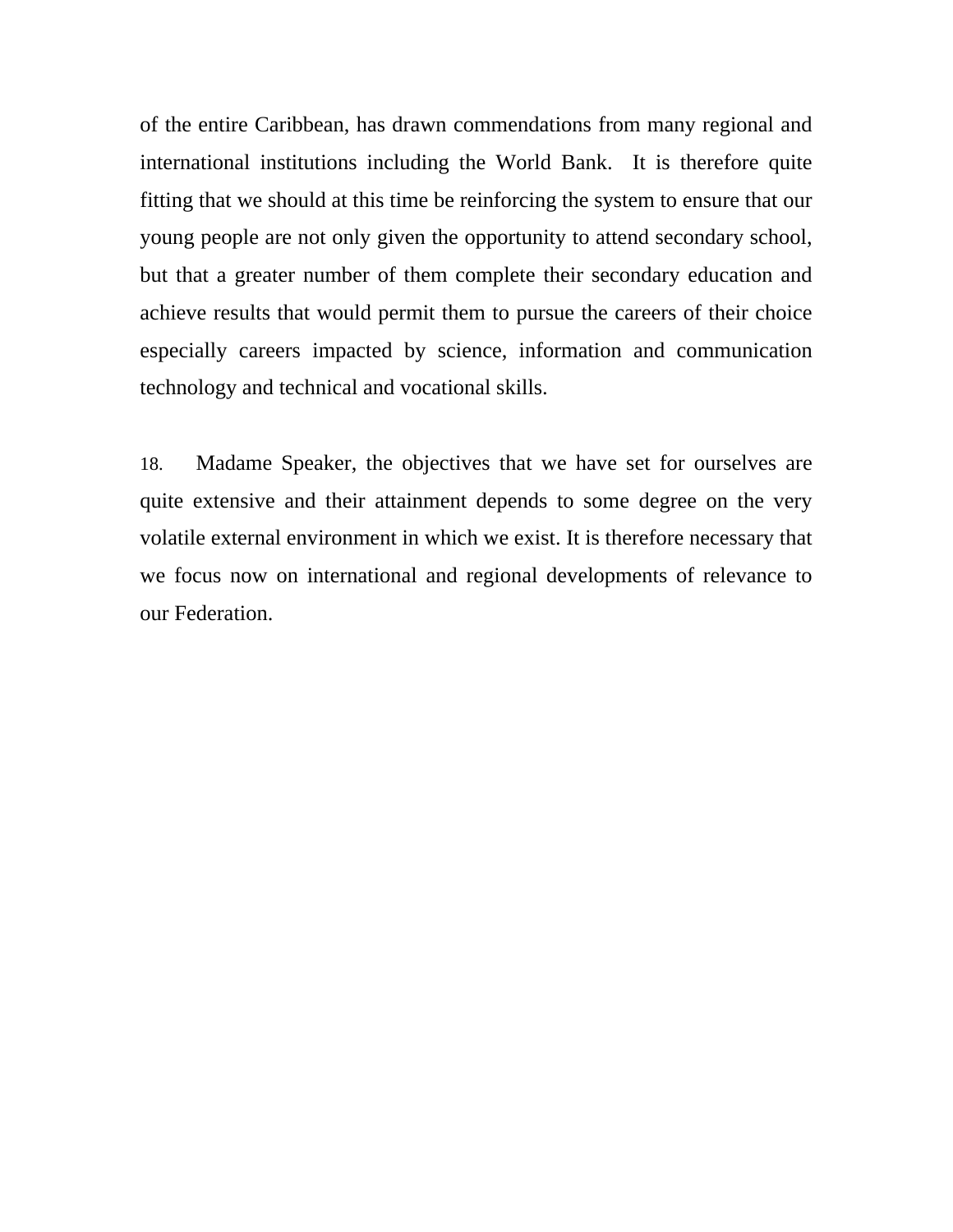## THE EXTERNAL ENVIRONMENT

#### **International Economic Developments**

19. Madam Speaker, strong economic growth continues to characterize the world economy. Despite higher oil prices and natural disasters, activity in the global economy for the second half of 2005 was stronger than expected, especially among emerging market countries. Consequently although the growth in world output of 4.9% in 2005 was lower than the 5.3% recorded in 2004, it was significantly higher than the 4.3% that was projected when I delivered the budget address last year. Since the middle of 2005 the rates of growth of global production and global trade have increased significantly, and consumer and business confidence along with labour market conditions have improved instead of deteriorating as previously projected. Indeed, the IMF in the latest edition of the World Economic Outlook (WEO) has remarked that 2006 represents the third year of significant above trend growth, and world output should be in the region of 5.1% for that year. Extraordinary growth of emerging markets and developing countries has been cited as the key factor propelling this strong global economic performance.

20. Growth in developing countries is expected to remain very strong at 7.3% in 2006. This is largely due to sustained growth in Asia, particularly in China and India which have over the past three years maintained average growth rates of over 10% and 8% respectively. In the Western Hemisphere growth is forecasted at 4.8% in 2006 fuelled by heightened domestic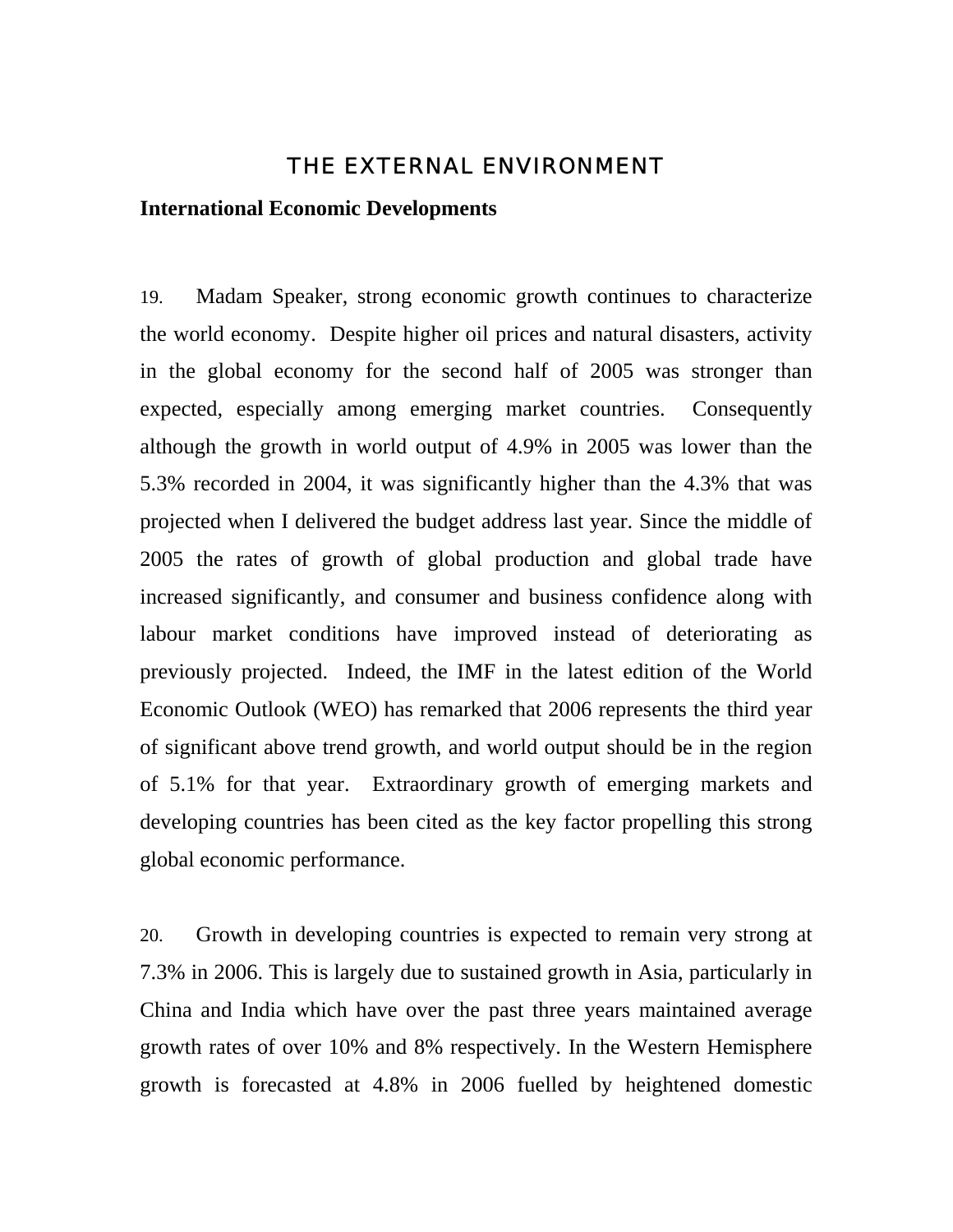demand and higher export commodity prices in Latin America. Africa is also projected to enjoy strong growth in 2006, and is in fact currently enjoying its strongest period of sustained economic expansion since the early 1970s. In this region growth is expected to reach 5.2% thereby signifying the third successive year of growth rates above 5%. Underpinned by a strong global environment, the growth rate in the countries of the Western Hemisphere, which includes Latin America and the Caribbean, increased from 4.3% in 2005 to 4.8% in 2006.

21. In the developed countries as a group, the growth rate is projected to increase to 3.1% in 2006 from 2.6% in 2005. Economic growth in 2005 was exceptionally robust in all of the advanced countries but even more so in the United States and Spain which both enjoyed a growth rate of 3.4%... This outstanding growth rate was closely followed by growth rates of 3.1% and 2.7% in Canada and the United Kingdom respectively. Moreover, unemployment in the advanced economies has continued its downward trend, declining from 6.0% in 2005 to 5.6% in 2006 and is estimated to further decline to 5.5% in 2007. Rising oil prices are partly responsible for inflationary pressures in the advanced economies. However, inflation in 2006 is expected to remain subdued at 2.6% from 2.3% recorded in 2005 as a result of tightening monetary policy by the central banks in these developed economies.

22. We must be mindful of the possible negative spill-over that could affect the macroeconomic climate in the Federation. Of particular concern are the relatively high and volatile oil prices. After posting a record high of US\$79 a barrel in July 2006, crude oil prices fell to US\$56.82 per barrel in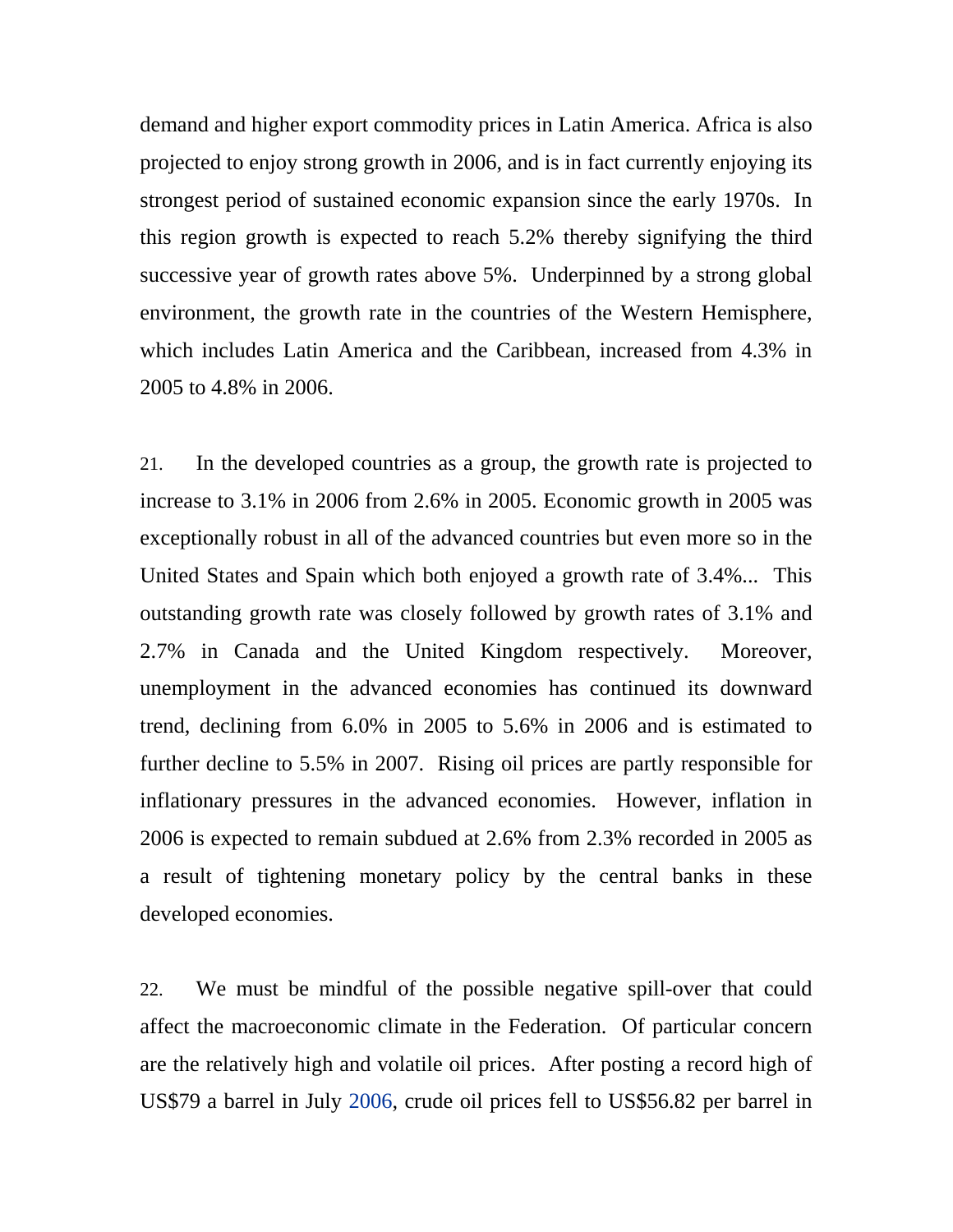October. Recently, OPEC declared that they would cut production by 1.2 million barrels per day so as to halt the downward price drop. Indeed, the commodity market experts are predicting that prices could again climb towards the record high of July. Indeed the IMF in their recent WEO has assumed that it is possible for oil prices to average US\$75.50 a barrel in 2007. The low level of spare capacity and the risk of supply-side shocks in the upcoming year feature prominently in their outlook. High oil prices not only increase the cost of living in our Federation but they also exert a negative influence on our fiscal balances and on our balance of payments. Hence, we must continually monitor oil prices and make appropriate adjustments in domestic policy with a view to minimizing the macroeconomic disruptions of oil price changes.

23. Madame Speaker, the possibility of higher global interest rates in 2007 is a risk that may create problems in relation to Government's borrowing if such resources are sourced externally. Inflationary pressures in the US could intensify requiring interest rate increases. Fortunately, the US economy seems to be slowing somewhat and it is now being predicted that future movements in interest rates are likely to be downwards rather than upwards. But a slowing US economy may also become a source of potential dangers for us. In particular, there is the risk that the US housing market may cool down more rapidly than expected and cause an abrupt slowdown in the US economy. This may dampen the flow of US tourists to our shores and thereby reduce our tourism receipts.

24. Madame Speaker, the global economic climate is a potential source of great instability for small countries like ours, and the risks we face are many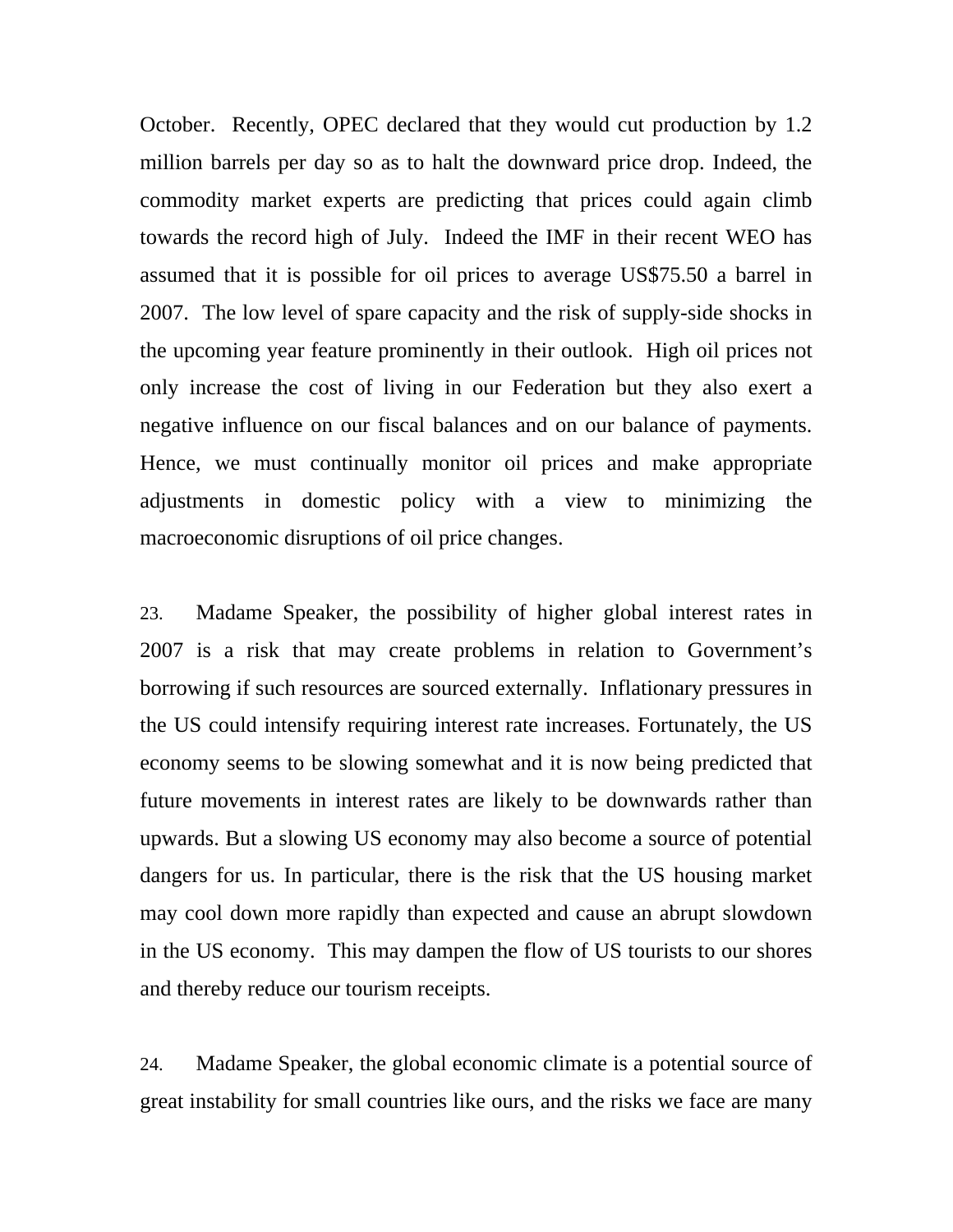and varied. But we must struggle on. We do not have control over the scale, magnitude and frequency of the massive shocks that the global economy throws up from time to time, but we do have some measure control over our responses to these shocks and over our level of preparation for such shocks. Hence, we must reach for the levers that are within our grasps and manoeuvre the ship of state through to stormy global waters to our cherished goal of a peaceful and happy existence for all Kittitians and Nevisians.

25. In particular, one of our major sources of vulnerability is our high national debt that has reached 180.5% of GDP. We must, therefore, continue along the path of fiscal restraint and the divestment of appropriate state assets to bring the debt to acceptable limits within a reasonable time frame. Our relatively small size is another major source of vulnerability but we many mitigate some of the risks associated with small size by collaborating and forging alliance with our brothers and sisters in the rest of the Caribbean. I will therefore proceed with a review of developments in the Caribbean region.

#### **Regional Economic Developments**

26. Madam Speaker, notwithstanding the many challenges faced by Small Island Developing States and the volatility and uncertainty in the world economy in the first half of 2005 and thereafter, member states of the OECS as a whole continued to grow for the fourth consecutive year. In 2005 real GDP for the grouping grew by 5.8%, up from 4.1% in 2004. The expansion was largely fuelled by strong construction activity in hosting member states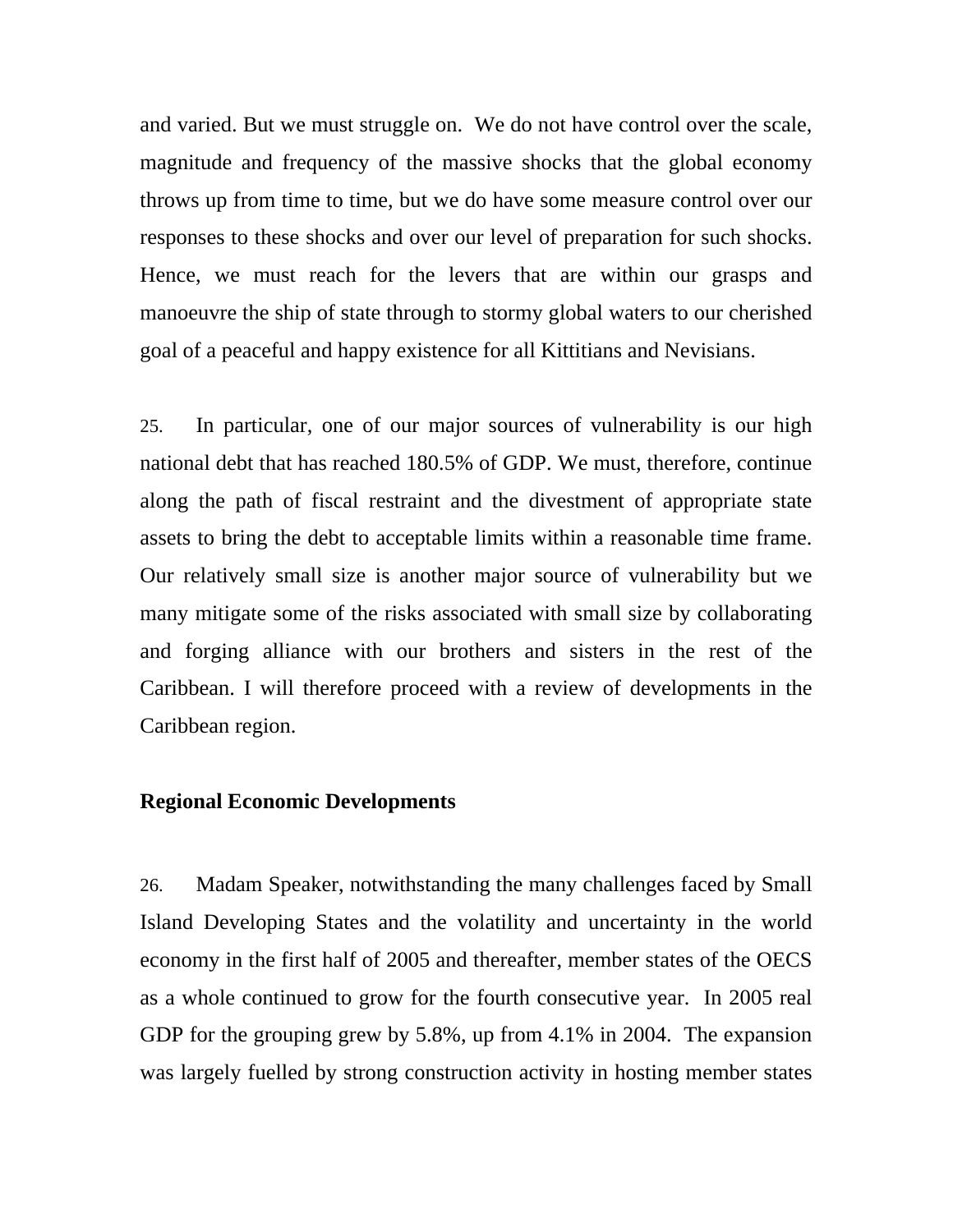associated with the upcoming Cricket World Cup (CWC) 2007. Individually, economic expansion was recorded for all member states, most notably for Grenada (12.1%), Anguilla (10.9%), St. Lucia (5.8%), Antigua and Barbuda (5.3%), and St. Kitts and Nevis (4.1%).

27. In my budget presentation last year I empathized with the plight of the Grenadian people and I was hopeful that their economy would return to the path of economic growth having been devastated by hurricanes. I am pleased that they have accomplished this feat in 2005 in such a resounding way, registering the highest output growth in OECS and for the CARICOM region. The expansion in Grenada was mainly attributable to growth in construction, transport and wholesale and retail trade. Moreover, they also managed to record an overall surplus for the fiscal operations of the central government. The economic fortunes of Dominica have also been improving and economic activity had increased by 3.4% in 2005. It must be remembered that during the period of their economic crisis, economic activity declined at an average 4.7% in 2002 and 2001. It seems therefore that business and consumer confidence have returned to Dominica and have contributed to the achievement of their third consecutive year of growth.

28. Among the larger member countries of the Caribbean Community the economic performances in 2005 were in general quite favourable, with the economy of Trinidad and Tobago growing by 7%, Barbados by 3.9%, Bahamas by 3.5%, Belize by 3.5%, Jamaica by 3%, and Guyana by 1.1%. These performances are attributable to a range of factors including strong growth in the petroleum and petrochemical related sectors in Trinidad & Tobago; increased residential construction activity and preparations for the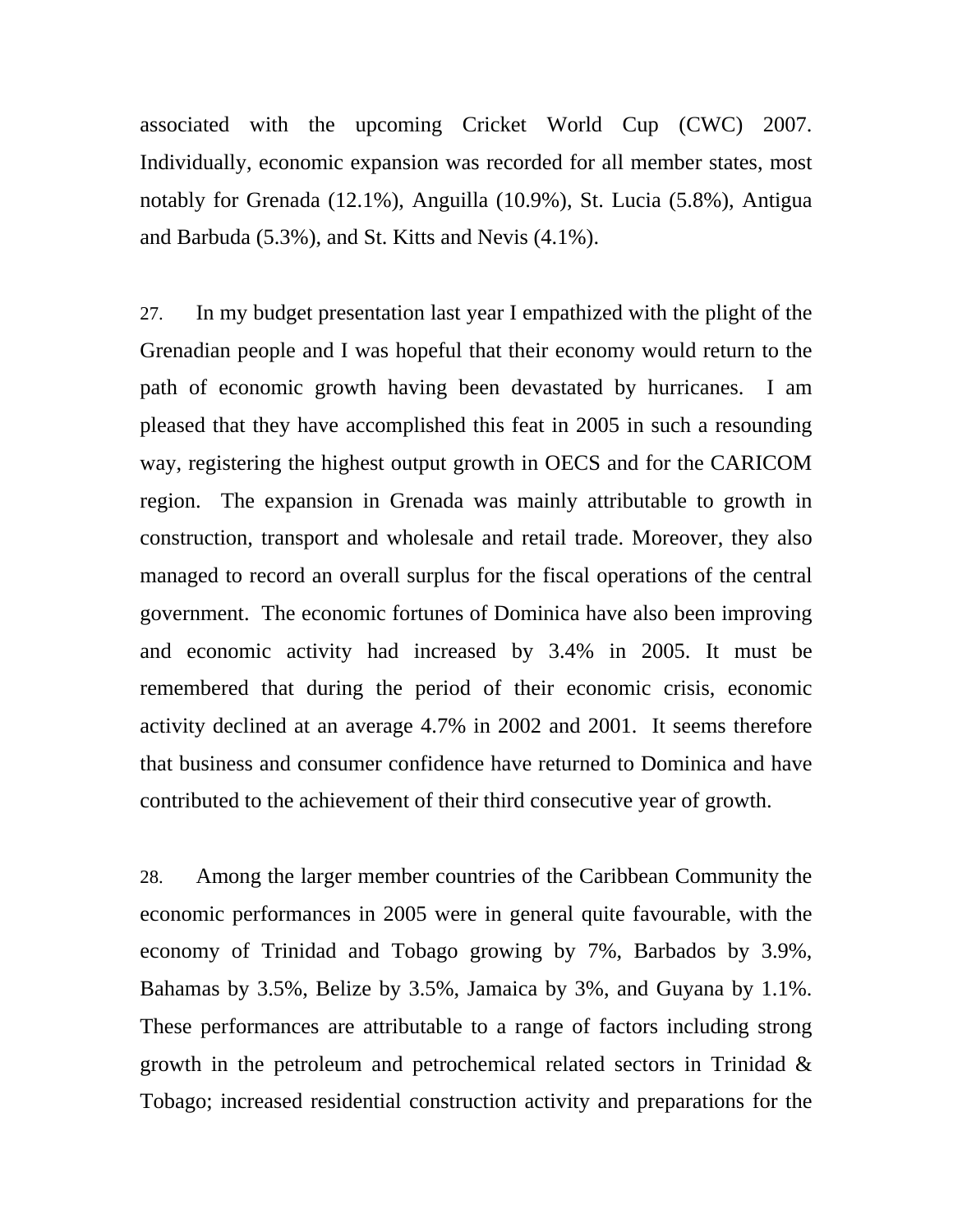Cricket World Cup in Barbados; and heavy foreign investment and expansion in the tourism sector in the Bahamas. In Belize, policies designed to reduce consumption along with adverse weather conditions affected their growth rate. The economic performances of Guyana and Jamaica were adversely affected by flooding and hurricanes respectively.

29. Madame Speaker, the region continues to be fully absorbed with issues surrounding the implementation of CSME, the trade agenda relating to the World Trade Organisation (WTO) and the Economic Partnership Agreement (EPA) negotiations with the European Union. I am convinced that as we advance to the full stages of the CSME we would increasingly be in a position to command greater control over the stability and structure of our economies and in so doing determine the level and depth of our development. However, as I previously stated in my presentation at the  $27<sup>th</sup>$ Regular Meeting of the Conference of Heads of Government of the Caribbean Community on the  $3<sup>rd</sup>$  of July 2006 "it must also be recognized that there are disparities among various member states of CARICOM as development in the OECS in many respects does not match that of some of the bigger countries".

30. It is for this reason that I, along with the other OECS Heads of Government, have called for the establishment of the Regional Development Fund to assist us in overcoming any transitional problem and economic dislocation that may result from our participation in the CSME. I am now pleased that although progress in the early stages had been relatively slow, the region is steadily moving forward with the implementation of the plans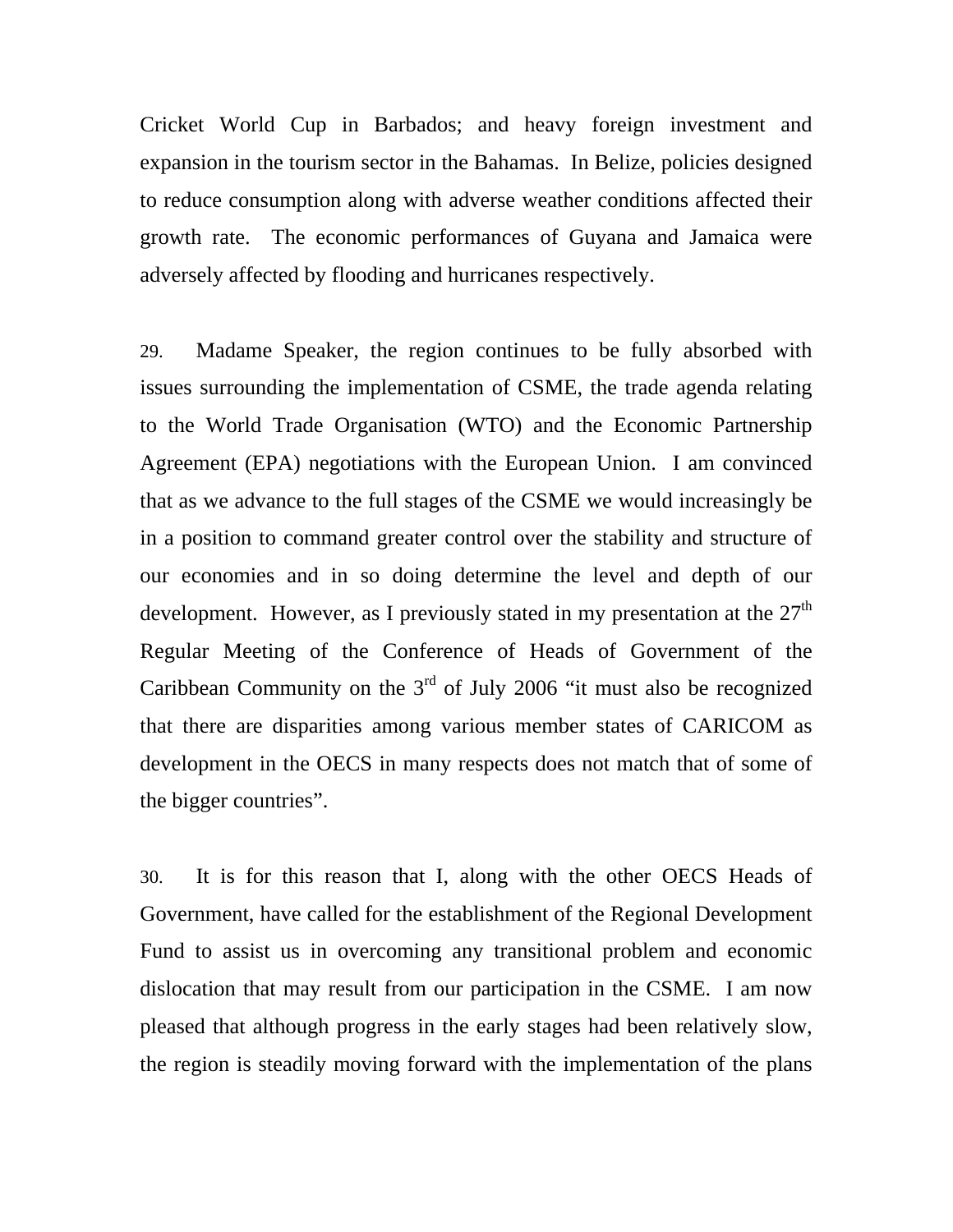for the activation of the fund, and we are now quite confident that this Fund will become a critical part of the CSME.

31. It was also with great pleasure that on  $22<sup>nd</sup>$  June at the  $43<sup>rd</sup>$  Meeting of OECS Authority I was able to join with the other OECS Heads of Government in signing the Declaration of Intent signalling the desire of our countries to form an OECS Economic Union. The new Treaty will seek to deepen the integration process in the sub-region and establish the Economic Union as an effective interface between the smaller countries of the OECS and the rest of the Caribbean Community. After consultations with the citizenry of the OECS for about a year, it is expected that the new Treaty will be finalized and signed by the OECS Heads on  $1<sup>st</sup>$  July 2007 followed by ratification by their respective parliaments. I must take this opportunity to state categorically that our push towards creating an OECS Economic Union does not run contrary to the CARICOM integration movement. Indeed the results will be quite the opposite. A stronger OECS predicated on the pooling of our resources will enable us to participate in the CSME in a more meaningful way. It could also serve to mitigate, to some degree, the risk of economic dislocation in individual OECS countries during the transition phase of the CSME.

32. Madame Speaker, the Doha Round Trade Talks initiated by the World Trade Organisation that were suspended in July of this year have resumed at the technical informal level. Although my Government subscribes to the basic ideology of free trade and the implications thereof, it has been a formidable task trying to negotiate trade rules which are fairer for developing countries, including member states of the OECS. Recently progress has been made on this front largely due to the dedication and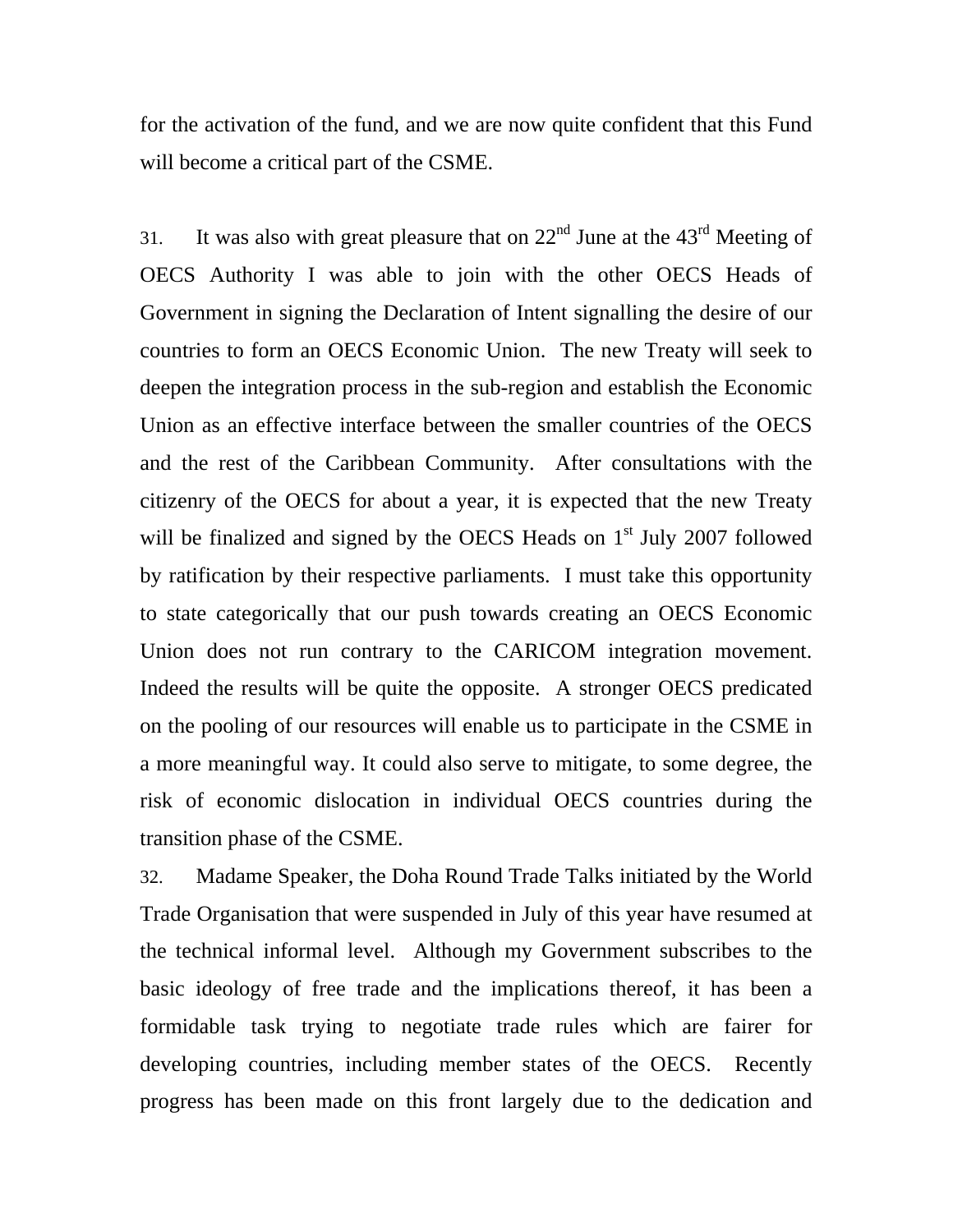persistence of the OECS Technical Mission to the World Trade Organisation (WTO), working with the Small Vulnerable Economies group. The General Council of the WTO, the highest decision-making body at the WTO has accepted a package of proposals that seeks to accommodate the needs of small States in the implementation of obligations arising out of membership in the WTO. The significance of this development cannot be understated as this marks the first time that the WTO has agreed to a specific package of measures put forward by the Small Vulnerable Economies group. However, the struggle is far from over as differences still remain on the key issue of agriculture, particularly market access and the subsidies of developed countries. With the resumption of the Doha Round Trade talks at the WTO, the OECS Technical Mission intends to exert every effort to place Development Issues at the top of the negotiating agenda.

33. Madame Speaker, the European Union (EU) and the ACP countries officially opened negotiations on Economic Partnership Agreements (EPAs) on  $27<sup>th</sup>$  September 2002. These negotiations, which are aimed at redefining the trade regime between the two groups of countries, are to take place over 5 years. The European Union has been an important development partner for the region over many years and it is critical that the EPA strengthens that partnership. Hence the OECS, must combine forces with the rest of Caricom and like-minded countries in the ACP to use all available technical resources and diplomacy to advance our pro-development agenda with the EU and at the same time ensure that this approach is consistent with our negotiations at the WTO level.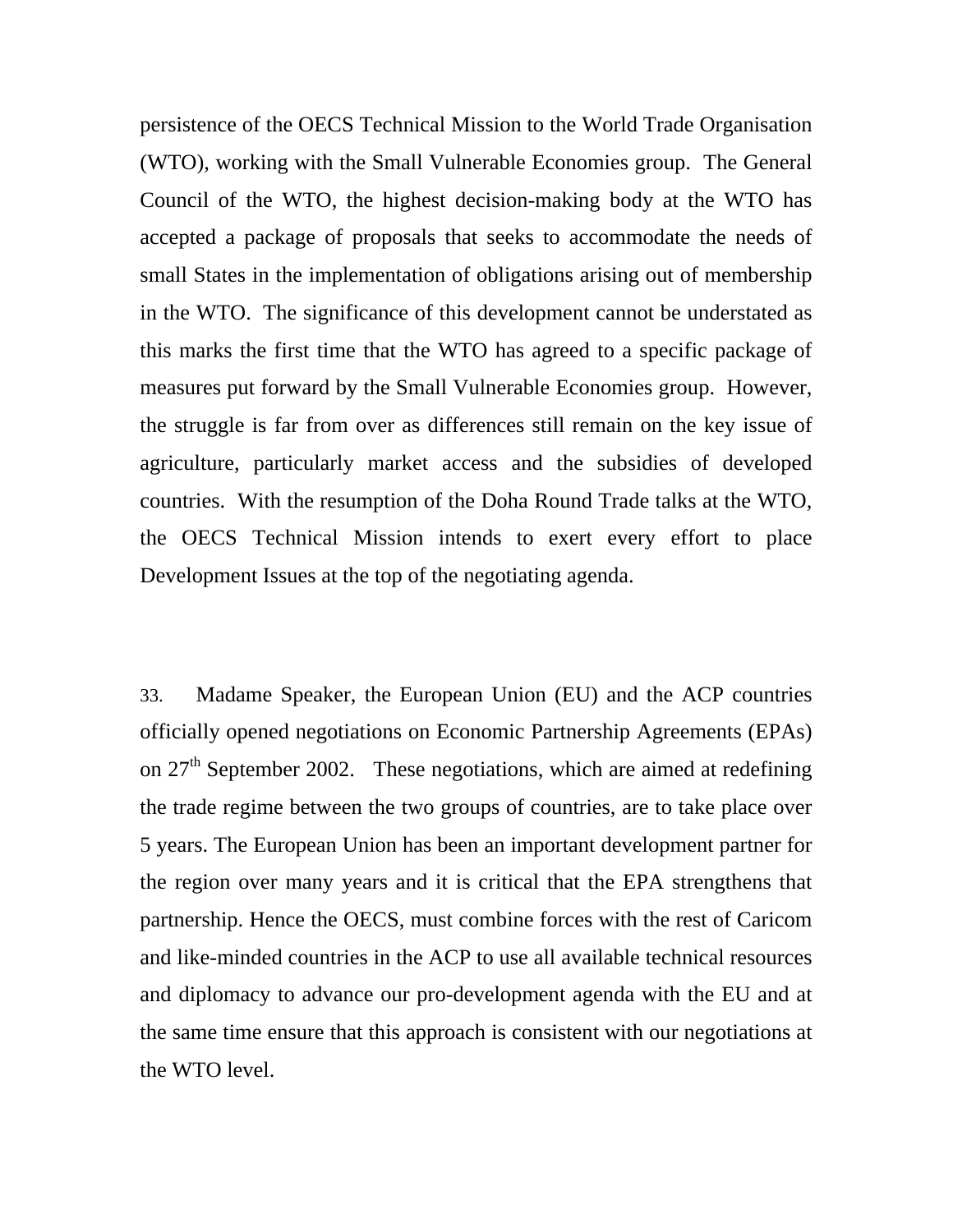34. Madame Speaker, it is clear that, in this global village in which we find ourselves, our small island developing Country has been thrust into numerous trade negotiations arenas that include, in addition to those I have just mentioned, the Free Trade of the America and a number of bilateral trade negotiations. We simply do not have the financial and technical resources required to effectively protect our interest in these forums. At the recently held National Consultations on the Economy, the private sector offered to provide human and technical resources to assist the Government in its various negotiations with non-nationals. We intend to work with the Chamber of Industry and Commerce to establish an appropriate framework through which such assistance may be provided. Unfortunately, in view of our limited size and population even our collaboration with the private sector will not provide all the technical resources that we require to effectively engage in international negotiations. We must, therefore, combine our diplomatic resources with countries of similar perspectives, through institutions such CARICOM and the OECS, with a view towards advancing our trade and economic interests across the globe.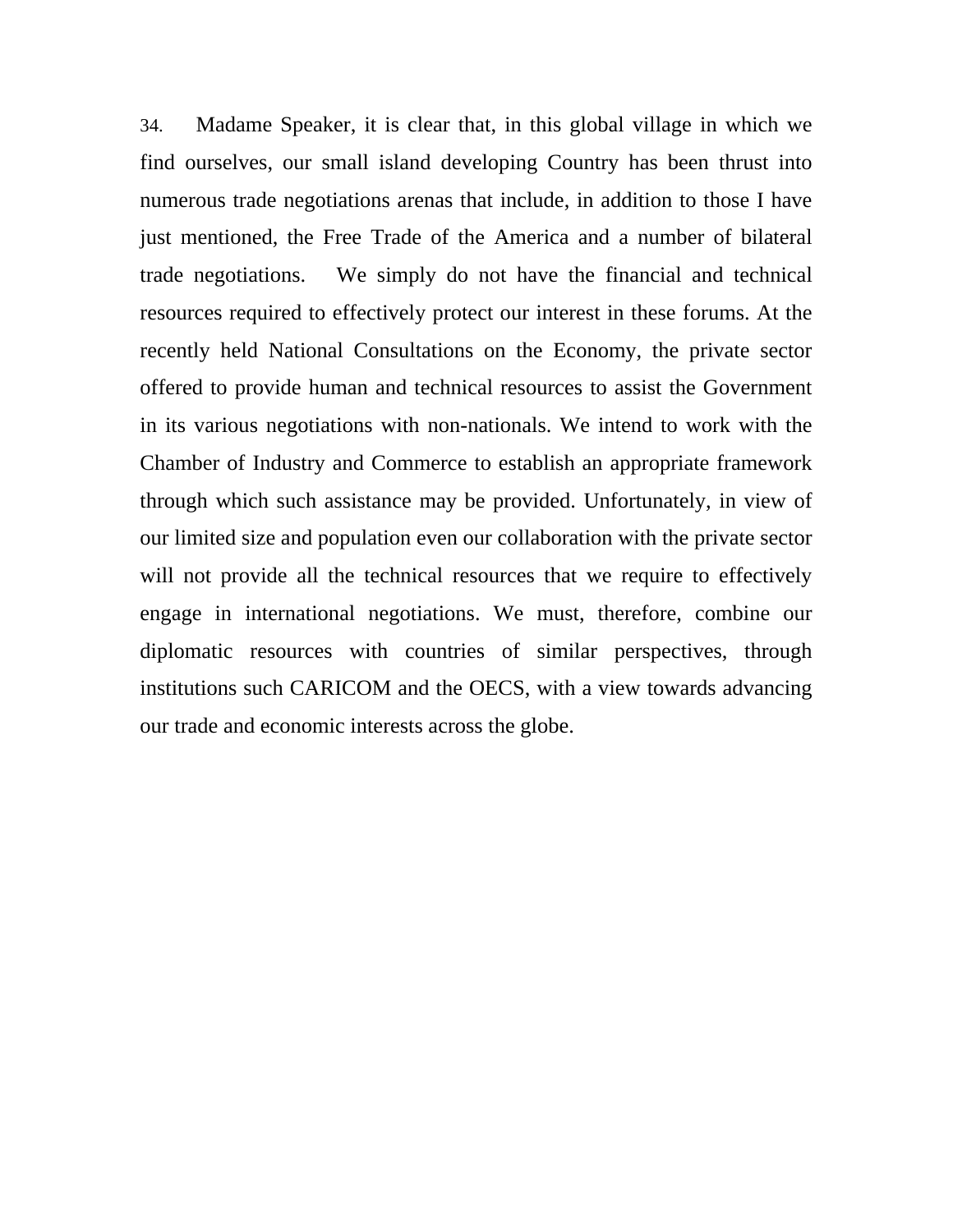## THE DOMESTIC ECONOMY

### *Output, Prices and the Balance of Payments*

35. Madame Speaker, despite a dramatic reduction in sugar production in 2005, volatile oil prices, the continued implementation of the fiscal stabilization programme, and the completion of a number of capital projects that were ongoing in the previous year, the economy of St. Kitts and Nevis grew at an impressive rate of 4.1% during 2005. What is even more impressive is that in 2006, a year when we have not produced any sugar whatsoever, the IMF, in their recent Article IV Mission, estimated that by the end of 2006 the economy of St. Kitts and Nevis would have grown by 4.6% in that year. This in my view is a clear testimony of the extent to which we had diversified our economy and had prepared for the eventual demise of sugar.

36. The major risk we faced in relation to the closure of the industry was that our economy might have been sent into a tail spin on a protracted path of economic decline. This risk was even more pronounced because of our very high public sector debt and the need to pursue a programme of fiscal consolidation at this time. We are pleased however, that in our economic and fiscal strategy we have found the appropriate balance between fiscal restraint, public and private sector investments, and real sector initiatives, and have successfully kept the economy on a path of economic growth and expansion through one of the challenging periods in the history of our Federation.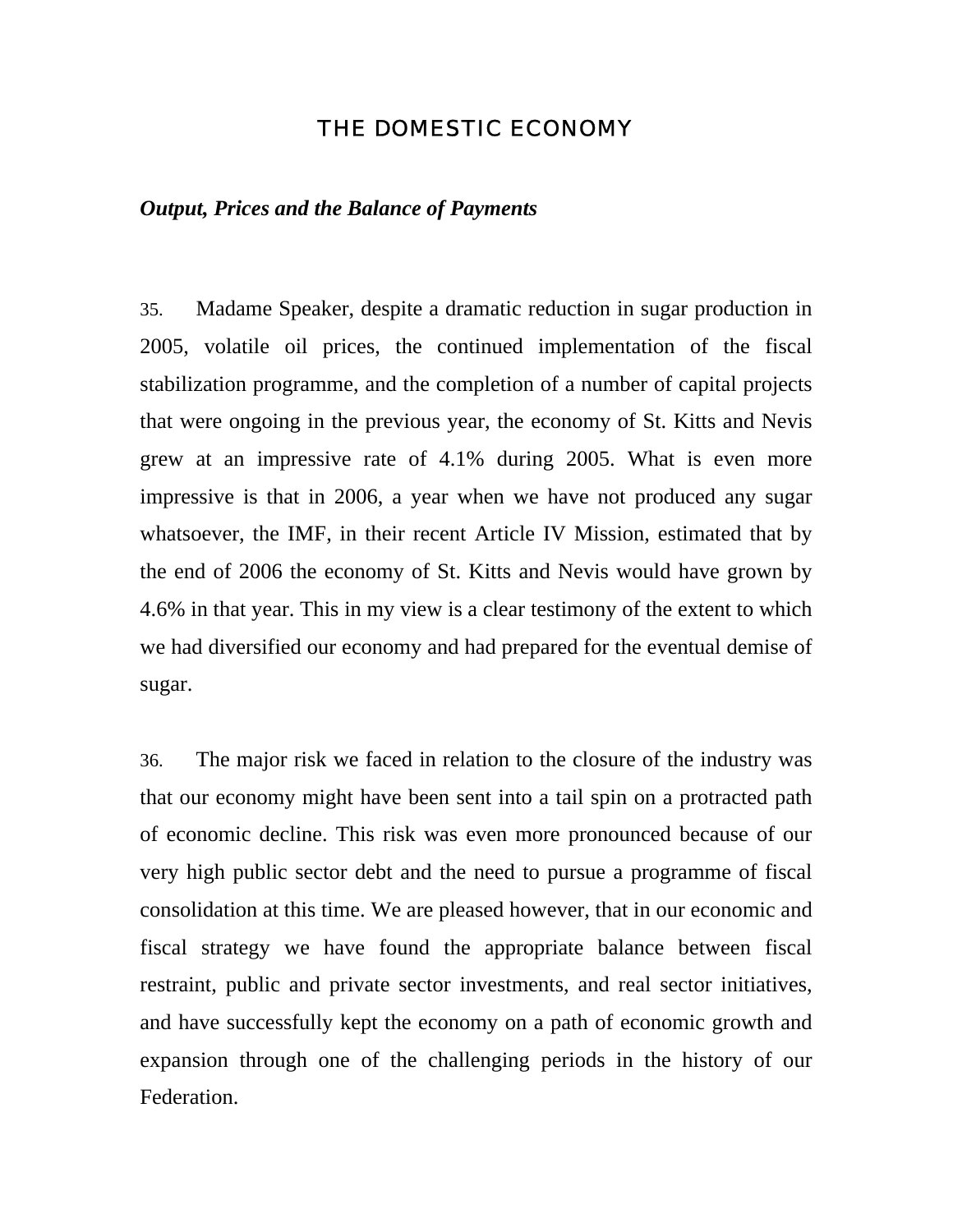37. Madame Speaker, the Tourism and Construction sectors of the economy have continued to solidify their important positions in our development thrust. In 2005 the Hotel and Restaurant sector which is heavily influenced by the ever expanding Tourism Sector grew by an estimated 5.7% due to increased airlift and growth in the number of stayover visitors. Similarly the Construction Sector grew by 5.7% as a result of ongoing work on several major projects such as the Nursing School, Warner Park Stadium and a significant rise in the construction of homes by individuals. Indeed, besides the major projects indicated above, activity in the Construction Sector in general has been buoyant as evidenced by the increase in building permit applications. For the first nine months of 2006, 354 building permit applications were recorded. This represents an increase of 22.1% from 290 recorded for the corresponding period in 2005. More importantly 82.5% of total building permit applications were new starts. Consequently, new starts increased from 140 to 292, reflecting a growth of 108.6%.

38. Moreover, the forward momentum generated by the Construction and Tourism sectors along with the sound growth-oriented policies of my Government has served to propel other sectors such as the Communications sector which grew by 14.8%, the Banking and Insurance Sector which grew by 7.5% and the Wholesale and Retail Trade Sector which grew by 6.3%. In fact, economic growth in 2005 was broad-based in that for the first time in five years, all service sectors recorded positive growth rates. I believe that performance speaks to the significant strides that my Government is making in the creation of a well-diversified, service-oriented economy. Indeed, more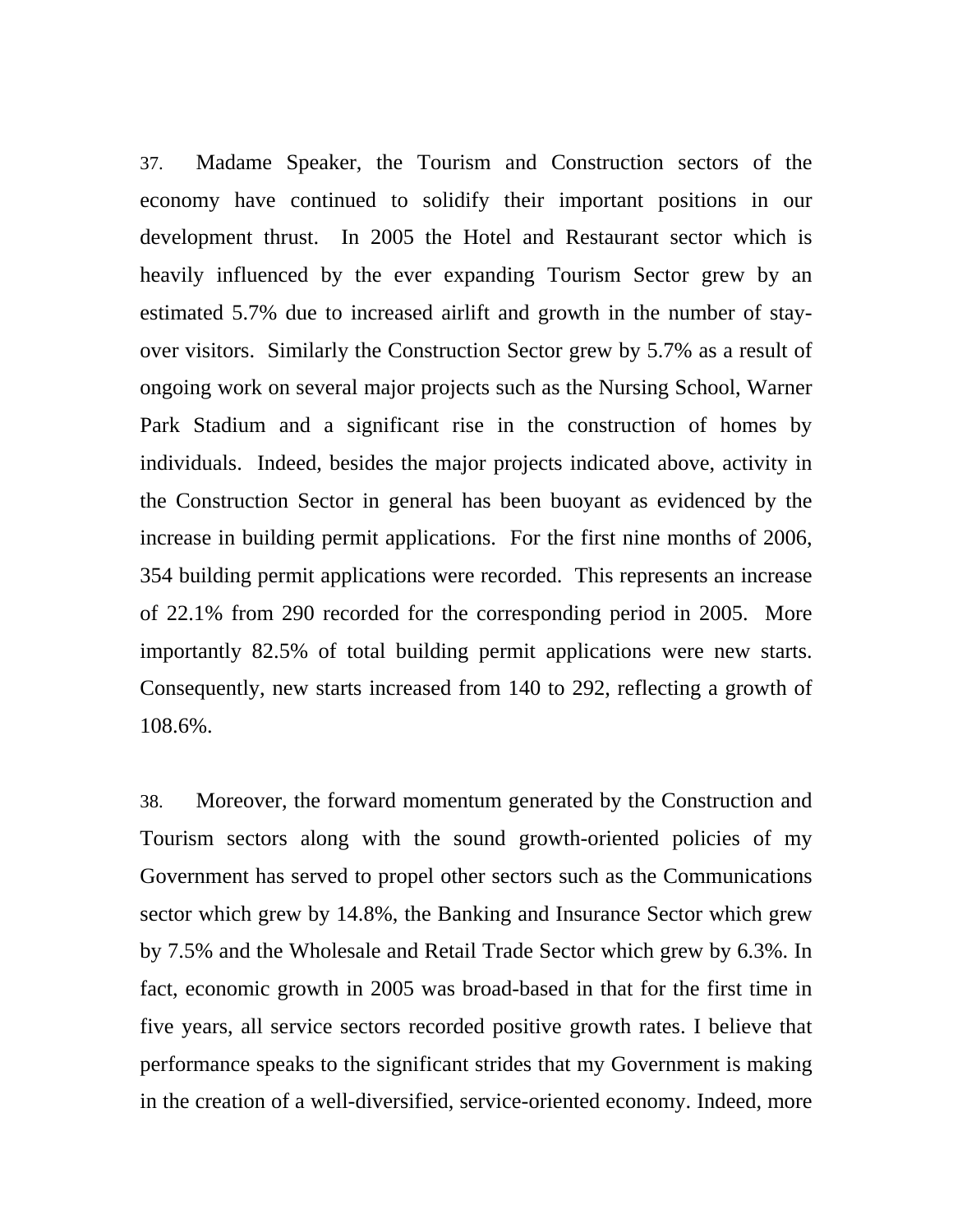and more, it is becoming evident that growth is firmly anchored in the fabric of the St. Kitts and Nevis economy.

39. Madame Speaker our favourable economic performance has been accompanied by some increases in the rate of inflation. However, the increased inflation rate is more a reflection of developments in the international economy than the state of our domestic economy. In particular, the increase in international oil prices played a major role in pushing our average inflation rate from 2.3% in 2004 to 3.4% in 2005. It should be noted, however, that my Government held back on passing on any increase in gasoline and electricity rates to the citizens of this Country until it was absolutely necessary, and we did so reluctantly in November of 2005. Up until this time we were subsidizing the price of these products to the tune of millions of dollars. Without this important policy initiative by Government, the rate of inflation would have been much higher than was reported.

40. My Government is particularly concerned about the destabilizing effect of fluctuating oil prices on consumer prices, on the balance of payment account and on the fiscal position of the Government. In responding to this threat Cabinet has recently approved an Energy Policy that will reorient the Federation towards a more sustainable path in relation to energy usage. Our aim is to reduce our reliance on fossil fuels by devising ways of exploiting abundant renewable sources such as biomass, ocean, wind, geothermal sources, solar radiation and domestic waste. My fellow citizens should also note that this policy also focuses on Demand Side Management. Demand-Side Management will be geared towards policy measures, including tax incentives, which will induce consumers to modify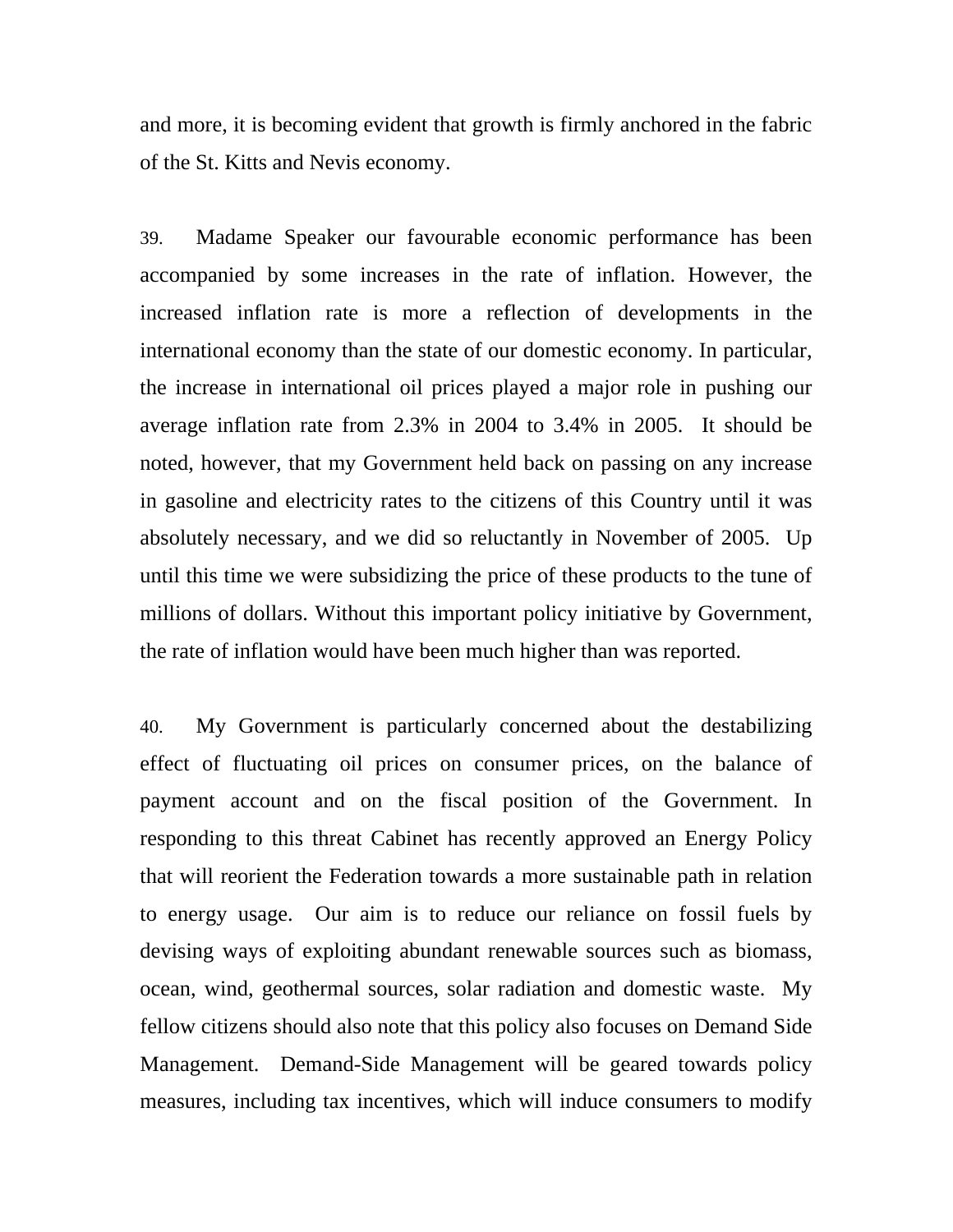their levels and patterns of energy consumption. Over the upcoming weeks the policy will be fine-tuned, and on completion, will be presented to the citizens of our Federation.

41. The recent decision of the Government to accept the recommendation of the ECCB Monetary Council to adopt the international best practice for implementing the "full pass through" system in respect of the price of unleaded fuel is in some respect a demand-side management policy. It ensures the prices that consumers pay at the pump reflect international movements in the price of oil. Hence, in periods of high oil prices, consumers would, as they do in virtually all countries of the world, reduce their demand for unleaded fuel to minimize the impact of such high prices on their personal budgets. However, in introducing this measure we have sought in every way possible to mitigate the potential adverse effects on our motorists. In particular we have imposed a maximum profit margin for dealers and retailers. We have also introduced this measure at a time when oil prices are still relatively high so that any movement in retail prices is more likely to be downwards rather than upwards. Of course, the price of oil could rise again as many are predicting. But we believe that until that time any reduction in energy prices would be most welcomed by motorists.

42. Madame Speaker, some of the initiatives in the Energy Policy will only bear fruit in the medium to long term. But our consumers require relief now. This is the reason we found it necessary to spare the small consumers of electricity from the fuel surcharge. It is important to note that fuel surcharge is not a tax, levy or bonus to the Government. It is the actual increases in fuel cost that the Electricity Department is forced to pay, when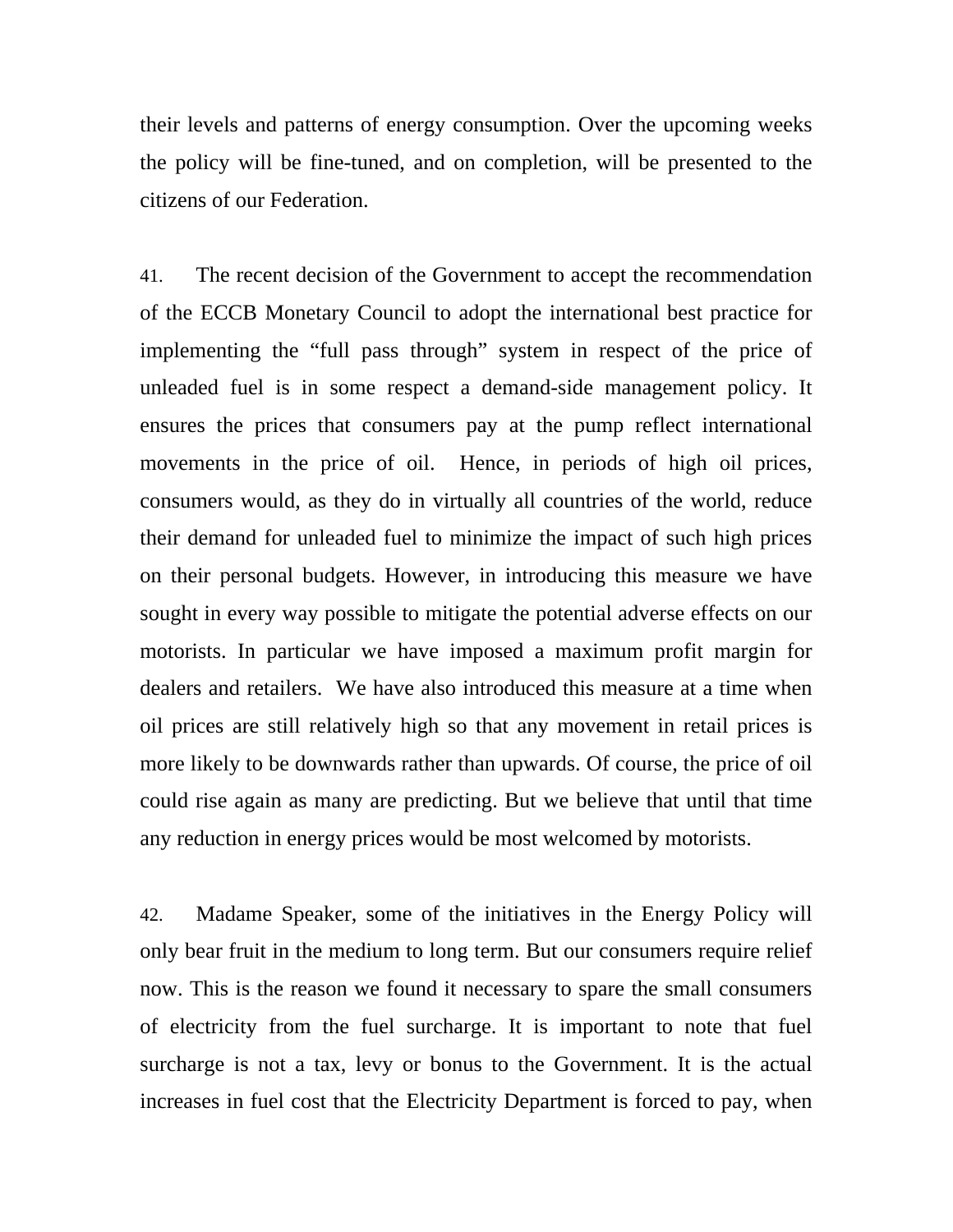the price of fuel goes beyond the base price included in the existing electricity tariff. Hence, the decision of the Government to exempt small consumers from the charge means that the Government has had to appropriate money from general revenues to pay for this exemption enjoyed by the small consumers. But my Government has always protected the small man and woman, and we feel strongly that from time to time Government must intervene in the market or provide the resources required to protect vulnerable groups from the ravages of the market.

43. The high price of oil is not the only factor that pushes consumer prices upward. Hence Government's effort to hold down the cost of living requires policies that go beyond the energy market. It is therefore necessary for Government to monitor consumer prices and to intervene in all relevant markets where necessary to protect our people. In this regard, during the upcoming year we will tighten up the price control regime. My Government firmly believes in the efficacy of free markets but in very tiny islands with only a few suppliers of a number of important products, markets are not always free, and the competitive forces which should bring about much of the benefits of free markets are sometimes bridled. Yet, my Government will not attempt to interfere with markets unduly. We will restrict our intervention to those goods and services that are particularly influential on the cost of living and on the quality of life of lower income families.

44. Madame Speaker, I will now speak to the Balance of Payments statistics which record the inflows and outflows of funds arising out of transactions between the Federation of St. Kitts and Nevis and the rest of the world. In 2005, the Federation's Current Account position improved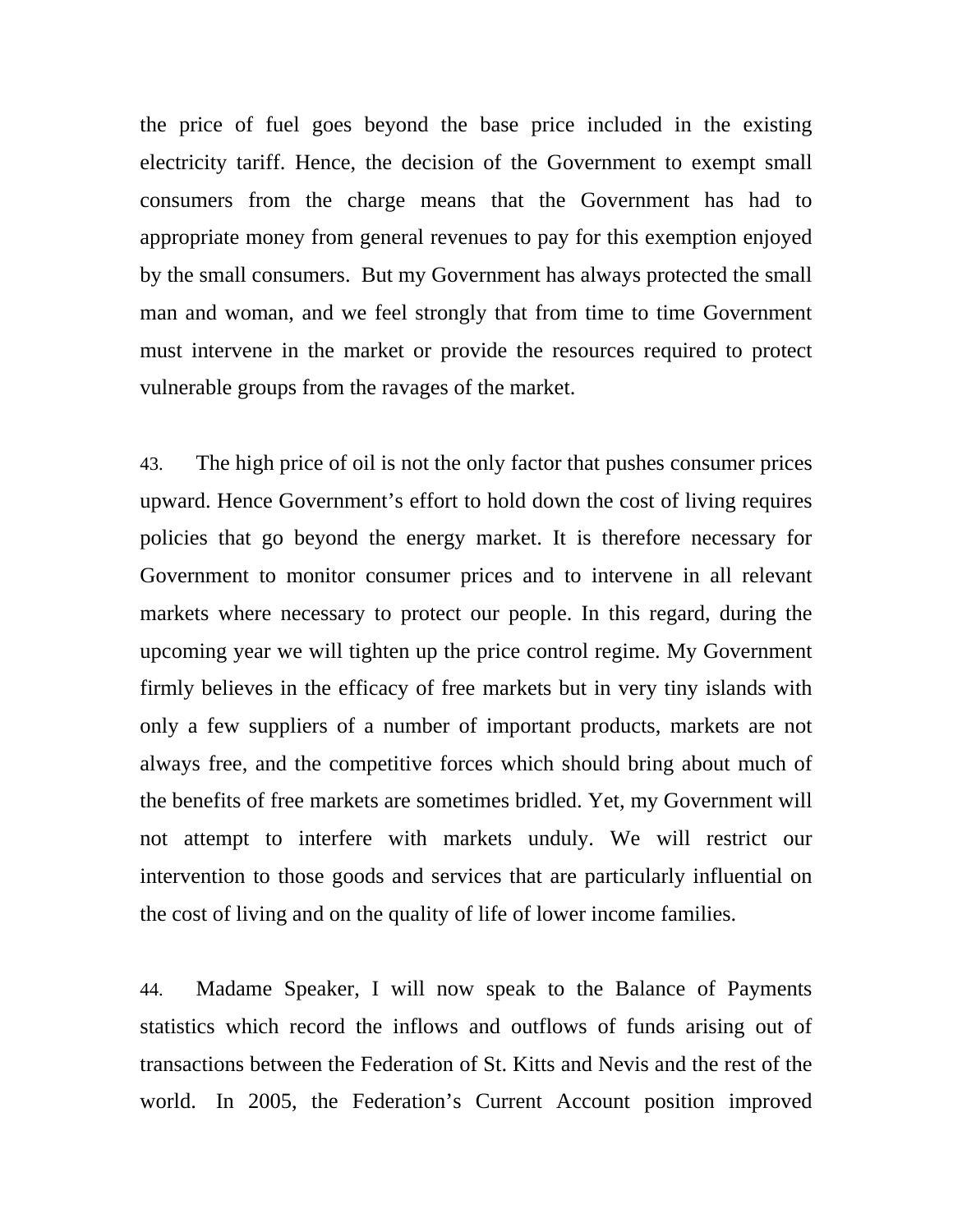relative to 2004. The Current Account Deficit narrowed to \$216.3 million or 18.7% of GDP in 2005 from \$233.2 million or 21.6% of GDP in 2004. This reduction in the Current Account Deficit in a year when sugar exports had declined by some 25% is truly commendable in that it is another important indicator of the great progress we had made in diversifying our economy in anticipation of the demise of the sugar industry.

45. The narrowing of the deficit was due mainly to higher tourism receipts during the year under review. Tourism receipts are estimated to have grown by 7% to \$296.6 million, mainly as a result of an increase of 7.5% in stay-over visitors. On the other hand, the deficit on the goods account expanded moderately by 3.6% as increasing electronic exports, to some extent countered the effect of the increase in imported construction materials underpinning a surging construction industry. It is expected that in the medium term the Tourism Sector will pull in even greater receipts as the sector expands in response to increased accommodation infrastructure, additional airlift and marketing.

46. Madame Speaker, during the 2005 period the performance in respect of the Capital and Financial Account was mixed. The Capital Account improved relative to 2004 with transfers more than doubling to \$39.8m as result of the overseas grant funding in respect of a number of government projects including the Warner Park Stadium and Old Road Fisheries Complex. In the Financial Account, Net Foreign Direct Investment grew significantly to \$228.1m compared to \$124.6m in 2004. This is as a result of marked increases in equity investment and land sales. Included here are major foreign investment projects such as the International School of Nursing and Calypso Bay Condos in St. Kitts, and Hamilton Estate Hotel in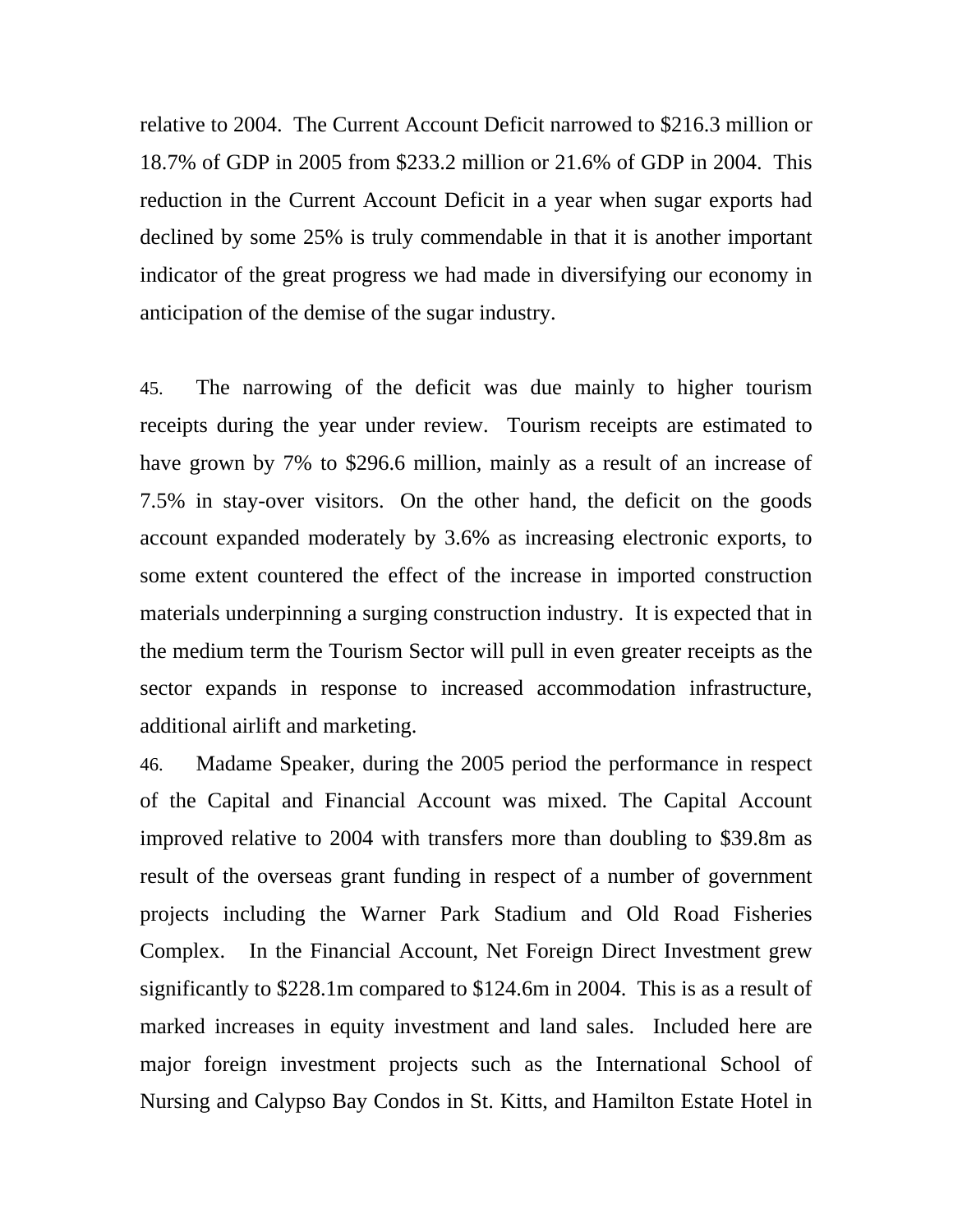Nevis. Madame Speaker, the positive direct investment flow was offset to some extent by outflows in portfolio and other investments. This contributed to an overall balance of payments deficit of \$18 million or 1.6% of GDP.

47. Madame Speaker, the very substantial increase in Net Foreign Direct Investment by \$103.5 million or 83.1% indica of the tremendous confidence that foreign investors continue to place in the policy framework established by my Government**.** I urge our nationals to become even more assiduous in searching for investment opportunities. In some instances, our nationals may not have all of the financial resources required but our local know-how is also of great value and can be the basis of a joint venture with foreign nationals. You can be assured that even as we encourage and embrace foreign investment, my Government will do everything possible to encourage local entrepreneurship and to ensure that the incentives enjoyed by our nationals will be no less than those offered to foreigners with projects of similar nature, magnitude and economic impact.

### *The Tourism Sector*

48. Madame Speaker just over two years ago we joined the Ministries of Tourism and Sports for the first time and brought the Ministry of Culture into the same mix. There was a strategic reason for this which is now bearing results. All three Ministries had made significant strides towards their respective objectives, but it was a critical time for making capital out of the opportunity that we had created to become the smallest ever World Cup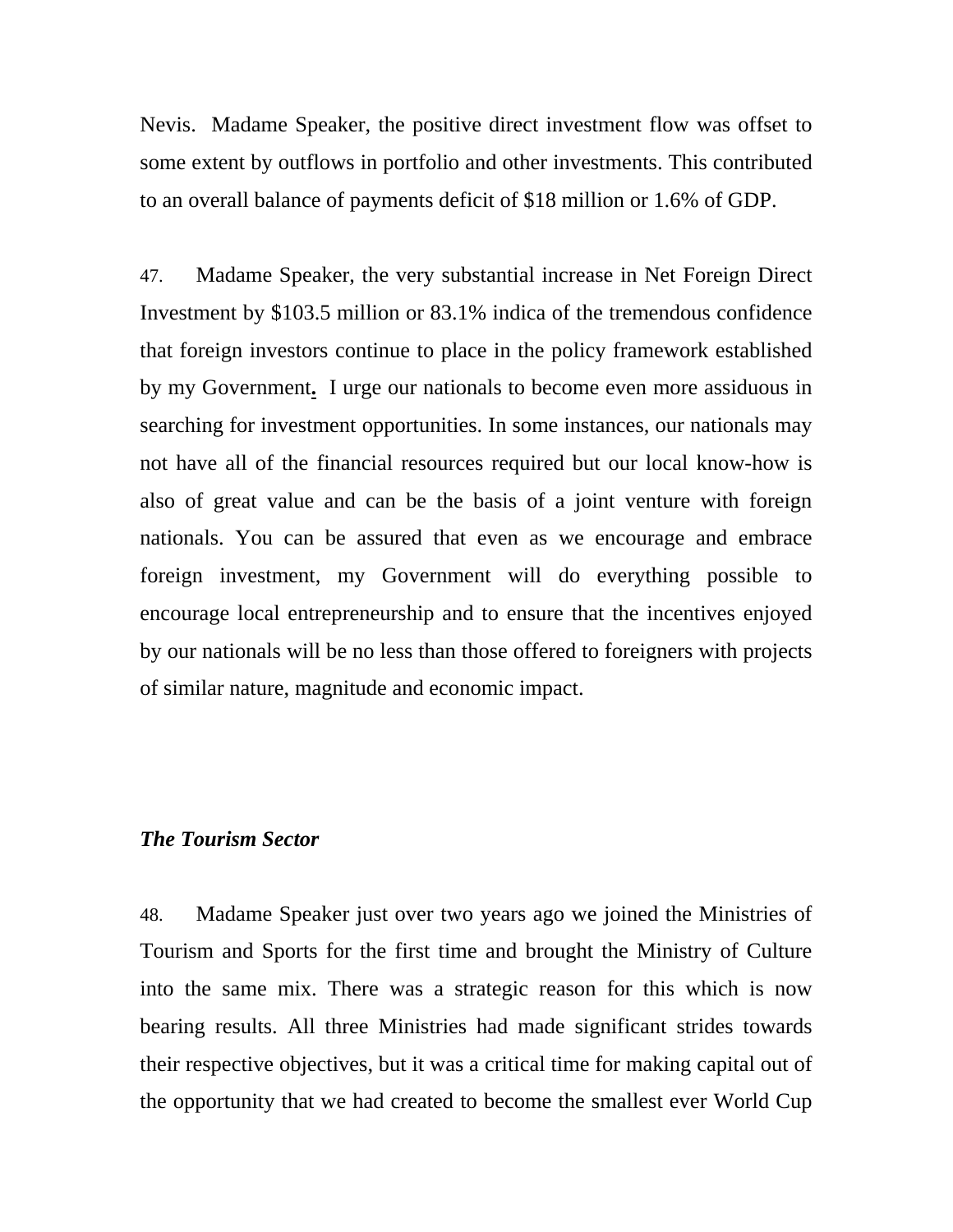Cricket venue. Much of our expenditure in the Ministry of Tourism, Sports and Culture over the past year has been focused on completing our obligations as a World Cup venue, but also to position our Country as a significant player in the sports, cultural and events tourism business.

49. Madame Speaker, this past year the reality of what the Cricket World Cup could mean to our Country and region has begun to be felt. The legacy of this major world event is already unfolding before our very eyes, especially since the opening of the new Warner Park Cricket Stadium, which is now a premier multi-purpose facility, hosting major sporting, cultural and entertainment events. This facility will increasingly become a significant tourist attraction, adding to our tourism product and revenue. Our Government's vision for our Federation as a World Cup Venue encompassed numerous legacy benefits. These benefits include extensive tourism market exposure, upgraded accommodation and related tourist facilities, improved transport and other infrastructure, expanded local and regional entrepreneurial and business links, and the development of more local skills in event planning and management as well as in security, medical and disaster management. The prospects for these legacy benefits are now upon us and I call on all citizens to not only make positive efforts to contribute to the success of the World Cup, but to capture the opportunities for growth and improvement that are presenting themselves.

50. Madame Speaker, Tourism continues to be the major component of our Economic Growth Strategy, and I am pleased to inform you today that just last week we completed a Strategic Business Plan for the Tourism Sector that will strengthen the positioning of the tourism industry as a source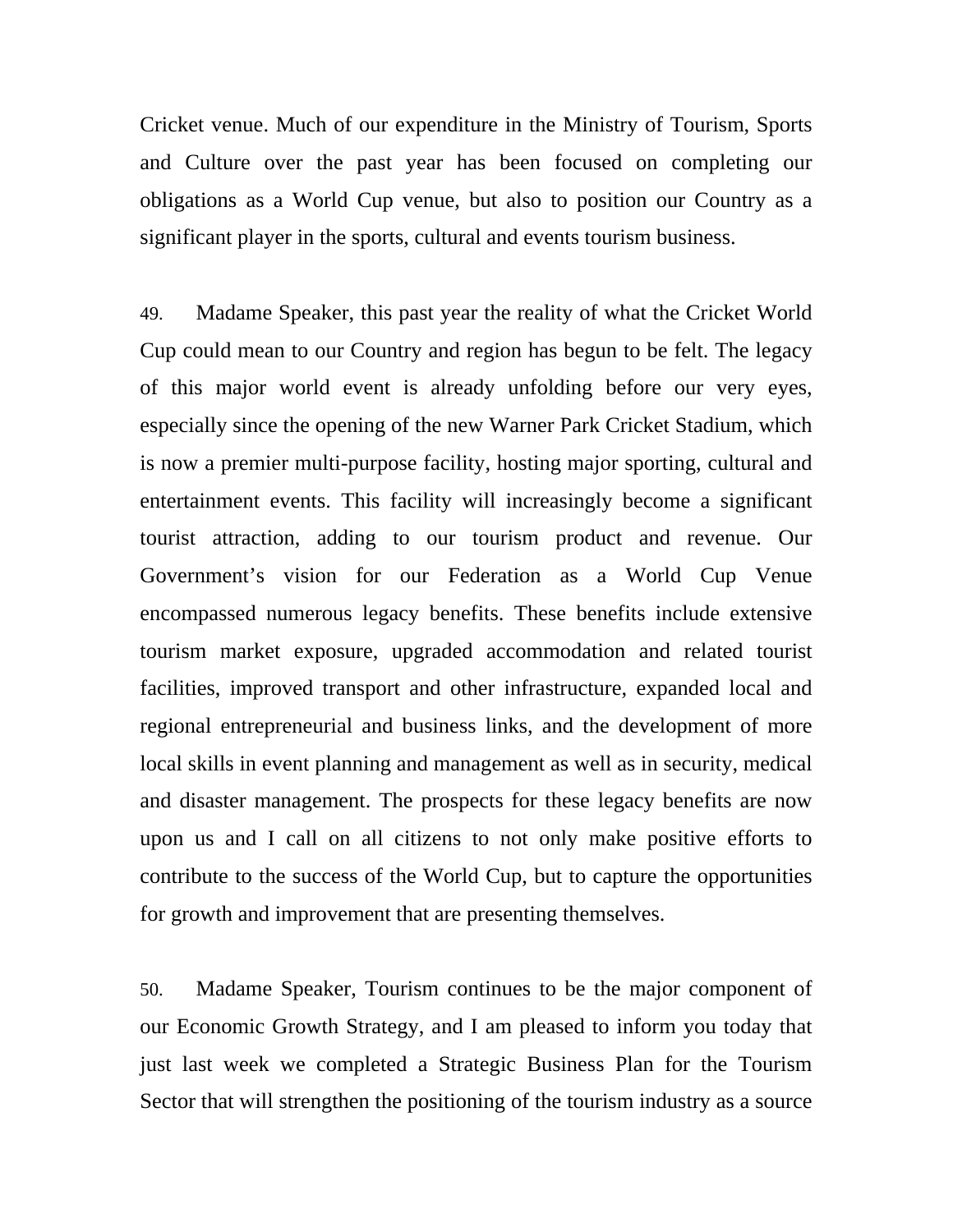of prosperity for the average citizen of our Federation. The six-month planning exercise, which preceded this plan, was undertaken in the context of the development of our Government's Adaptation Strategy following the closure of the sugar industry. The plan highlights our need to focus on the following essentials:

(i) The development of our tourism product while giving due attention to issues of environmental protection, and natural, historical and cultural heritage preservation.

(ii) The development of our people through training and education to meet the demands of visitors, paying attention to attitudes, skills development and the empowerment of our people to facilitate their involvement in tourism related businesses.

(iii) The adoption of an integrated and focused Marketing Strategy that recognizes our fiscal limitations, yet seeks to maximize outputs through selective tools, some of which use modern communications technologies while others are based on traditional means, and

 (iv) The building of strong alliances amongst all tourism stakeholders at the national, regional and international levels so that the sharing of our visitors, as customers of our destination, can be seamless and with the result being that of a high quality visitor experience at all locations and with all whom they encounter.

51. The importance of tourism to our economy is reflected in its significant contribution to GDP through visitor expenditure, foreign exchange and employment generation. The Travel and Tourism Industry accounted for 7% of GDP in 2005 when defined in terms of businesses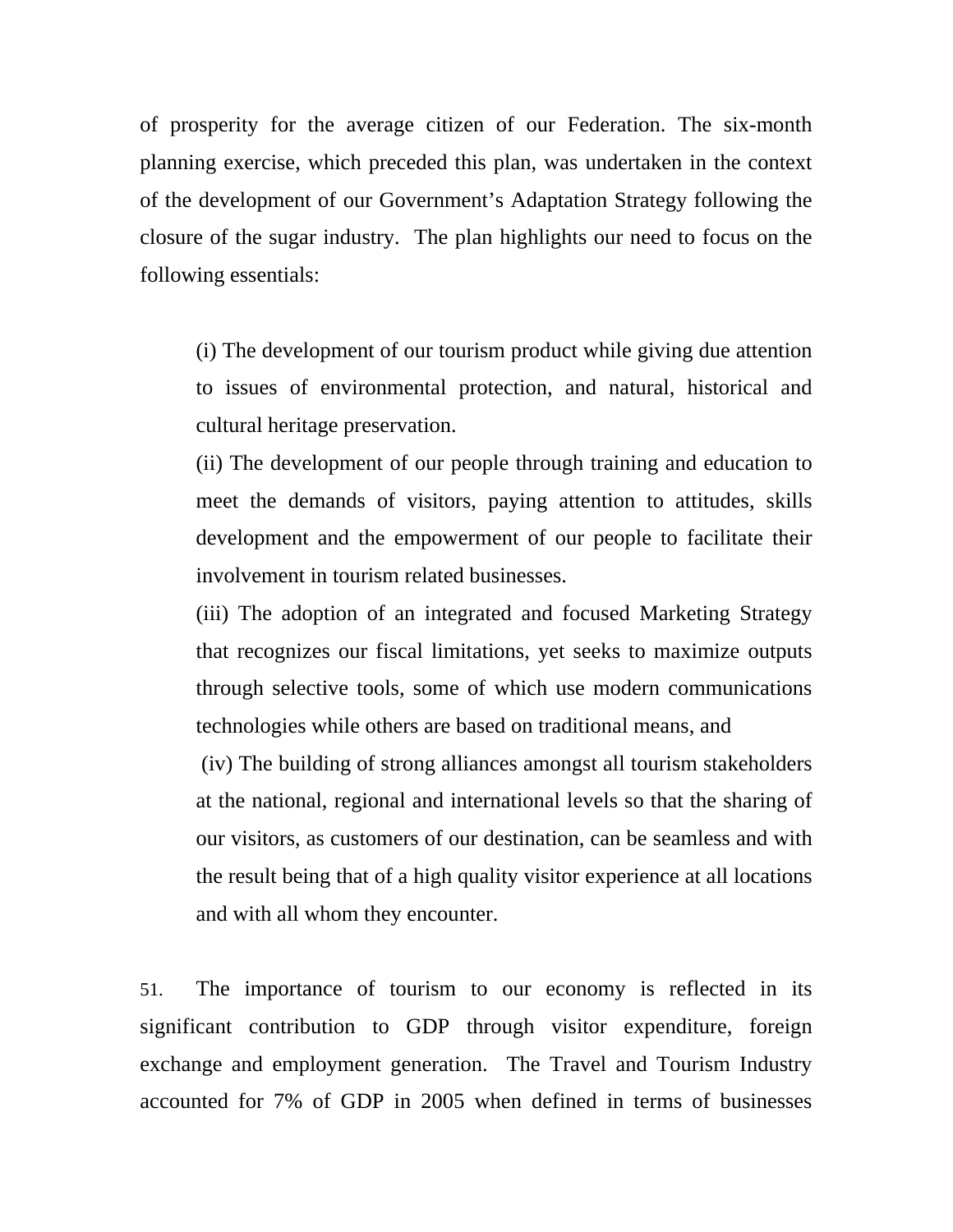directly involved with travel and tourism through hotels, and certain restaurants. However when conceptualized in terms of wider economic impact, through its linkages with other sectors, its economic importance increases to more than 30% of GDP.

52. Madame Speaker, it is well-known that tourist arrivals are up significantly in recent years and that there are several new investments either already ongoing or pending. Stay-over visitor arrivals have increased by approximately 50% since 2003 from 90,000 to the approximately 135,000 arrivals expected for 2006. Cruise arrivals passed the 200,000 mark in 2004 and should not fall below that level again, until it is expected to pass the 300,000 mark in 2008. Arrival figures are relevant, but tourist expenditure figures and economic impact are more important. It is therefore critical that we continue to create an environment which will generate increased tourist expenditure by offering a more diverse package of quality destination experiences targeted at the discerning traveller of a reasonably high personal spending power. This year, 2006, total tourist expenditure in our economy is expected to pass the EC\$300 million mark for the first time. This is a powerful indicator that we are moving in the right direction, but the benefits of the industry's expansion must be felt more and more through increased private and public sector revenues, expanded cultural and economic linkages and more people empowerment opportunities for the average Kittitian and Nevisian.

53. Madame Speaker, you are no doubt aware that the Airport Expansion Project which we launched last year is already completed. The recent comments from the captain of the Virgin Atlantic 747, which was the first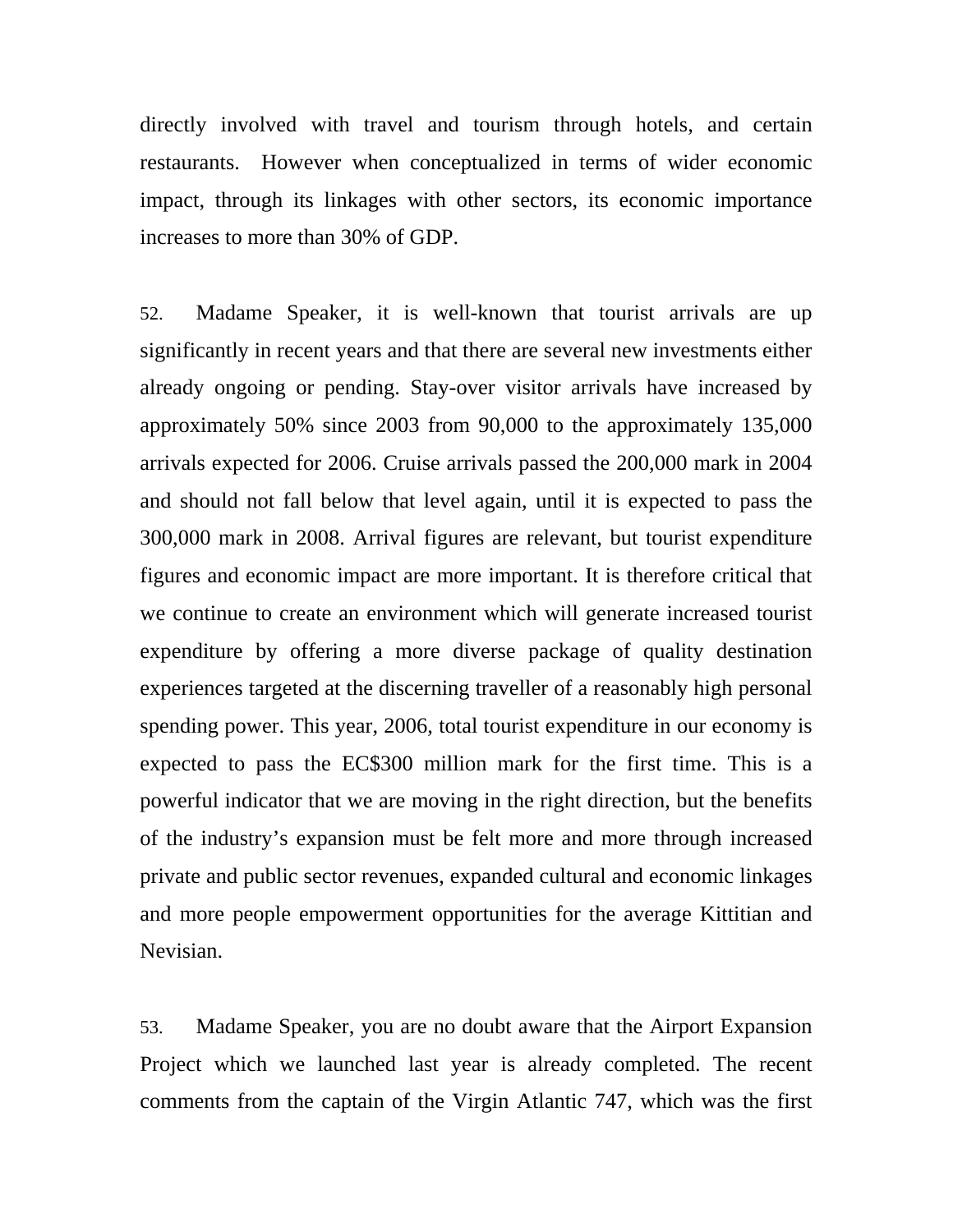large aircraft to test out the new parking apron, indicated that we have been successful in our efforts to improve our ability to handle larger and more frequent airlift and to welcome the expanding flow of visitors and residents through our international airport.

54. The adjoining West Basseterre Bypass Road Project is now underway and will not only expedite access from one side of our capital city to the next, but it will help to improve the visitor experience. Snail-pace traffic through busy city streets is not a desirable experience anywhere for anyone, and we must not allow it to become a regular part of our island experience.

55. Madame Speaker, sustainability in tourism is a difficult but achievable goal and my Government will leave no stone unturned to include all of the critical ingredients. But Tourism sustainability only comes about through the internalization of tourism in the minds of our people. Public spiritedness, industry awareness, skills training and education all must play a major part in the internalization process. My Government's support for empowerment programs through entrepreneurial development workshops and seminars, as well as financial support for viable business plans are now well-established. But the comprehensive movement for achieving positive and productive attitudes as a powerful tool for sustainable Tourism development is the responsibility of all of us. Moreover, our Country's reputation for a genuine, caring people and for cleanliness, safety, natural beauty and a colourful history must be protected and preserved by all citizens.

# *The Sugar Industry*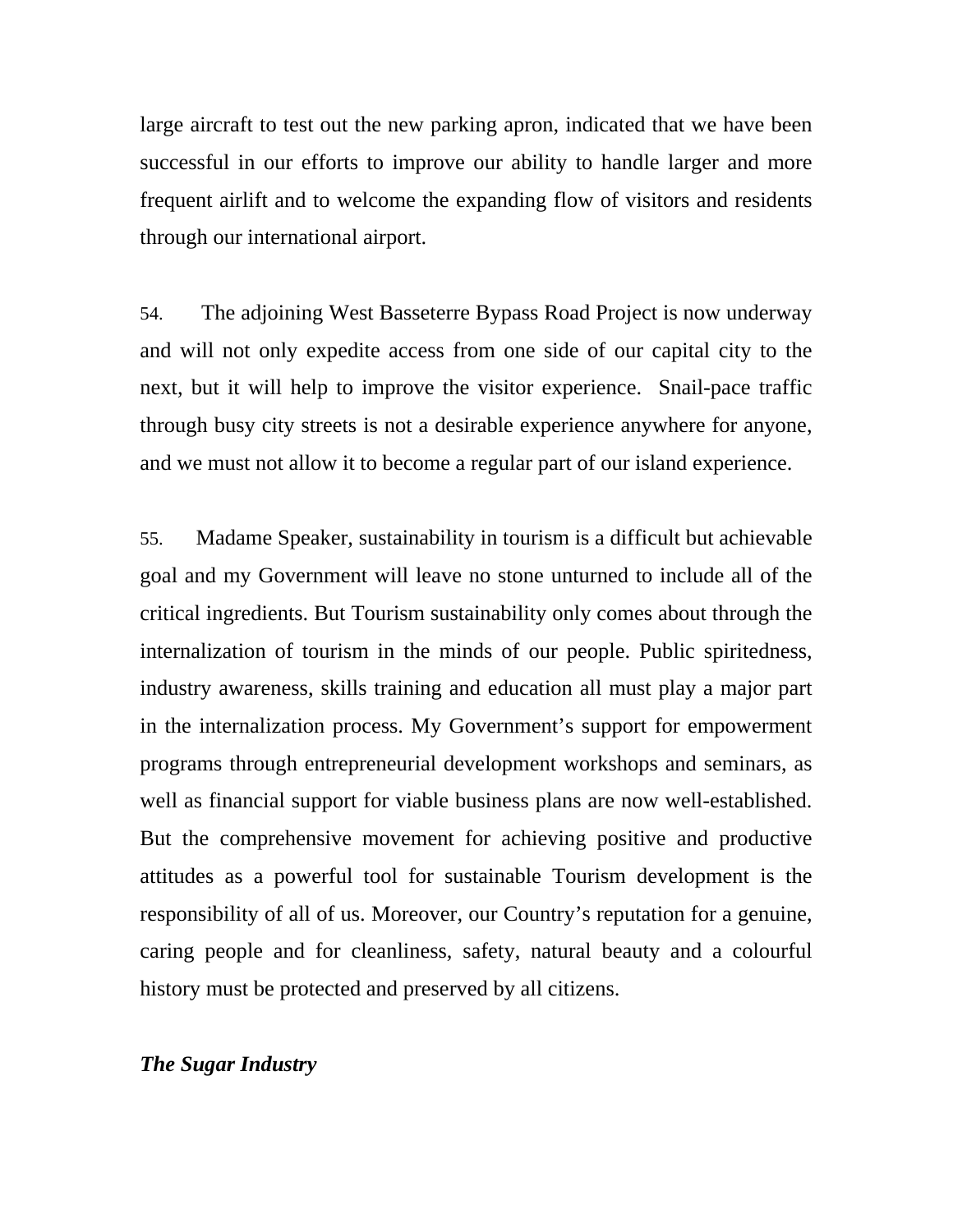56. Madame Speaker, the Sugar Industry was officially closed in July 2005 and since then my Government has set about tackling the massive challenges associated with such a major transformation. We are quite pleased that we were able to pay all severance payment obligations to sugar workers in a timely manner. But we know that this is just the beginning. Our educational institutions and the Ministry of Social Development have continued to provide opportunities for the former sugar workers to be retrained and equipped to take up new employment and entrepreneurial opportunities in the various sectors of the economy including agriculture, industry, handicraft production, taxi services and passenger bus services. In addition, there is a strong focus on the welfare of sugar workers in our National Adaptation Strategy.

57. Madame Speaker, our social and economic partners would recall that during the National Consultation on the Economy at the Marriot Resort on  $25<sup>th</sup>$  October 2006, I officially accepted the Federation's Adaptation Strategy for 2006–2013, which was prepared by a team of competent and hardworking technicians from the Ministry of Finance and Sustainable Development. This comprehensive document outlines the plans of my Government to reconfigure the economy of St. Kitts and Nevis and implement an economy-wide adjustment programme.

58. In response to our Adaptation Strategy, the European Commission (EC) is proposing within the framework of its 2007-2013 support strategy to promote fiscal sustainability, private sector development, market liberalization, skills development, poverty reduction and institutional strengthening to support St. Kitts and Nevis in implementing its long-term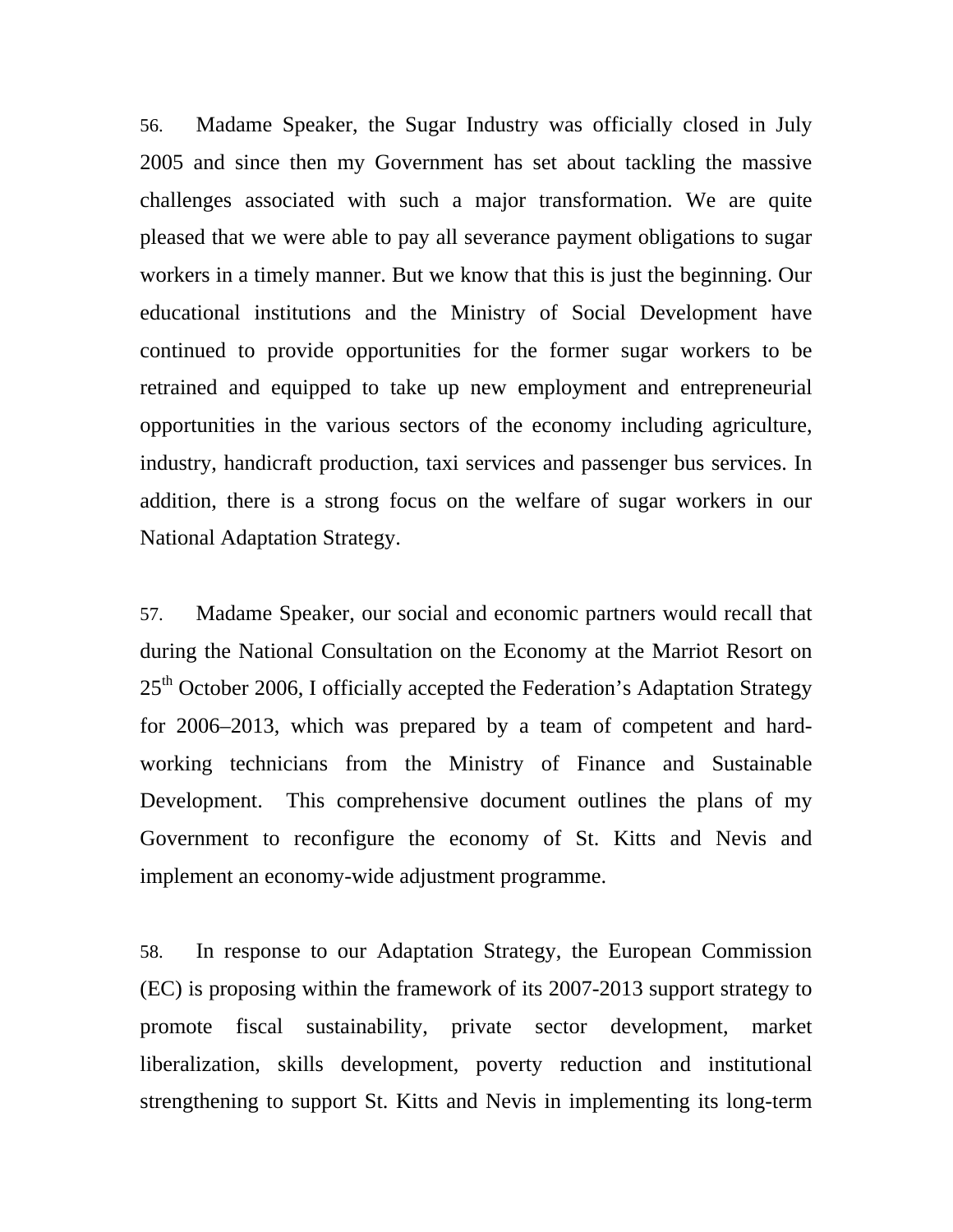Development Strategy for sustained growth. It is envisaged that future support to St. Kitts and Nevis will likely be biased towards budget support instead of the usual project approach which based on our experience has proven to be administratively challenging and very time- consuming. My Government will therefore welcome this change.

59. Madame Speaker, the cost of the transition programme that was established for the closure of the SSMC was approximately EC\$72 million. The bulk of this expenditure, which included the severance payments of \$28 million, was devoted to promoting the welfare of the former sugar workers. Moreover, with effect from  $1<sup>st</sup>$  August 2005, the Central Government assumed responsibility for providing health care and other essential welfare services to former SSMC workers, conservation and infrastructure maintenance previously handled by the SSMC and the servicing of the SSMC debt. Based on the costs of the various action plans arising from the Adaptation Strategy the initial total estimate of the cost of implementation stands at EC\$1337.93 million or approximately 115% of GDP.

60. It is therefore quite clear that the sheer magnitude of the adjustment that is necessary dictates that we will need to access exceptionally high levels of external resources very early in the process. Indeed the success of the Strategy will to a large extent depend on the support obtained from the European Community. However, my Government will welcome and aggressively seek partnerships with other regional and international donors to secure adequate financing for the full implementation of the Strategy. Of course, the magnitude of the Public Sector Debt will place serious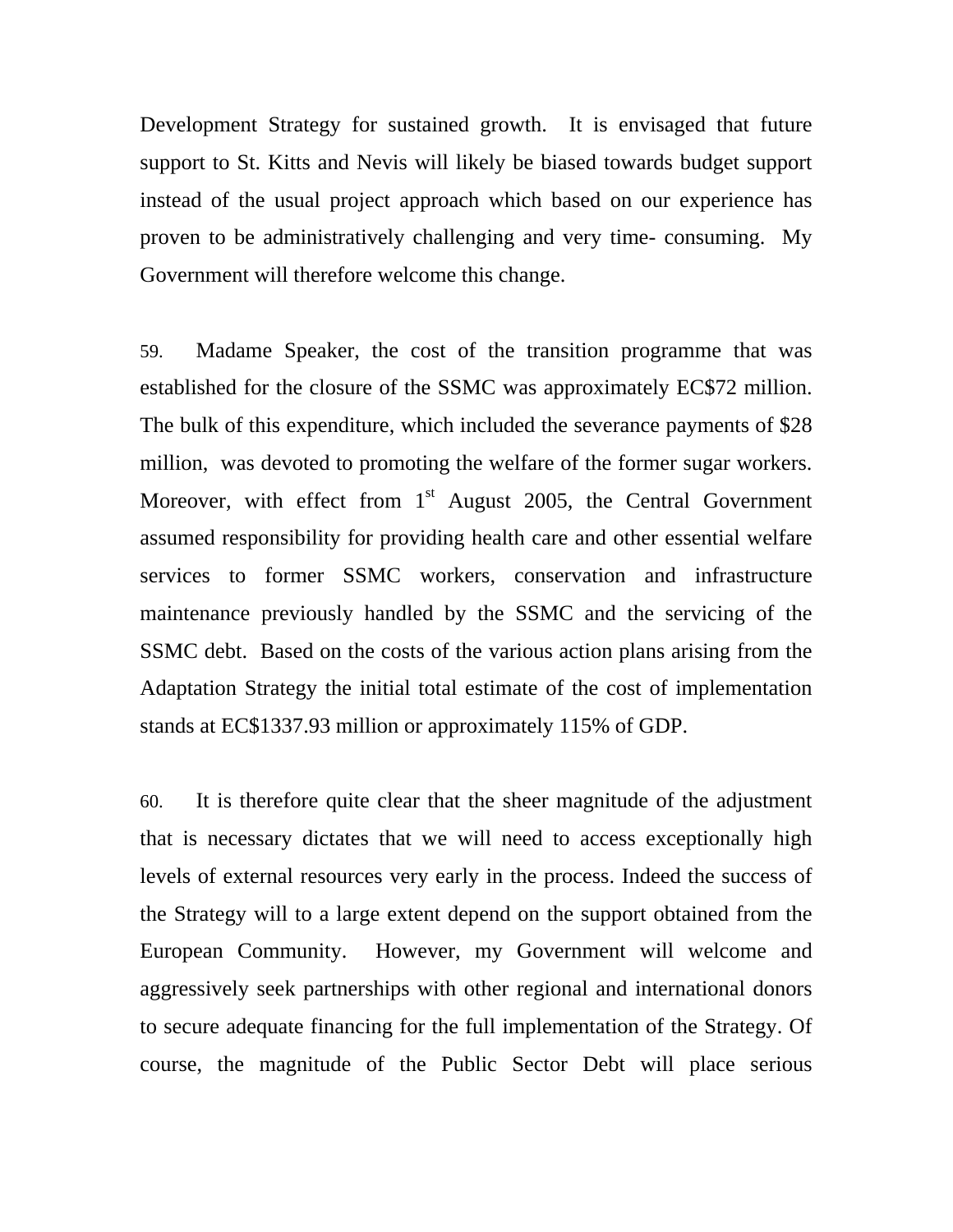constraints on new borrowings. We therefore expect that much of the assistance to us would come in the form of grants.

61. A successful adaptation process requires careful planning, timely access to financial and other resources, availability of a multiplicity of professional expertise and skills and a properly coordinated and carefully managed implementation programme. The multi-year, cross-sectoral programme embodied in the Adaptation Strategy requires significant technical and administrative capacity, which currently does not exist within Government. Consequently, my Government will vigorously pursue programmes for institutional strengthening and capacity building within the Government Ministries involved in coordinating and implementing the Strategy.

62. The institutional arrangements proposed for managing the adaptation process are clearly outlined in the Adaptation Strategy and comprise three main structures namely, a Cabinet Committee on Finance and the Economy; an Inter-Ministerial Technical Committee on National Transformation; and a Coordination and Programming Unit. The Ministry of Finance will continue to perform the lead role in fiscal management. Additionally, their participation in the Inter-Ministerial Technical Committee on National Transformation is expected to integrate the fiscal stabilisation policies and programme into the broader macro-economic and sectoral policies.

### *Non-sugar Agriculture*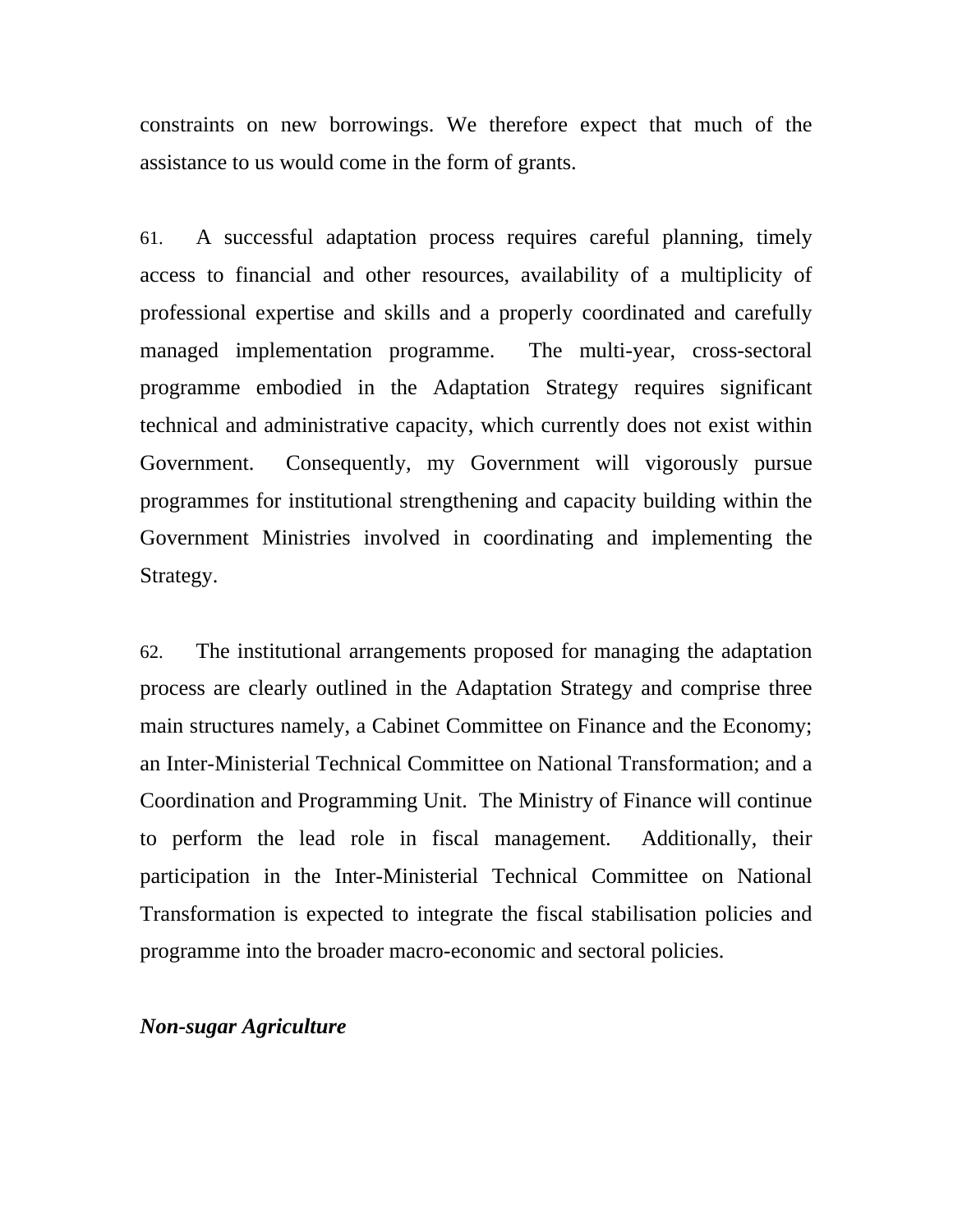63. Madame Speaker, the primary objective of the Government's strategy for the development of agriculture following the closure of the sugar industry is to significantly increase agricultural production in a sustainable manner through the transformation of the sector to satisfy local demand and to supply selected export markets. The focus of the strategy is on the development of commercial farms for both crop and livestock production. Production will be market-led with special emphasis on commercialization of farms in an attempt to transform the sector into one that is internationally competitive. The main underpinnings of the agricultural thrust are (i) food security, (ii) raising rural incomes, (iii) providing secure employment options, and (iv) foreign exchange savings. The Agricultural Sector has the potential to assist with job creation and income generation particularly for those former sugar industry workers who have indicated their intention to continue working in agriculture.

64. In support of the former sugar industry workers, my Government sought and received assistance from the Food and Agriculture Organization (FAO) in the form of an emergency support project valued at US\$393,000.00 or EC\$1 million. The objective of the project is to assist the Government in its post-sugar industry rehabilitation programme through technical support and the supply of the necessary inputs for the establishment of 100 crop and 46 livestock enterprises for the most affected displaced workers. The project will also assist with the improvement of the Basseterre Abattoir and provide technical assistance in the form of training. Already peanut and sweet potato crops have been established for former SSMC workers in the areas of Cayon, Lodge, Molineux, St. Paul's, Newton Ground and Sandy Point. Forty six livestock farmers who were displaced as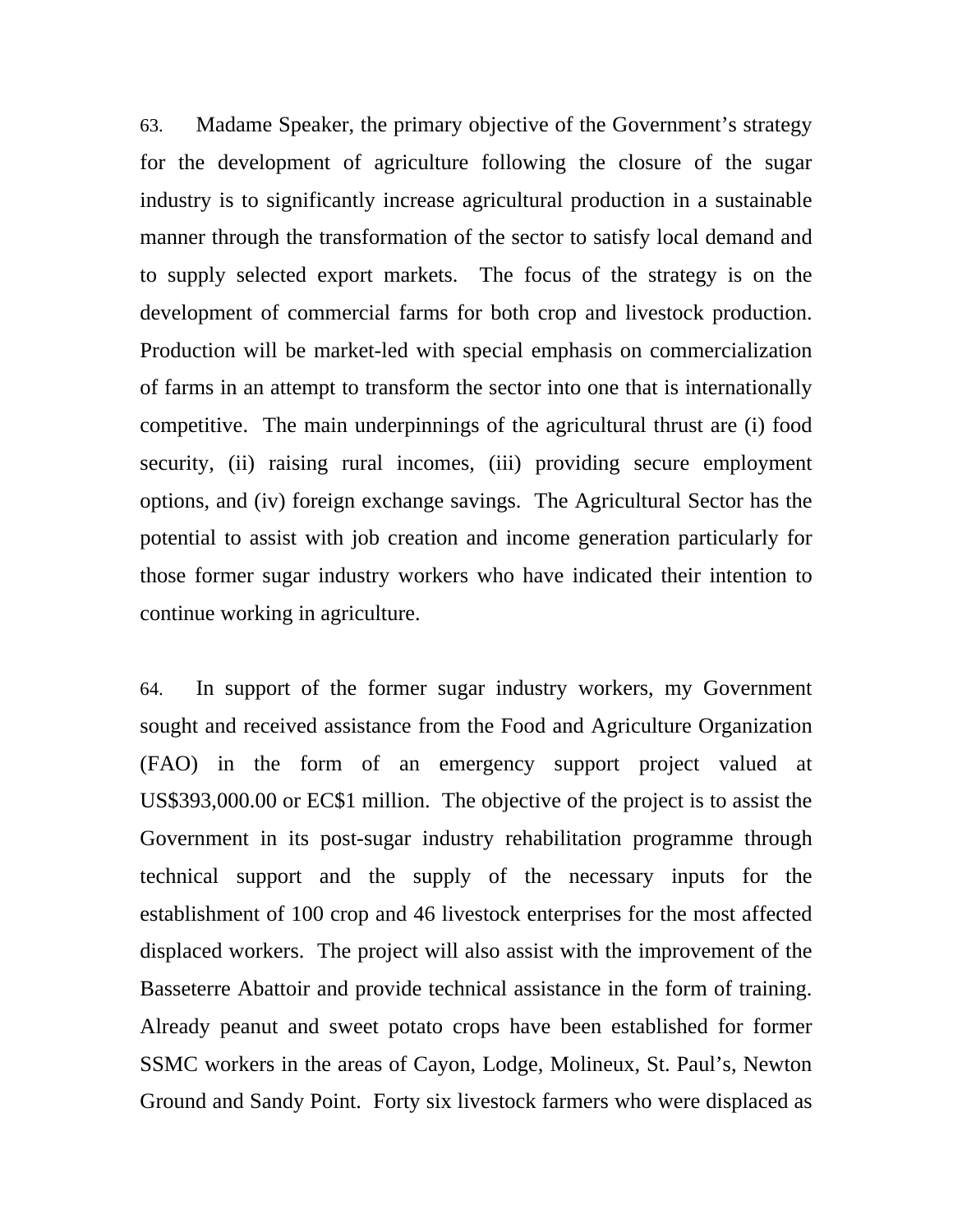a result of the closure of the sugar industry will also benefit from this assistance. They include pig farmers as well as small ruminant and poultry producers. The benefits to be distributed to these farmers include feed, medication, housing for pigs, wire, water tanks and training.

65. Madame Speaker, crop production generally showed marked increases for the first nine months of 2006 when compared with the same period for 2005. The Department of Agriculture has been placing great emphasis on the production of fruits and the development of the "Kittitian Fruit Plate". As a result we are observing the return to pineapple production with an increase of 352% from 27,000 lb in 2005 to 122,000 lb in 2006. This increase has resulted from the development of a pineapple farmers' group and the expansion of the area under production. Another fruit that has shown a marked production increase is watermelon which increased by 60% from 143,000 lb in 2005 to 229,000 lb in 2006. We also saw a return to high levels of papaya production during 2006.

66. Marked increase has also been observed for tomato production which jumped by 55% from 154,000 lb in 2005 to 238,000 lb in 2006. During 2006 we also recorded an expansion of the period of production and local tomato was available during the month of September. Unfortunately the heavy rains restricted the further extension of the period of production.

67. During the period under review production increases were also observed for white potato which increased by 25% from 194,000 lb to 242,000 lb, sweet pepper which increased by 45% from 38,000 lb to 55,000 lb and peanut which increased by 49% from 43,000 lb to 64,000 lb. The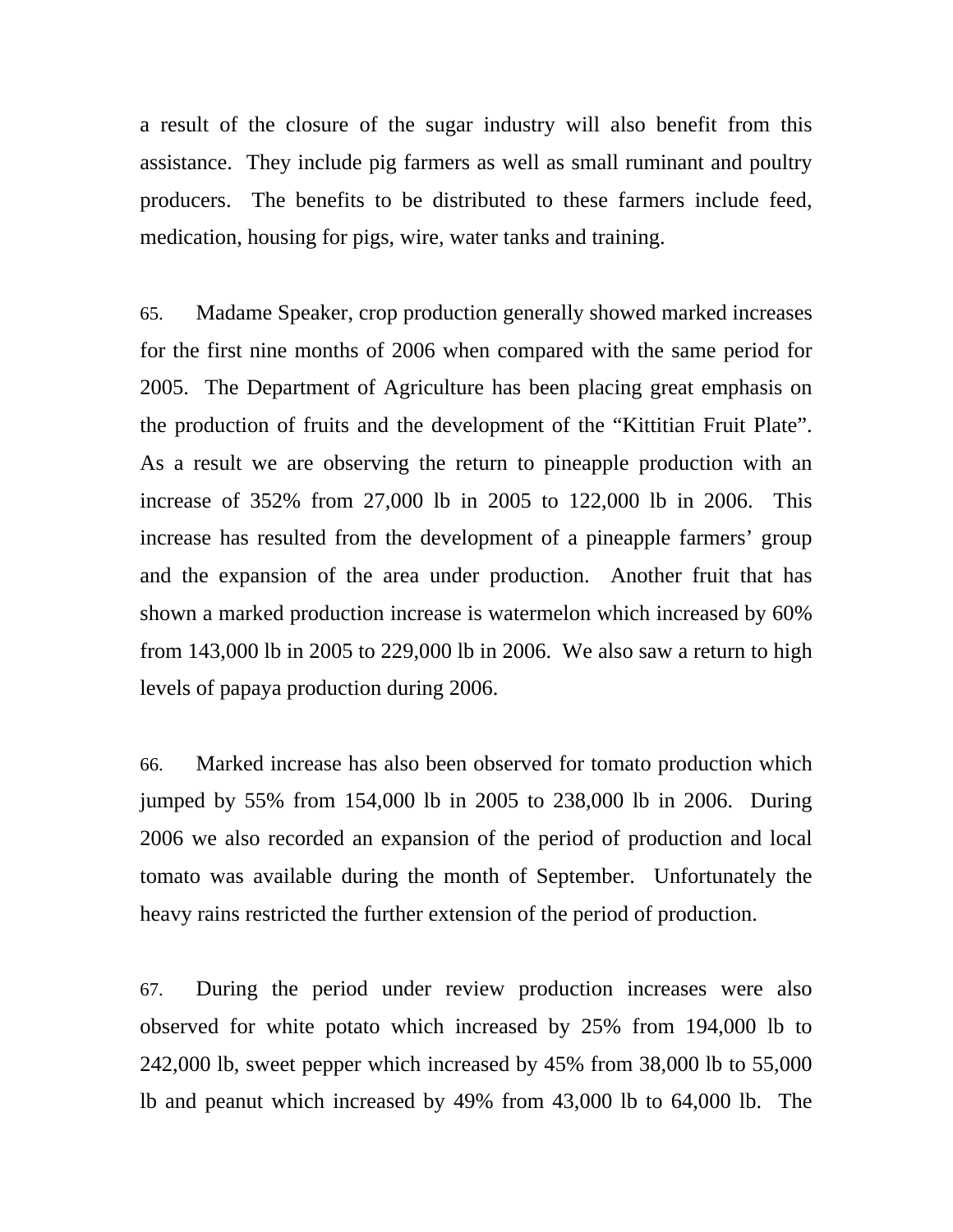increase in peanut production has partly resulted from the assistance to former SSMC workers under the FAO project that I mentioned earlier. Marked increase in sweet potato production is also being observed and a glut currently exists. Production levels showed marginal changes for cabbage and carrot while onion production more than doubled although it remained relatively low. The only food crop that recorded a significant decline was yam due mainly to the reduced area planted.

68. The impressive performance of food crop production resulted in small exports to the nearby islands. Emphasis is being placed on the development of the export market and the Marketing Unit of the Department of Agriculture has been conducting field visits to the nearby markets. Already a market has developed for hot peppers as well as selected food crops. The development of agro-processing has gained significance with the activation of the processing unit by the Republic of China Agricultural Technical Mission. The unit is currently processing a wide range of local fruits into dehydrated products as well as juices, and is providing training to local entrepreneurs.

69. Madame Speaker, in the area of livestock production, there has been a substantial increase of 22% in pork production. Hence the pork produced increased from 92,400 lbs in the first nine months of 2005 to 112,200 lbs over the same period in 2006. In that period, there were also increases recorded in respect of the production of mutton and of eggs. However, notwithstanding the large number of cattle we see roaming around the island, beef production declined somewhat in 2006. However, the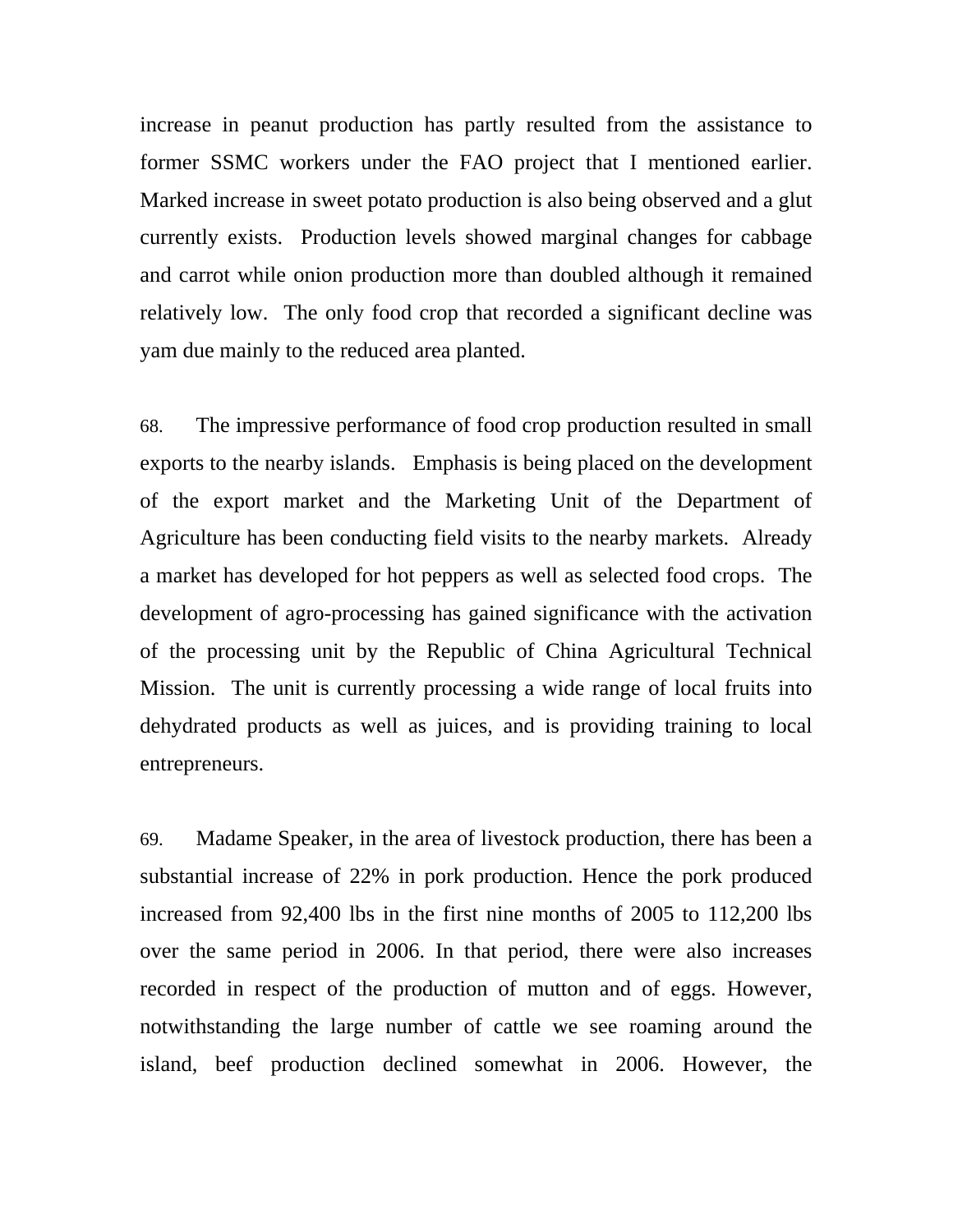Department of Agriculture projects in 2007 beef production is likely to rise again to levels capable of satisfying local demand.

70. Madame Speaker, the progress of the Non-sugar Agriculture sector since the closure of the sugar industry has been quite heartening, and reflects the careful planning that has gone into our agricultural diversification programme and into the development of appropriate alternatives to sugar. In particular, the Planning Unit estimates that non-sugar agricultural crop production recorded an estimated 87.0% increase in output for the first nine months of 2006 when compared to the corresponding period in 2005.

71. Madame Speaker, my Government continues to invest heavily in the Farm Sector and to provide solid support to our farmers, including our sugar workers who have opted to go into farming. In this regard, we are in the process of building water storage facility at Con Phipps for the benefit of our farmers in that area. We have intensified our Farmer Training Programme and have specifically targeted the former sugar workers for such training. We have provided a special water rate in respect of the water used by many of our farmers for the purposes of agriculture. We have provided very generous duty and tax concessions on farm vehicles, farm equipment and farm inputs. We have provided our farmers information, research, market intelligence and technical assistance through our very effective extensive services. In a nutshell, we have been a tower of strength for our farmers and they responded admirably to the challenge of agricultural production.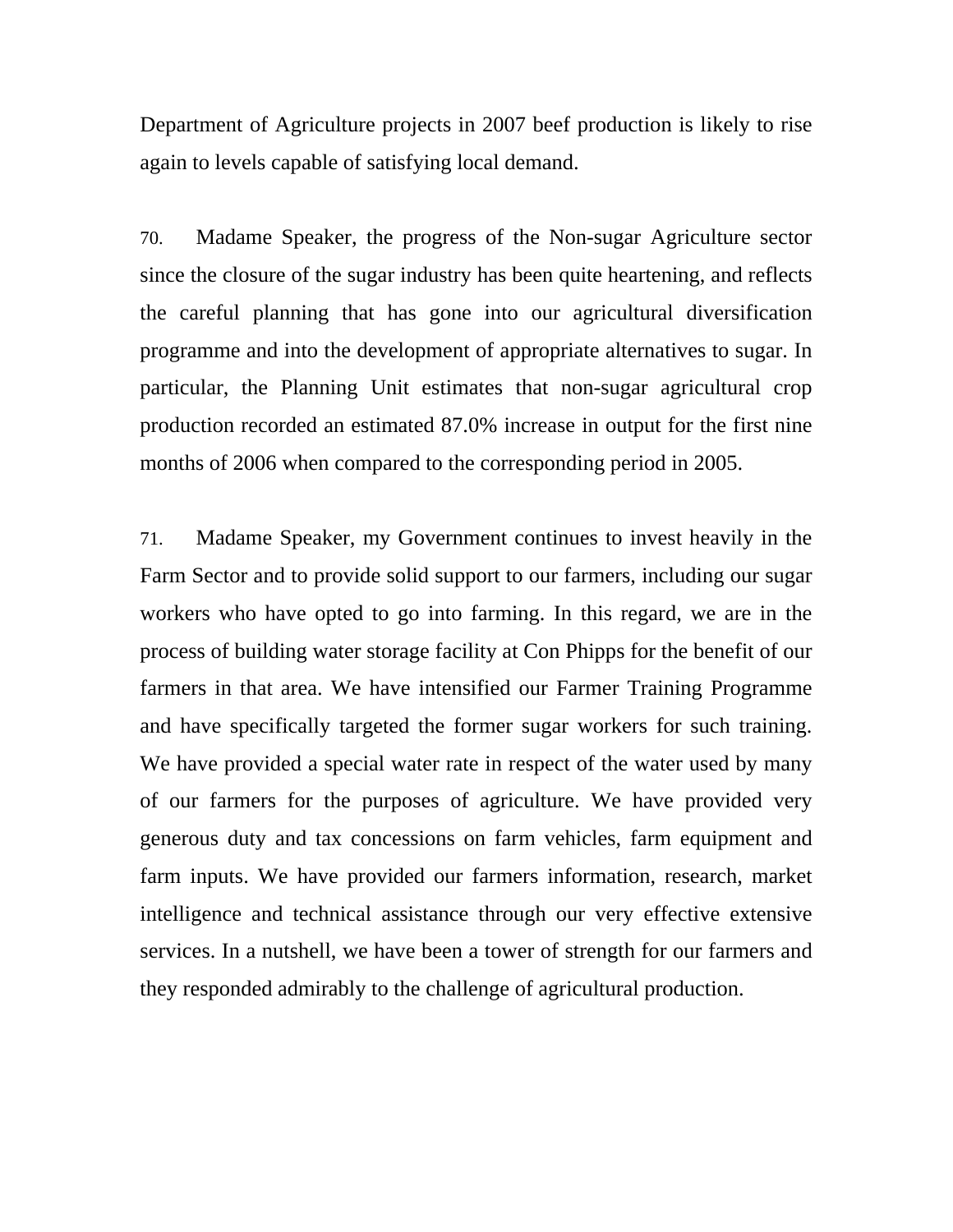### *Industrial and Enterprise Development*

72. The growth in the world economy and in the US economy in particular has had a very favourable impact on the Manufacturing Sector in St. Kitts and Nevis. Hence most of the major industrial enterprises in our Federation have been expanding and upgrading their operations in response to increased international demand for their products. Lutron Liamuiga has introduced 47 new products and has recruited some 55 additional employees. This enterprise expects to employ another 50 persons by mid-2007. In addition Jaro Electronics has increased its workforce by 50 employees in 2006 and expects to increase it further by 50 employees in 2007. There have been increases in employment at Kajola Kristada which employed an additional 25 workers; Reeds Data Services which employed 20 new workers and Victory Packaging which employed 9 new workers. All of these enterprises expect to further increase their work force in 2007 based on projected increases in the demand for their products and services.

73. It is also worthy of note, that based on the education and skill levels of our people, some of our enterprises have been retiring some of the low-end products in favour of high value-added products that use more advanced technologies. In particular, Lutron Liamuiga has transferred the production of some of their low end products to other manufacturing plants overseas and has replaced them with products employing higher levels of technology. Similarly Kajola Kristada is now producing more advanced weather sealed cable in place of the basic cable which is now being produced in other locations overseas.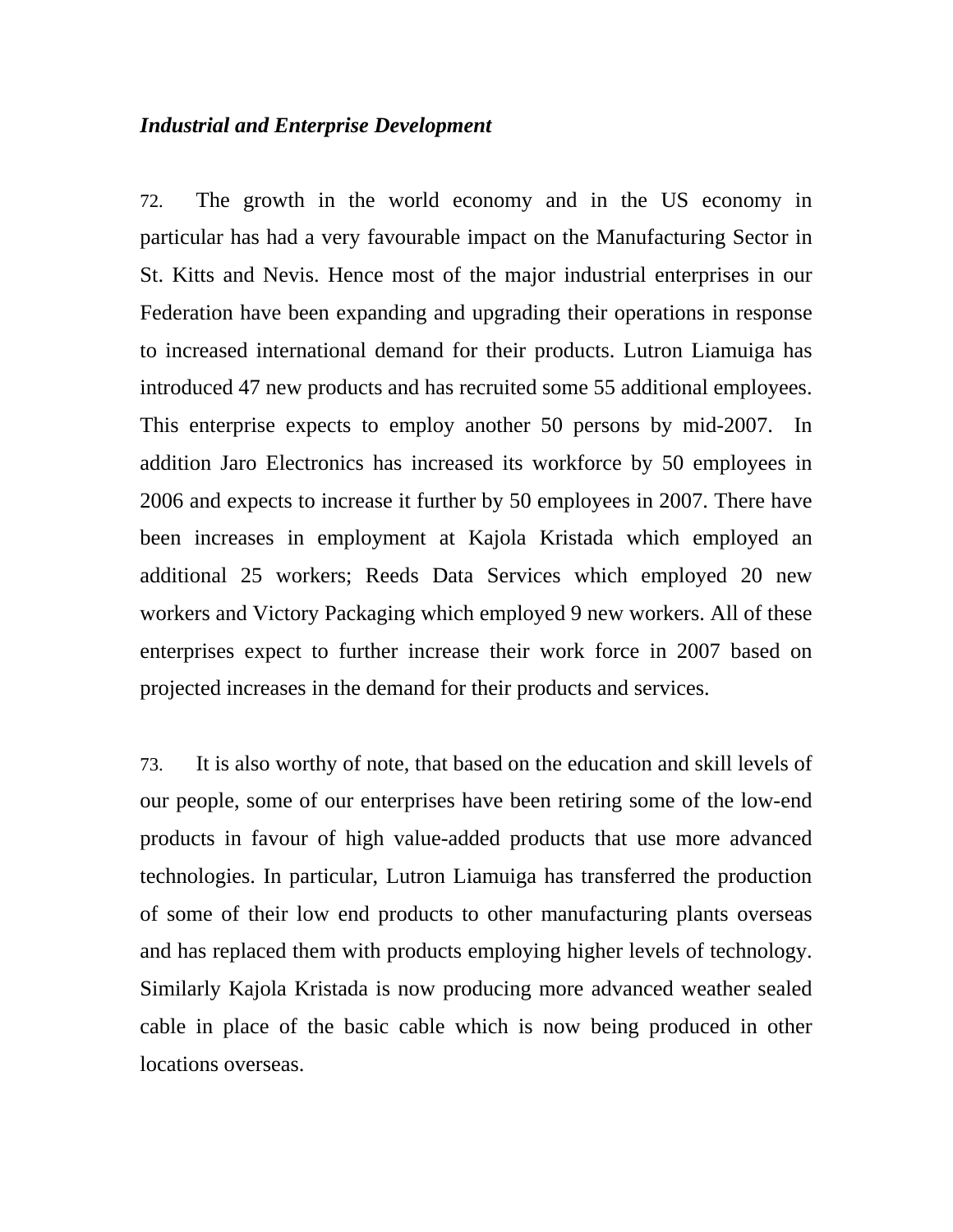74. Madame Speaker, my Government intends to place even greater emphasis on improving of our investment climate in the upcoming year. I am particularly concerned about our position in the World Bank Doing Business rankings. There are those who take comfort in the fact that more than half of the countries of the World were given a lower ranking than St. Kitts and Nevis. But position number 85 is simply not good enough for us. Even before the publication of the ranking my Government had already obtained the assistance of the Organization of American States to review our administrative processes in relation to investment applications with a view to streamlining these processes and making them more efficient. We intend to accelerate the implementation of this project which is already ongoing.

75. The OAS has already provided us valuable technical assistance in relation to the establishment of an Investment Promotion Agency (IPA), and I am pleased to report that the IPA will become fully operational in the first quarter of next year. The IPA will act as a one-stop shop for local and foreign investors, engage in small and medium-sized business development, actively encourage foreign investments and domestic enterprise creation, provide support services to businesses, and engage in business advocacy aimed at initiating policy and legislative changes to improve the investment climate. In addition, I have specifically mandated the Ministry of Commerce to ensure that in all of the IPA's operation, adequate attention is given to the needs of young people interested in becoming entrepreneurs.

### *Information Technology and Telecommunications*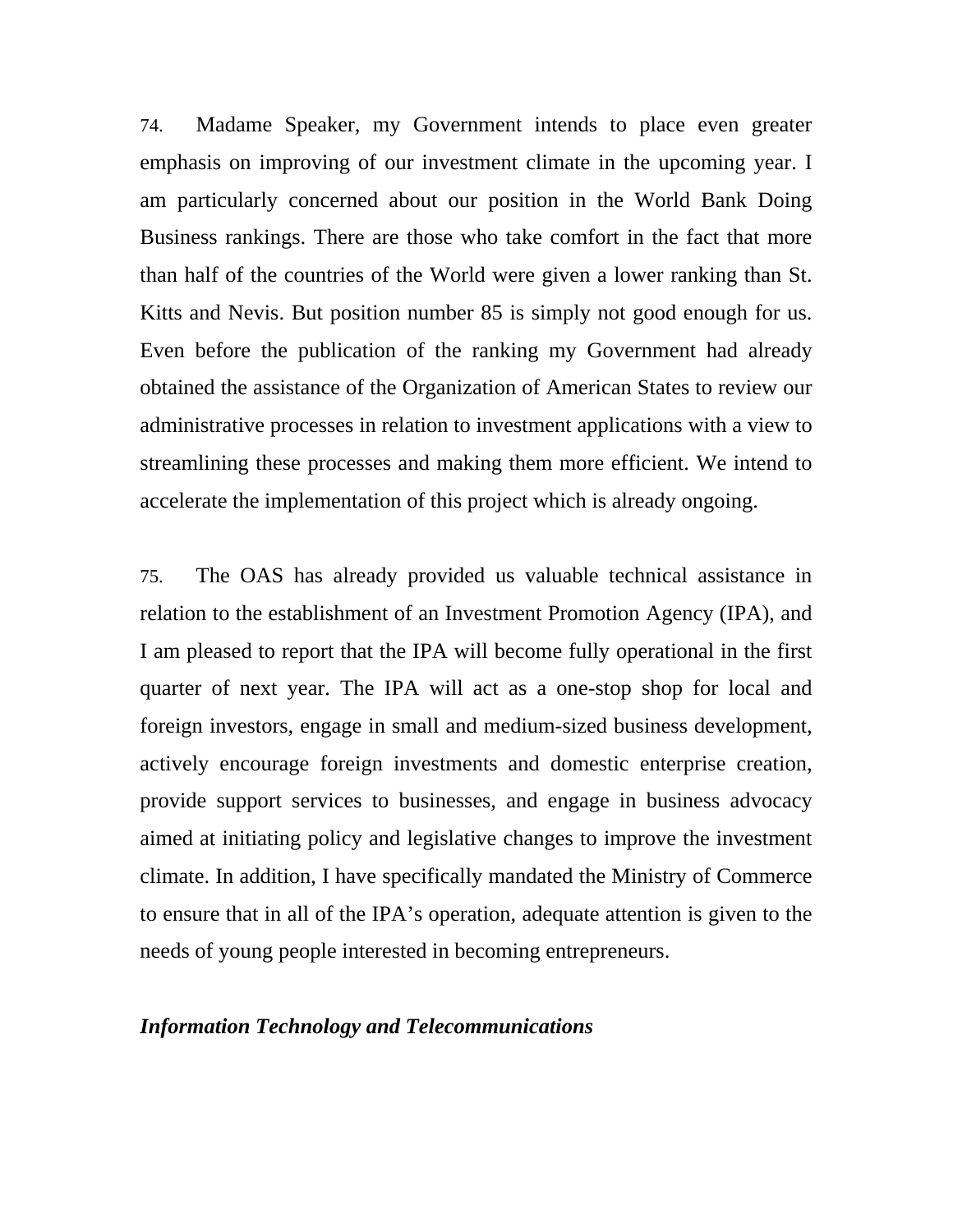76. Madame Speaker, the liberalization of the telecommunications sector continues to derive significant economic and social benefits for the people of the Federation. We have witnessed over the years, significant increases in the number of persons having access to the latest technology as prices continue to fall at a precipitous rate and investment in infrastructure increases. The reduction in prices serves as a platform from which my Government will launch a number of initiatives to build an Information & Communications Technology (ICT) Society so that our people may fully utilize their immense talents, education and capabilities to compete effectively in the new global environment. We expect that our innovations and initiatives in this area will not only allow our people to export ICT services to the rest of world but that it will also ensure that the latest information and communication technologies permeate the very fabric of our society and enhance the competitiveness and efficiency of enterprises in all sectors of our economy.

77. Madame Speaker, the new initiatives to build our knowledge-based economy are embodied in our National ICT Strategic Plan adopted by the Cabinet of Ministers on  $6<sup>th</sup>$  November 2006. It is this plan that will guide the development of the new ICT economy well into the future. The National ICT Strategic Plan was developed through the collaboration of several departments of the government, private sector agencies such as banks, ICT services providers; and individuals such as members of the legal fraternity. The plan identifies for focused attention five main areas for development in the ICT Sector. These are :

• Building of the appropriate physical ICT infrastructure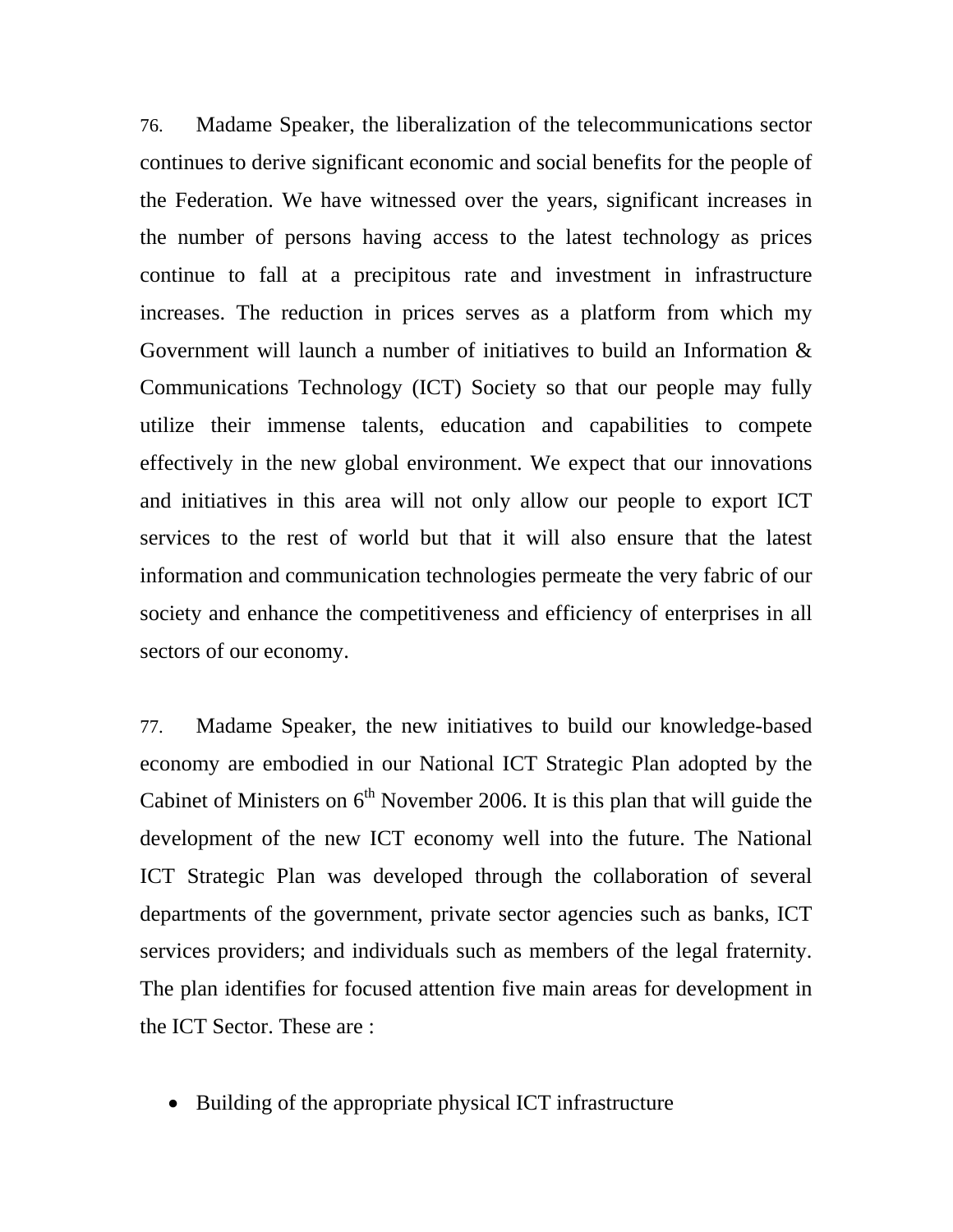- Developing and implementing the enabling policies and legal framework
- Developing the requisite human resources and building capacity
- Modernizing the operations of Government through the delivery of services through the electronic medium
- Leveraging ICT for economic and social development through publicprivate sector partnerships.

78. These five areas, identified as national imperatives, address the policy, institutional and structural obstacles identified in the 2005 Global Information Technology Report, that prevent countries from fully capturing the enormous benefits of ICT. My Government has committed itself to working with the private sector and providing the resources necessary to fully implement the National ICT Strategic Plan to ensure this Country's continued economic and social development.

79. Madame Speaker, during the course of 2007, my Government will implement a modern Government Portal that will provide greater access to the resources of Government, facilitate faster processing of documents, make available information in areas of Health Care, Education, Community and Social Development, and facilitate doing business in this beautiful Federation of ours. In addition, Madame Speaker, Government will continue to develop the human resources by offering training to government employees and members of our communities to upgrade their ICT skills and build the necessary capacity to function in the knowledge-based society.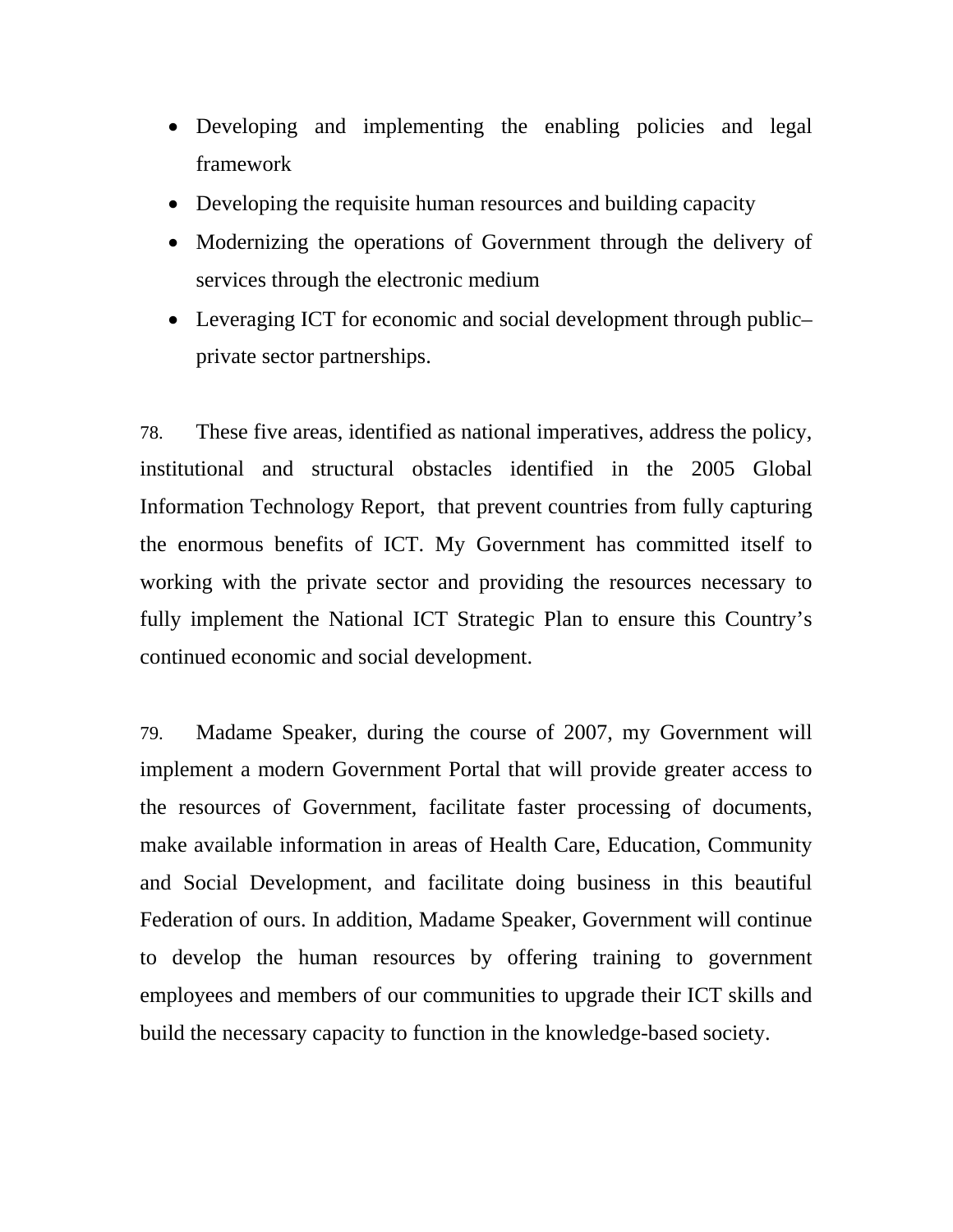80. It was with this commitment in mind that on Friday  $26<sup>th</sup>$  November in the city of Taipei in the Republic of China (Taiwan), my Government signed a letter of intent for support from the Government of Taiwan for an egovernment and national ICT Training centre to be implemented in the first half of 2007.

81. Madame Speaker, notwithstanding our progress to date, there is still much to be done. My Government is not satisfied with the level of access by citizens, residents and small businesses to affordable, reliable and high quality internet services. That is why in May of this year, my Government awarded a new submarine cable licence to Southern Caribbean Fibre in order to exert downward pressure on the cost of internet services, and the cost of international telecommunications, generally. Government also issued a fixed line telecommunications licence to Caribbean Cable Communications in Nevis to strengthen the competition reforms.

82. Madame Speaker, in the upcoming year, we intend to strengthen the legislative framework by introducing a number of important regulations to improve the Sector. Quality of Service regulations will be introduced to hold service providers accountable for delivering consistently high quality services to consumers and to give our consumers recourse for diminished service quality. Moreover, Alternative Dispute Resolution Regulations, to be introduced early in the New Year, will provide a mechanism for disputes among service providers and consumers to be speedily settled by the due process of mediation, reconciliation or adjudication.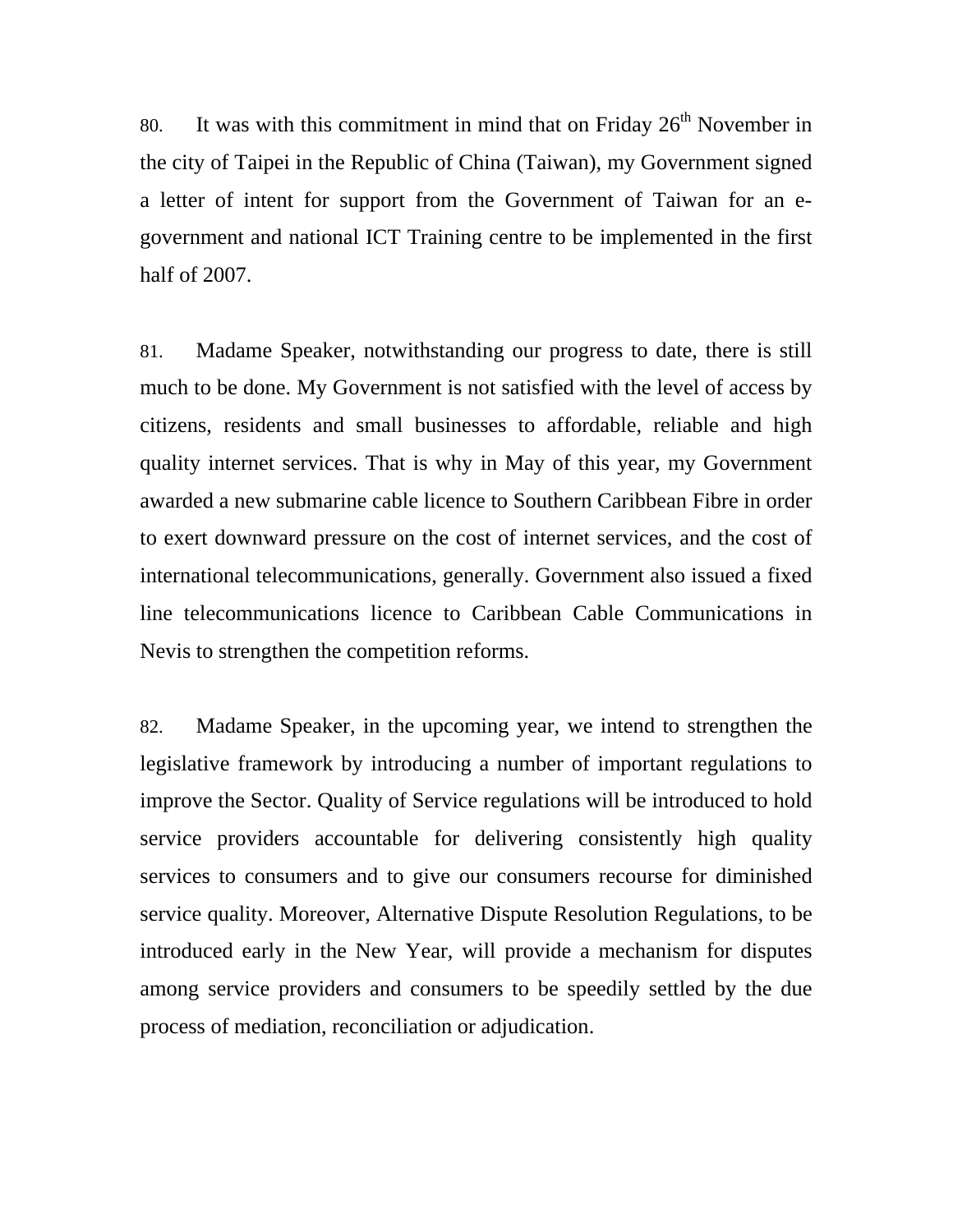83. Madame Speaker, consistent with our policy to provide our people greater access to information and communications technology, my Government will also introduce regulations that will establish a universal service fund to be financed by telecommunications services providers. This fund will be used to bring access to ICTs to disadvantaged individuals and communities.

84. The policy of my Government is one of people empowerment. That is why my Government will do all that is necessary and reasonable to bring about lower prices, higher quality of service, greater competition and improved access to information and communications technology. Indeed, I am persuaded that the dawn of the e-economy is upon us.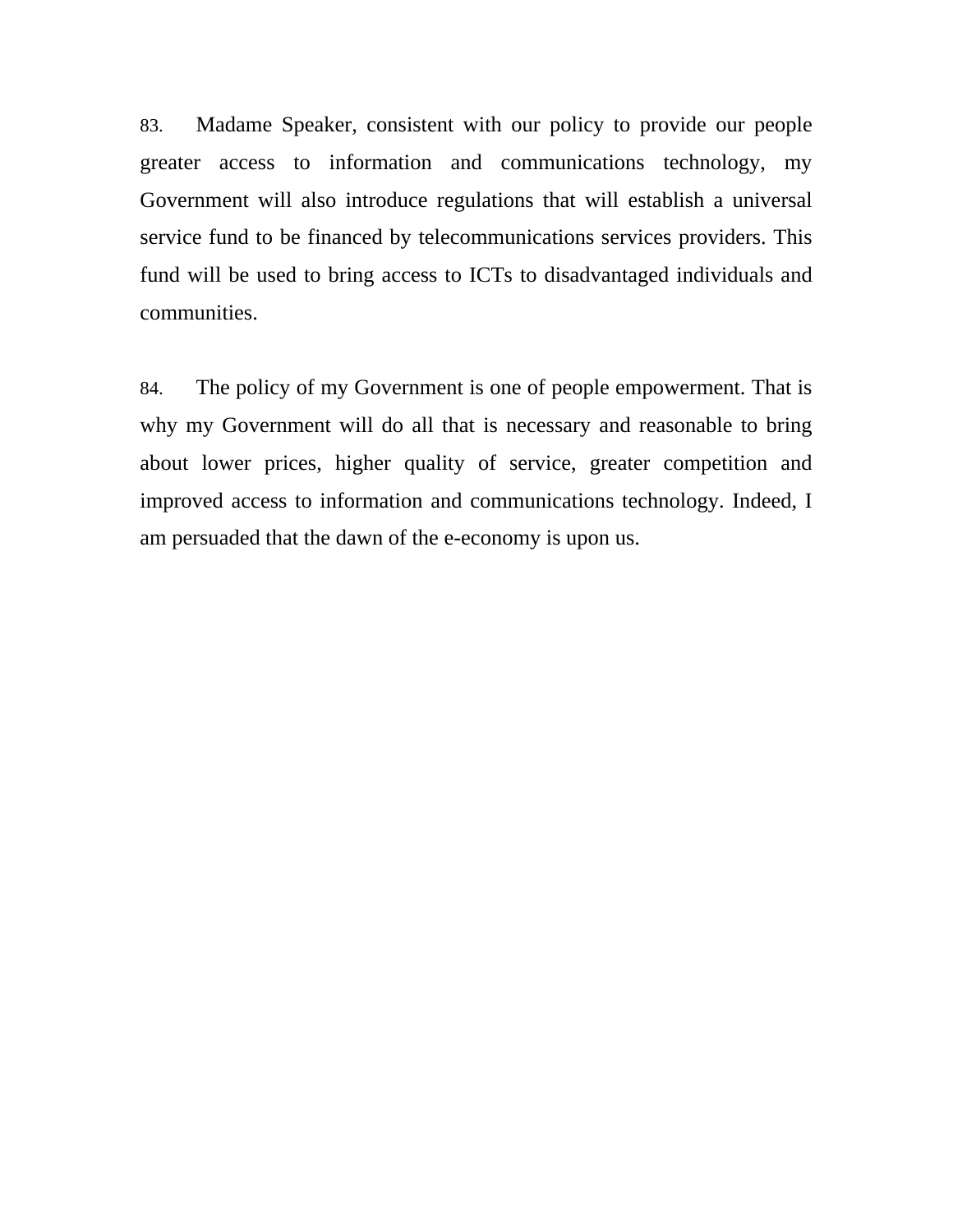### *The Financial Sector*

#### **Commercial Banks**

85. Madame Speaker, the commercial banking system seems wellpositioned to support economic growth and prosperity in the Federation. Commercial Banks have been able to adapt to changing circumstances by continuing to innovate and to build stronger relationships with their clients.

86. In 2005, commercial banks assets, deposits, and loans and advances all increased relative to 2004**. A**ssets increased by \$222.3 million or 8.3% to reach \$2.9 billion at year end. Likewise, deposits held by commercial banks increased by 8.9% to reach \$1.9 billion and loans and advances increased by15.8% to reach \$1.5 billion. Strong intermediation by banks has allowed them to dispense of much of their liquidity as the loans and advances to deposits ratio increased from 75.6% at the end of 2004 to 80.4% as at the end of 2005.

87. Data at the end of September 2006 shows the asset base of commercial banks increasing to \$3.2 billion, an increase of \$265.6 million over the balance at the end of the previous year. In addition, over this period deposits reached the \$2 billion mark, while loans and advances increased to \$1.7 billion. Hence, for the first nine months of 2006, the loans and advances to deposit ratio moved downwards to 71.8% as deposits increased at a faster rate than loans and advances.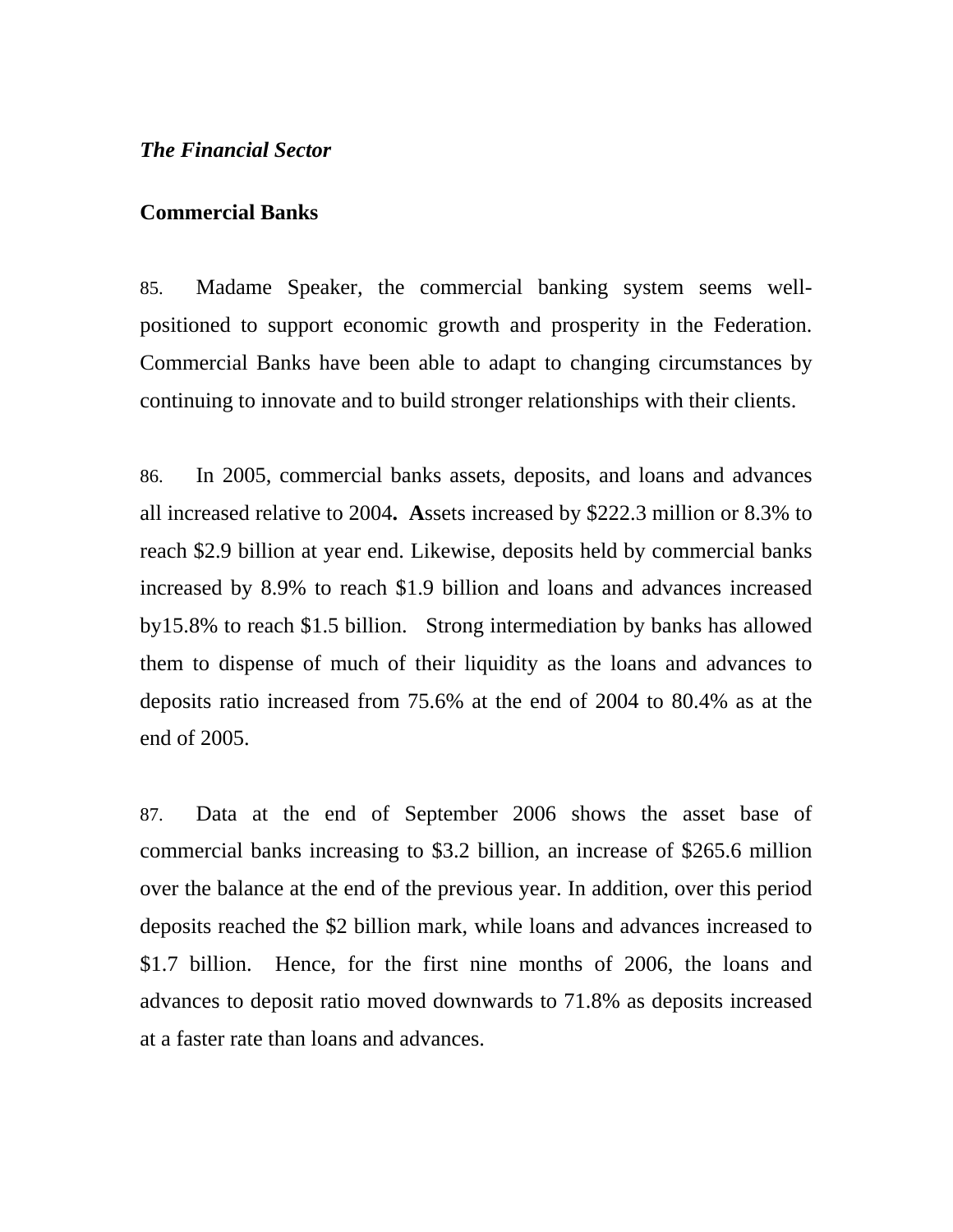88. Madame Speaker, in my budget address delivered to the Nation in 2000, I highlighted the fact that deposits in the Banking system held by our people surpassed the \$1 billion threshold. It therefore gives me even greater pleasure to say that yet again the citizens of this Country have achieved a tremendous feat as in the space of six years this figure has doubled to reach \$2 billion mark at the end of September of this year. In other words, it took us the entire life span of our Nation up to 2000 to achieve \$1 billion in deposits, but in six short years under this Labour Administration, bank deposits have increased by another billion dollars to reach \$2 billion. Madame Speaker, despite the many challenges that we have had over the years, our people have more than doubled the amount of money they have in the bank over a six-year period. This statistic speaks for itself in respect of tremendous progress my Government has made in pushing on the wheels of social and economic empowerment of our people.

### **The Development Bank**

89. Madame Speaker, the Development Bank of St. Kitts and Nevis continues to be an essential institution to the development of this Federation. The Bank, as it has done in the past, continues to increase its credit, specifically to the Agriculture, Education, Industry and Mortgage Financing sectors. In 2005 alone, the Bank approved 1,848 loans amounting to \$67.5 million, 13.3% higher than the total approved in 2004. The major sectors benefiting from the loans allocations were:

Housing-Mortgage Finance 22.7 million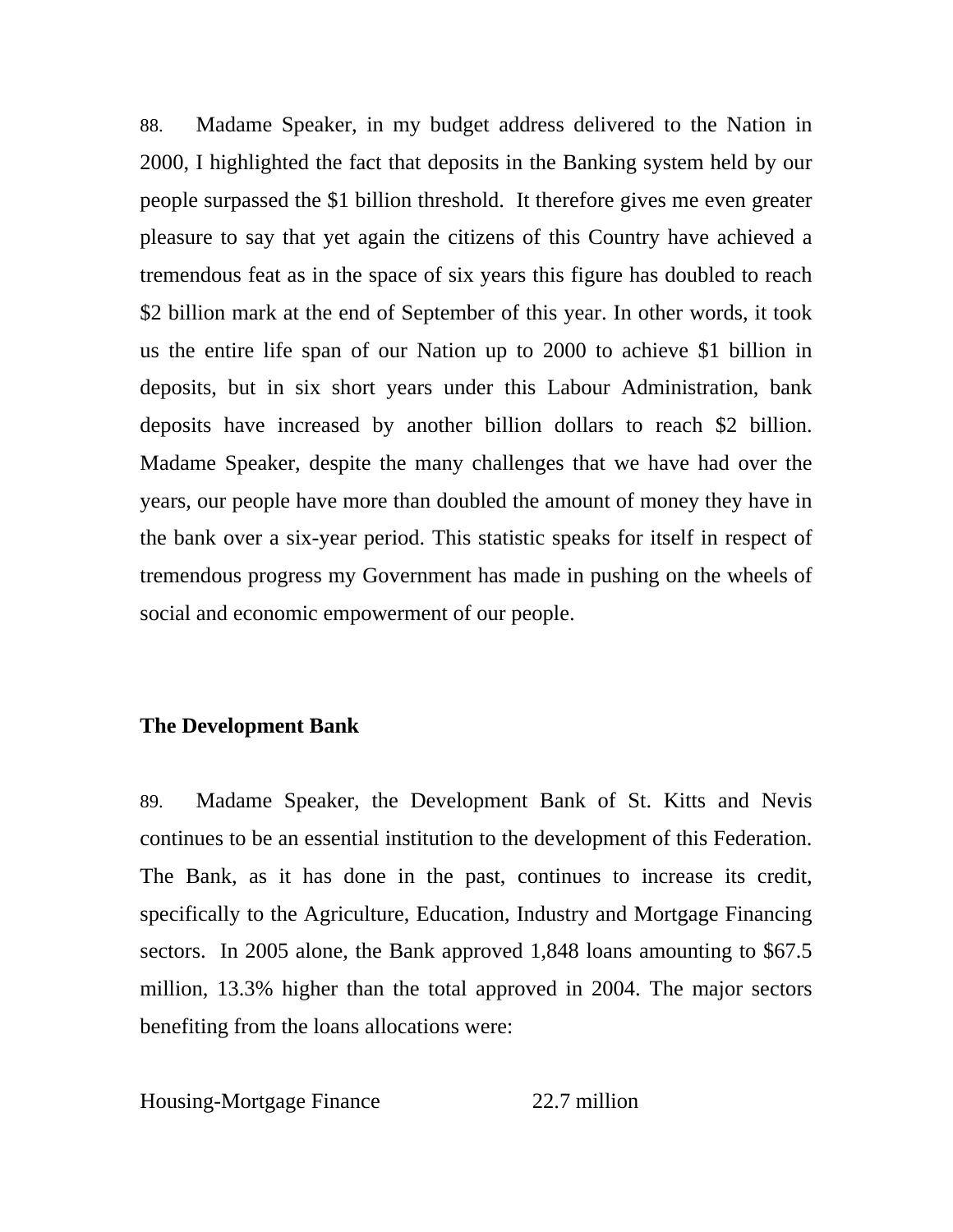| Education   | 13.0 million |
|-------------|--------------|
| Industry    | 0.8 million  |
| Agriculture | 0.7 million. |

90. Moreover, the Bank has kept true to its promise of serving individuals from all segments of society. That is why, on May  $25<sup>th</sup>$  of this year, my government in partnership with the Development Bank and the Stanford Groups of Companies Ltd, after careful negotiations, established the Empowerment Fund in the amount of EC\$10 million. This Fund can be accessed through the Development Bank and is undoubtedly a symbol of the dedication of this Government and the Development Bank to the promotion of entrepreneurship and to fostering growth in the small and micro-business sectors of this economy.

91. Furthermore, Madame Speaker, through this Fund, individuals desirous of owning their own business can access as much as \$100,000 loan capital at a concessionary rate of 6% per annum to start their own businesses. In addition, my government has provided the necessary facilities for individuals who may not have the adequate know how to develop their own business plan to gain expert assistance from the Development Bank staff in formulating their respective business plans. This is why I urge our young persons who are unemployed or those who are seeking to fulfil their dreams of owning their own business to take full advantage of this golden opportunity to propel themselves forward and by so doing expand the contribution of small and micro businesses to the development of our Federation. The Empowerment Fund also provides an excellent opportunity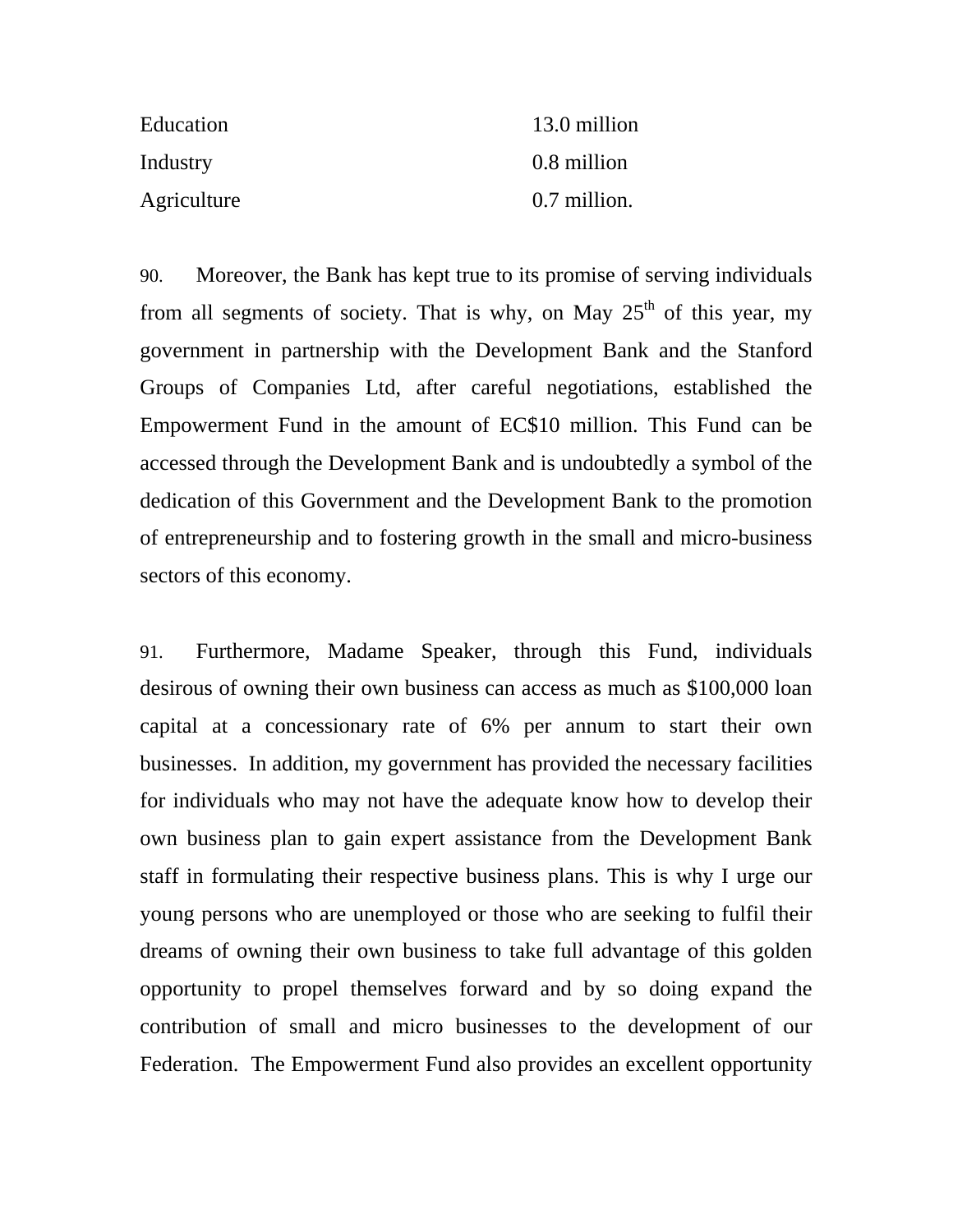for our former sugar workers to take up the challenge of entrepreneurship and firmly establish themselves on the path of wealth creation.

## **International Financial Services**

92. Madame Speaker, the main focus of the Financial Services Department for 2006 has been capacity building. This shift in focus was necessary to ensure that the regulatory staff developed the necessary skills and expertise to properly regulate all entities, namely, Insurance Companies, the Development Bank, Money Remittance Businesses and Credit Unions which will be assigned to them as soon as the Single Regulatory Unit is formed. In addition, the Department has focussed on putting the necessary measures in place to regulate and monitor the new financial services products introduced by the Marketing and Development Department, as well as conducting the necessary back ground checks associated with the newly revamped Economic Citizenship Programme. For 2007, the Department expects to continue its Anti-Money Laundering and Counter Terrorist Financing Examinations, of the financial sector.

93. The Marketing and Development Department in 2006 continued with its international promotional activities. The St. Kitts Foundations have been heavily promoted in Europe this year in Geneva, Zurich, Milan and London. The Department also worked diligently to develop the new Captive Insurance Act which was passed in August of this year. This new legislation was featured on Alexander Haig's World Business Review in October of this year. The Captive Insurance Act contains provisions that cater specifically to the needs of small captives. To date 3 captive insurance licences have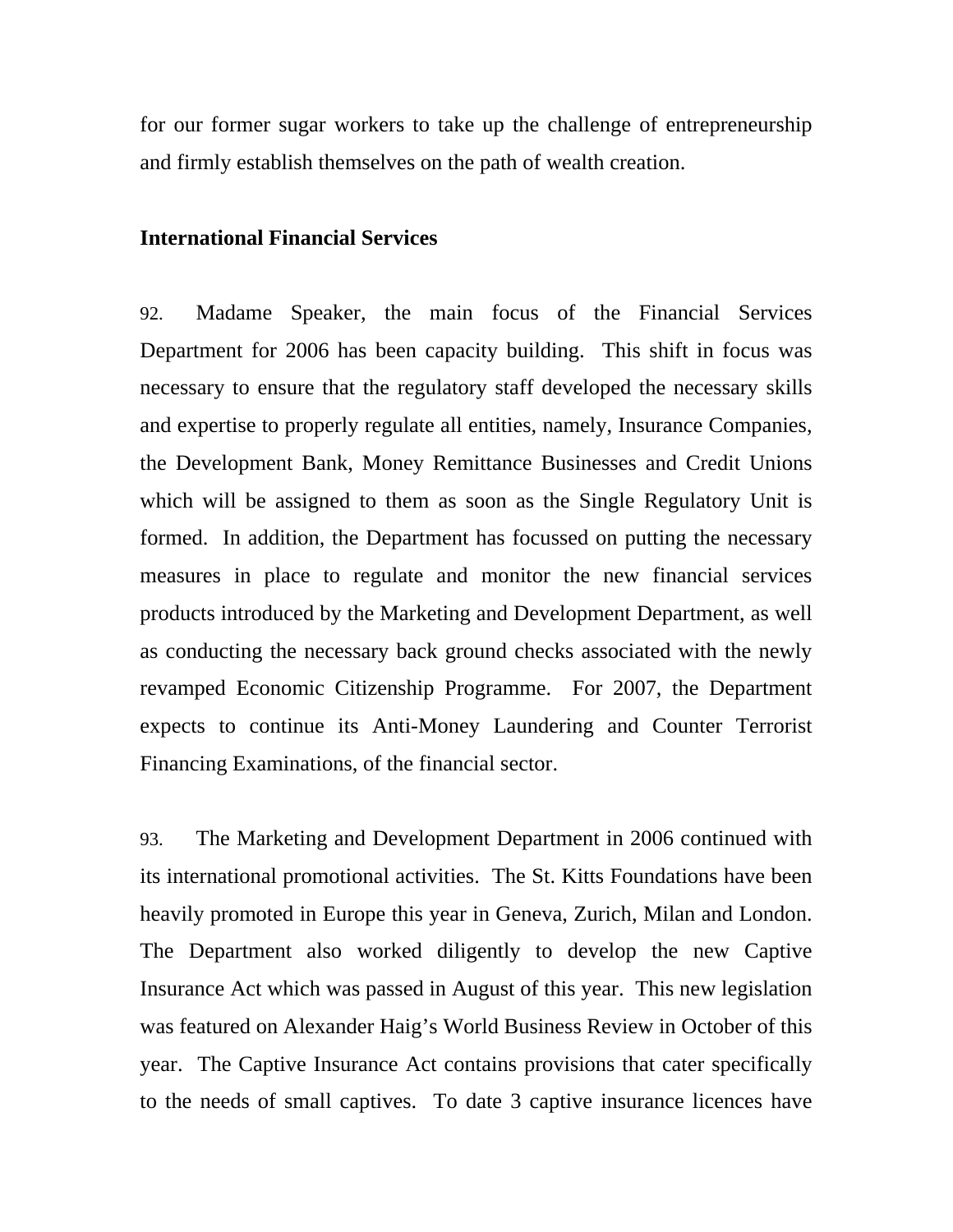been granted, 2 applications are slated for processing by the end of this year, and 15 are scheduled for processing on the first working day in 2007. The new Captive Insurance Act has also served to boost our company incorporations since captives licensed in St. Kitts must be locally incorporated.

94. The Economic Citizenship Programme has also been reviewed with updated provisions and procedures now in place. The minimum investment requirement into an approved real estate project was increased from US\$250,000.00 to US\$350,000.00 to ensure that the minimum investment was in line with current real estate prices in the Federation. In addition a new option for obtaining economic citizenship has also been introduced. The Sugar Industry Diversification Foundation was established in order to facilitate persons wishing to make contributions to the research and investment that is required to make the transition from sugar production into another viable industry. Persons who make a minimum contribution of US\$200,000.00 to this Foundation would also be eligible to apply for economic citizenship in the Federation.

95. In addition to the above changes, new application forms and regulatory procedures, including tighter anti-money laundering requirements, have been developed, and the processing of economic citizenship applications has been transferred to a new Economic Citizenship Processing Unit under the Ministry of Finance. The Unit is headed by the Legal Adviser to the Ministry of Finance Dr. Ken Ballantyne. This change was effected to strengthen compliance with existing regulations and at the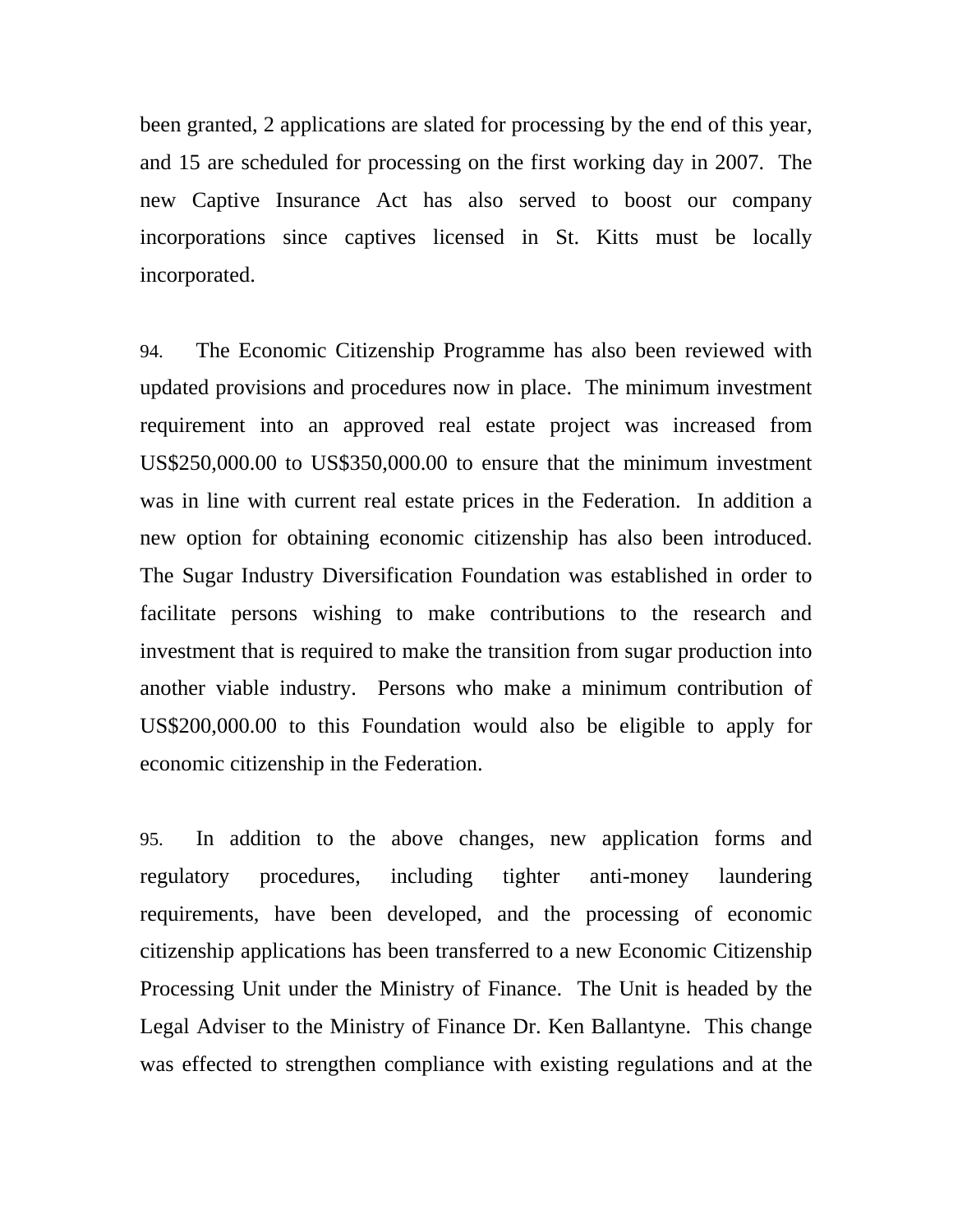same time, streamline the application process with a view to making it more efficient.

96. Finally the St. Kitts and Nevis International Ship Registry which works in close collaboration with the Marketing and Development Department has also continued to grow and the number of ships on our Registry has surpassed 250. My Government has earned EC\$250,000.00 in revenue from the Ship Registry this year which is a dramatic increase from the EC\$67,500 earned last year. We expect the number of registrations and total revenue collections to continue to grow at a rapid pace over the medium-term. The Registry is continuing to explore new avenues of growth and the Marketing and Development Department continues to work with the Registry to promote more spin off business locally for our providers and other professionals.

## **Money and Capital Market Development**

97. Madame Speaker, my Government continues to work with the ECCB and the other Governments of the OECS to develop and integrate the money and capital markets of the sub-region. I am particularly pleased that we have been making steady progress. As at  $21<sup>st</sup>$  November, 2006 there were twentysix (26) debt securities including one corporate bond and nine (9) equities listed on the Eastern Caribbean Securities Exchange (ECSE). The ECSE EC-Share Index, which was introduced in January 2005 to track the performance of domestic equities listed on the Exchange has shown a steady increase in market performance. As at November 2006 the index stood at 120.58, reflecting significant appreciation in the value of investors'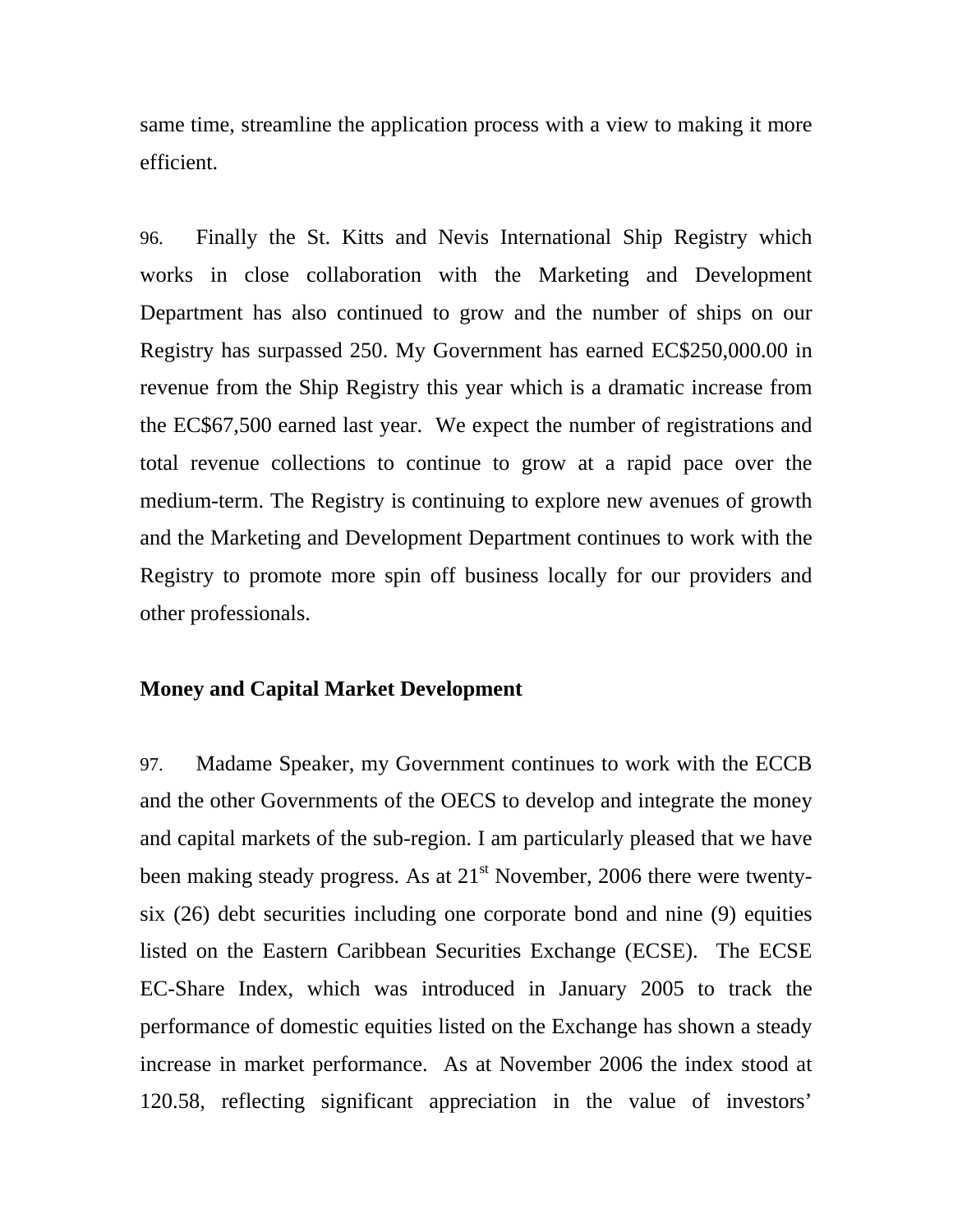holdings. This means that between January 2005 and November 2006, the market has experienced an increase in the value of equities by 20.58 per cent. Based on this index, the ECSE offers some of the best returns relative to its regional counterparts.

98. The number of ECSE intermediaries now stands at 10 and the licensed brokers spans 7 OECS countries and Trinidad and Tobago. The total market capitalization is currently 10.39 billion with the inclusion of the two foreign regional equities listed on the ECSE. It is expected that other regional companies will be listed on the ECSE in the coming year, which is another significant step towards making the ECSM a truly regional market. The cutting-edge real time multi-country platform currently offered by the ECSE is undoubtedly the only exchange platform in the Caribbean that is appropriate for a truly regional exchange. Hence, St. Kitts and Nevis is of the view that the entire Caribbean Community would reap significant benefits from the development of the ECSE into a region-wide exchange.

99. I am delighted that St Kitts and Nevis has actively utilized the services of the ECSE. In particular, my Government was the first of all OECS Governments to issue and list Government securities on the Exchange. Moreover, compared to its regional counterparts, the Federation boasts the greatest number of listed companies with as many as four of its companies on the Exchange. This is undoubtedly an indication of the vision of the Government and people of St. Kitts and Nevis. It also demonstrates the readiness of our private sector to embrace change and to seek out new opportunities for advancement. I urge our private sector to accelerate the change and development process and to make use of every available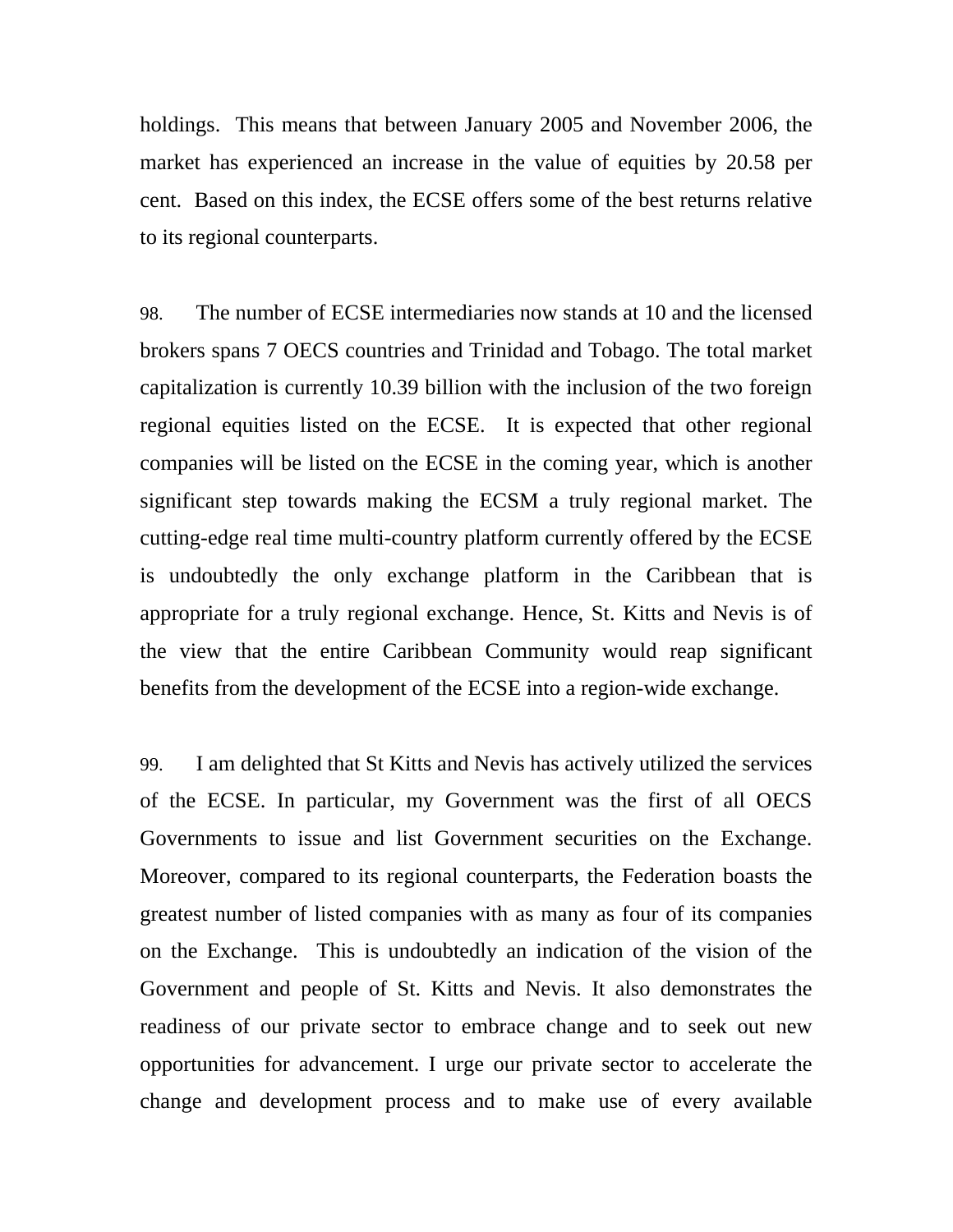instrument or facility to enhance their competitiveness and improve their profitability.

100. Thus, as we look forward to the establishment of the proposed Eastern Caribbean Enterprise Fund, and we become more fully integrated in our regional CSME, we need to begin to capitalize on the valuable opportunities for the further development of our money and capital markets. This is a challenging proposal that will require the resolve of all countries of the region, including St Kitts and Nevis. However, by working together, there is reason to believe that the ECCU can develop more efficient markets that can help to stimulate sustainable economic growth.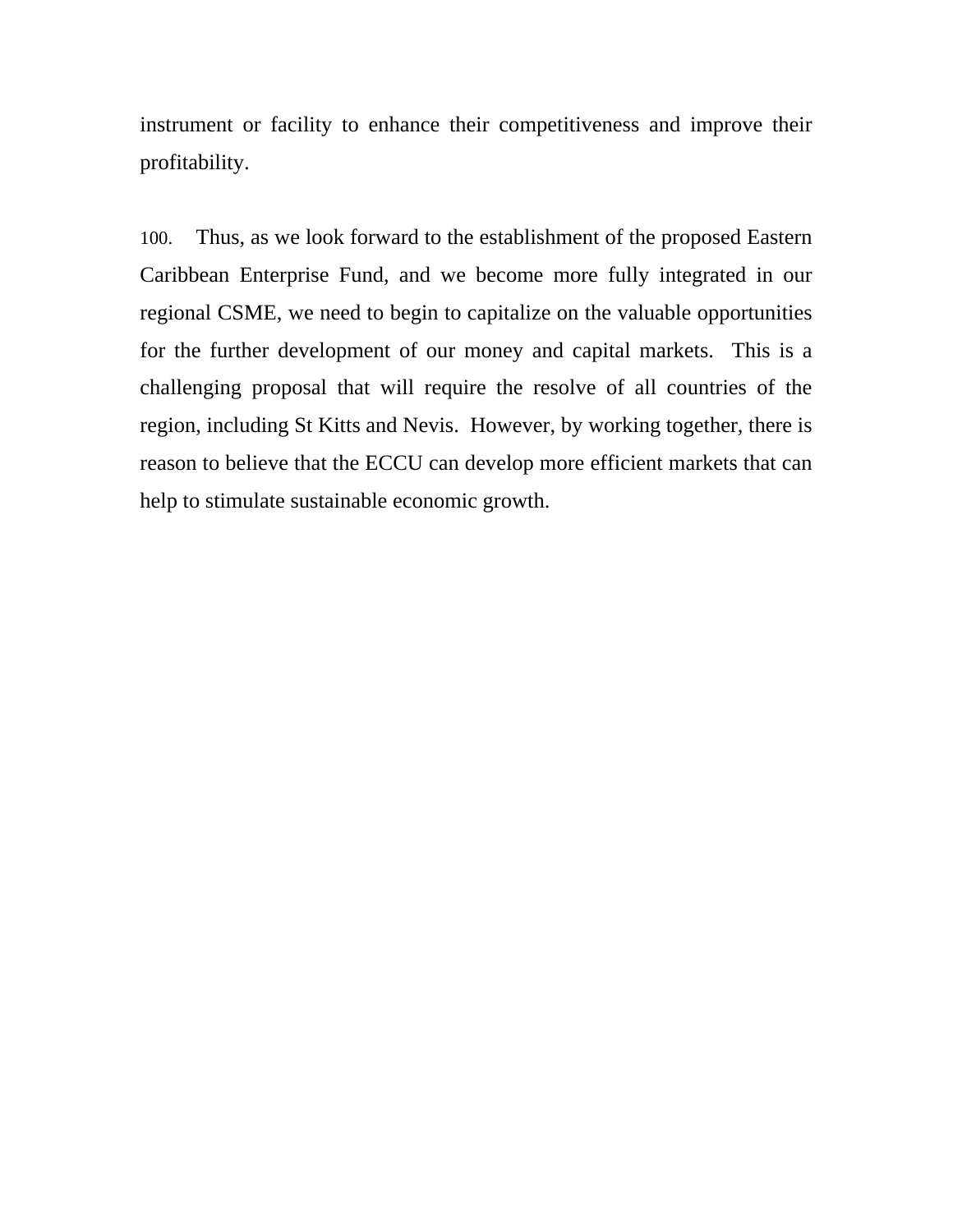# PUBLIC FINANCE

### *Fiscal Review*

101. Madame Speaker, in 2005 total Recurrent Revenue amounted to \$339.46 million, exceeding the 2004 figure by \$52.46 million or 18.3%. On the other hand Recurrent Expenditure increased by \$54.5 million or 17.6 % over the recurrent expenditure for 2004. The resulting deficit for 2005 was therefore \$24.17 representing an increase of \$2.07 million or 9.4% over the deficit for the previous year.

102. A further analysis of the recurrent revenue for 2005 reveals that there was significant improvement in the performance of all categories of revenue with the exception of Taxes on Property which showed a slight decrease. Taxes on International Trade and Taxes on Income showed the largest increases of \$25.3 million and 22.5 million respectively. Non-Tax Revenue collections improved in 2005 showing a \$5.6 million increase over the corresponding figure for 2004

103. The dramatic improvement in Recurrent Revenue has not happened by chance. It is to a large extent due to my government's deliberate polices to spur economic growth and to reform both the Customs Department and Inland Revenue Department. These reform initiatives have resulted in the strengthening of tax administration by training staff in modern techniques of revenue management and collection; modernizing systems and procedures to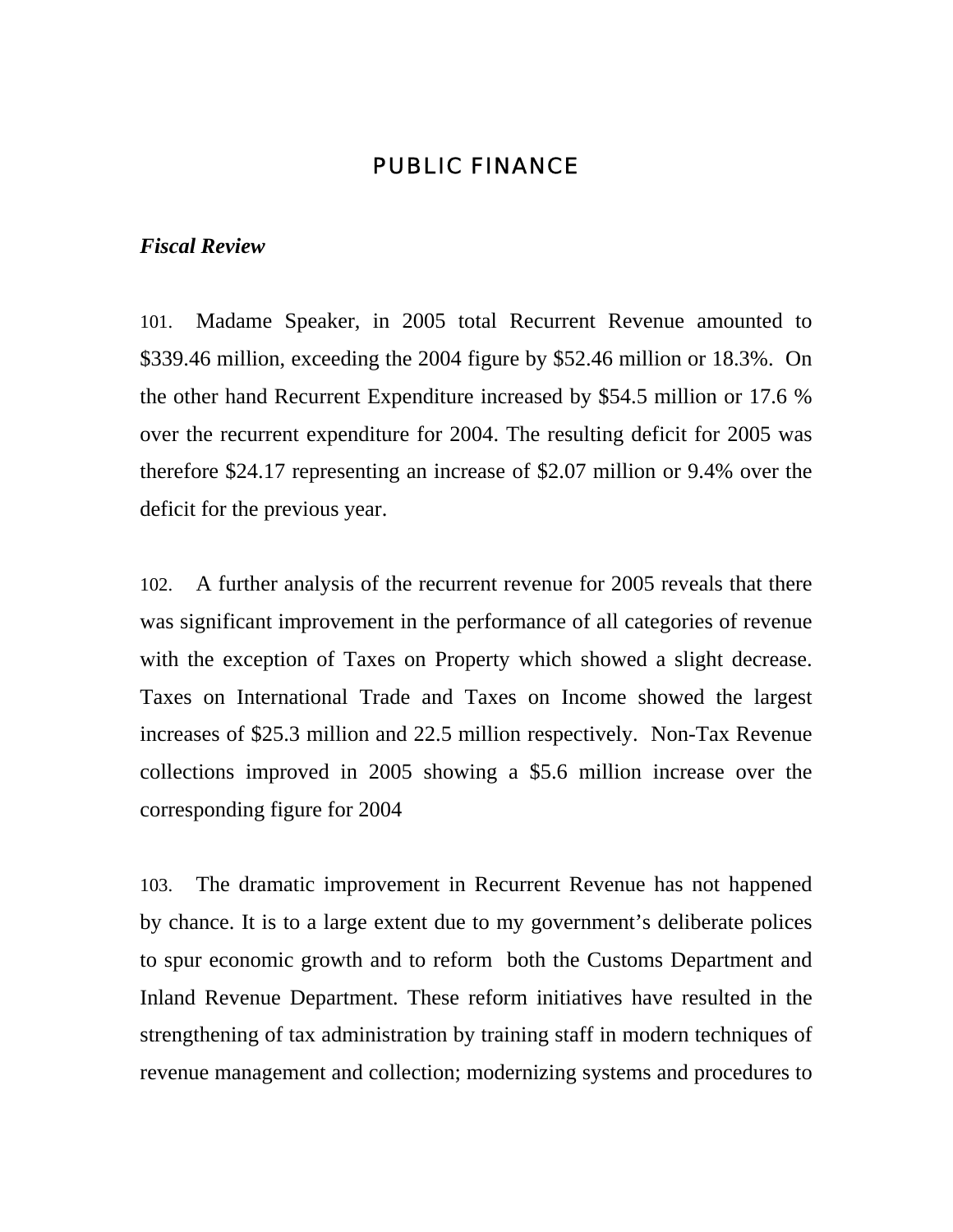align them with present day realities; and adopting a more proactive and business like approach to tax collection. The Inland Revenue Department also continues to pay particular attention to taxpayer education and consulting with various taxpayer groups on a regular basis. This has engendered a more cordial relationship between the Department and taxpayers and has increased taxpayer compliance.

104. The \$54.5 million increase in expenditure was mainly due to Goods and Services, Interest Payments and Transfers which increased by 25.6%, 23.4% and 48.8% respectively. The increase in Goods and Services reflects the high cost of fuel for electricity generation; the increase in Interest Payments was needed to fulfil our debt servicing obligations while the increase in Transfers is primarily attributable to the \$18.7 million paid to former SSMC workers in 2005 from the Severance Payment Fund when my Government took the bold step to close the Sugar Industry.

105. Madame Speaker I now turn to Capital Expenditure. In 2005 Capital Expenditure and Net Lending amounted to \$63.8 million, a decrease of \$2.3 million or 3.5 % less than the 2004 figure of \$65.9 million. The Capital Expenditure combined with the Current Account deficit resulted in an overall deficit of \$51.8 million, \$27.8 million less than the corresponding figure for 2004. The Primary Surplus for 2005 was \$30.5 million representing a \$43.4 million improvement over the \$12.9 deficit for 2004. The achievement of a primary surplus is particularly commendable in that it is indicative of the tremendous progress that my Government has been making in the implementation of its fiscal stabilization programme. We have steadily brought down the primary deficit from as high as \$88.1 million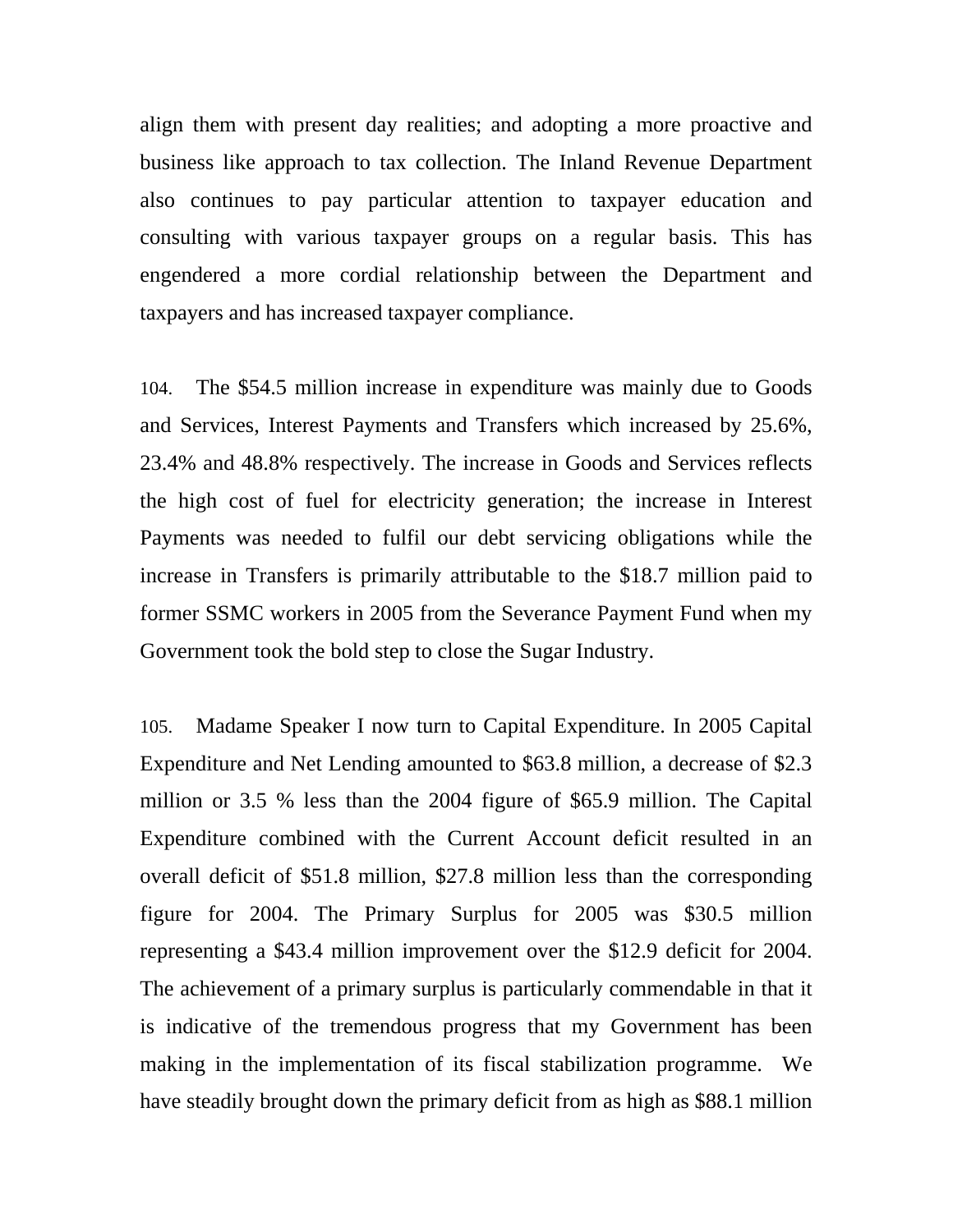in 2002 to a substantially reduced deficit of \$12.9 million in 2004 and now we are reporting a substantial primary surplus of \$30.5 million in 2005. Indeed this is the first time since the traumatic hurricane years that we have returned to a primary surplus. What is even more heartening is that, based on the fiscal performance of the Government up to the end of November of this year, it is now estimated that the primary balance will increase further to reach \$73.2 million in 2006.

106. Madame Speaker my government is transitioning the economy away from sugar towards a more diversified economy in which Tourism and Services play a leading role. It is imperative that we invest in upgrading the infrastructure to support these activities. Hence, notwithstanding our strong commitment to a policy of fiscal consolidation and debt reduction, we have continued to invest in vital infrastructure. Indeed, we believe that economic growth is critical to the success of our fiscal consolidation and debt reduction programme and that investment in key economic infrastructure plays an important role in the achievement of appropriate and sustainable levels of growth over time. Hence, my Government has invested over \$14.0 million in the Electricity Supply Improvement Project which has increased generating capacity, improved reliability of electricity and addressed the low voltage problems experienced in some areas. I am happy to report that there has already been substantial improvement in Newton Ground, Sandy Point and Cayon where this problem was most pronounced. The Electricity Department now has in place monitoring mechanisms to identify low voltage problems that may arise from time to time when additional demand is put on the distribution system. Moreover, the Department is implementing a plan aimed at correcting all such problems over time.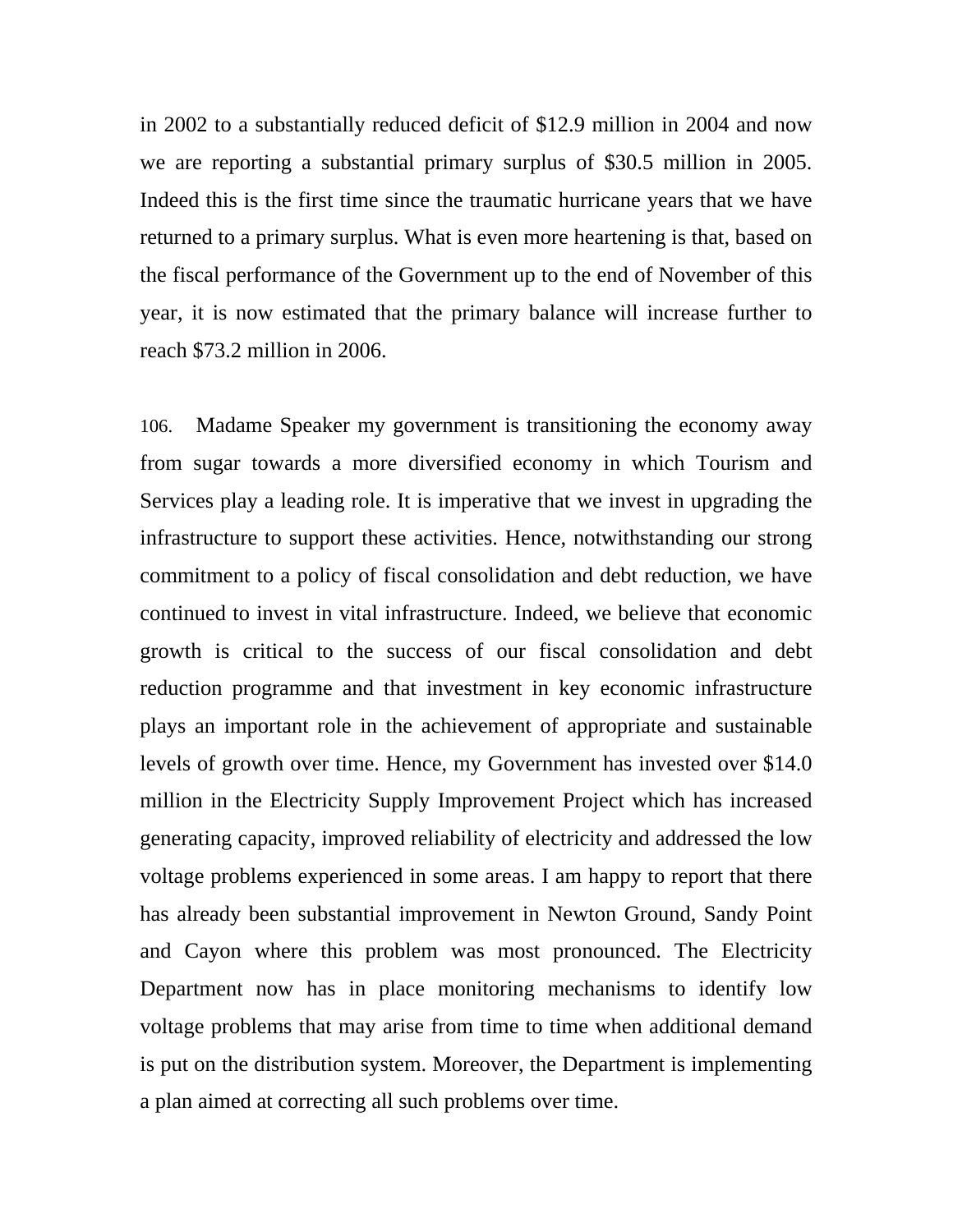107. Madame Speaker besides this there are ongoing projects such the Warner Park Development Project, Hurricane Lenny Rehabilitation Project, and infrastructure for Low Income Projects. We also expended monies in respect of a range of other projects at various stages of development or construction, including the purchase of patrol vehicles and equipment for the Police, Beach Protection, the Health Services Skills Laboratory at the CFBC, the development of a Land Registry, and the repairs and rehabilitation of roads and bridges throughout St. Kitts. Moreover we also expended substantial sums in respect of the construction or upgrading of Community Centres in Challengers, Conaree, Tabernacle, Cayon and Sandy Point as well the construction or upgrading of sporting complexes at Half Way Tree, the Gardens, Newtown, St. Peters and St. Pauls. We believe that the implementation for these projects are very relevant to the needs of our young people in that they facilitate community spiritedness and they provide an important avenue for the our young people to give expression to their immense talents and capabilities. In view of our relatively high per capita income and our graduation from access to the concessionary funding of many bilateral and multilateral donors, most of our Capital Projects have to be funded in whole or in part from our own resources. It is therefore necessary for us to carefully scrutinize projects to ensure that those selected for implementation are the projects that would bring the greatest economic and social returns and have the greatest impact on improving the quality of life of our people.

108. Madame Speaker, notwithstanding the substantial improvements in our fiscal position, we dare not relax or become complacent. We must push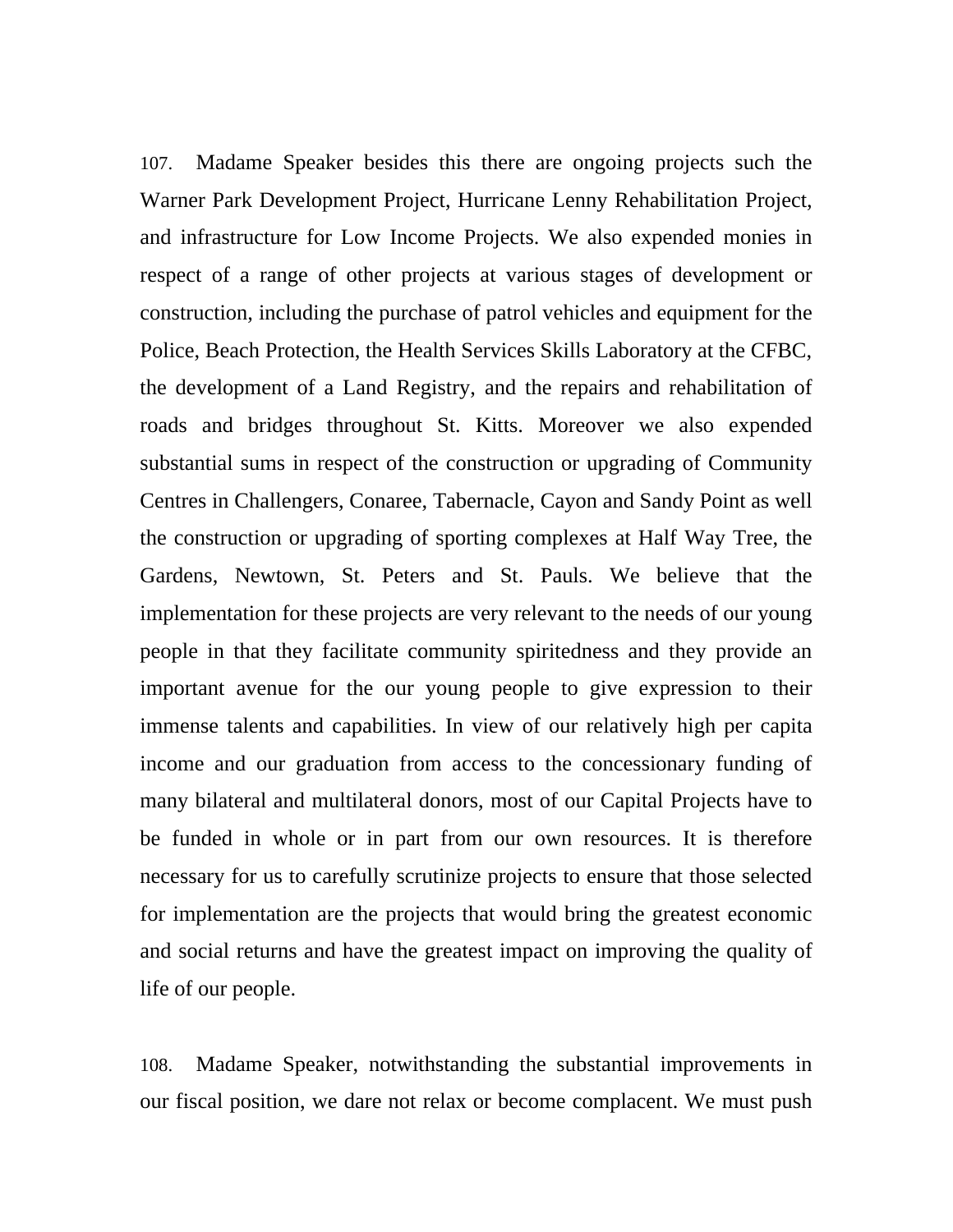on with the implementation of the fiscal stabilization programme so that we can set the stage for continued economic growth and for debt reduction. In this regard, we propose to expeditiously proceed with the implementation the market-based system of property taxes during the course of this year. We will also repeal the existing Income Tax Act and introduce a new Corporation Tax Act that will not only help to modernize the tax system but will address a number of the anomalies that currently exists in current tax legislation and which have been brought to the attention of the Government at the recent National Consultations and on previous occasions. We are also obtaining technical assistance from CARTAC in respect of the implementation of a comprehensive transaction-based tax. We already have a number of transaction-based taxes on our books. These include consumption tax, trader's tax and hotel accommodation tax. It is our aim to bring all such taxes under a single legislative and administrative structure that would have wider coverage than existing transaction-based tax legislation. We expect during the course of the year to announce a schedule of the implementation of a new comprehensive Transaction-based Tax system.

109. Madame Speaker, it is clear that we are making considerable progress towards the fiscal stabilization goals that we have set ourselves, but it is now necessary to move to the next stage of the process whereby we make a direct assault on the very high public debt which stood at \$2,064 million or 178.3% of GDP at the end of December 2005. Of this amount, 116.4% was attributable to the Federal Government. The balance was shared among the Nevis Island Administration and the public corporations.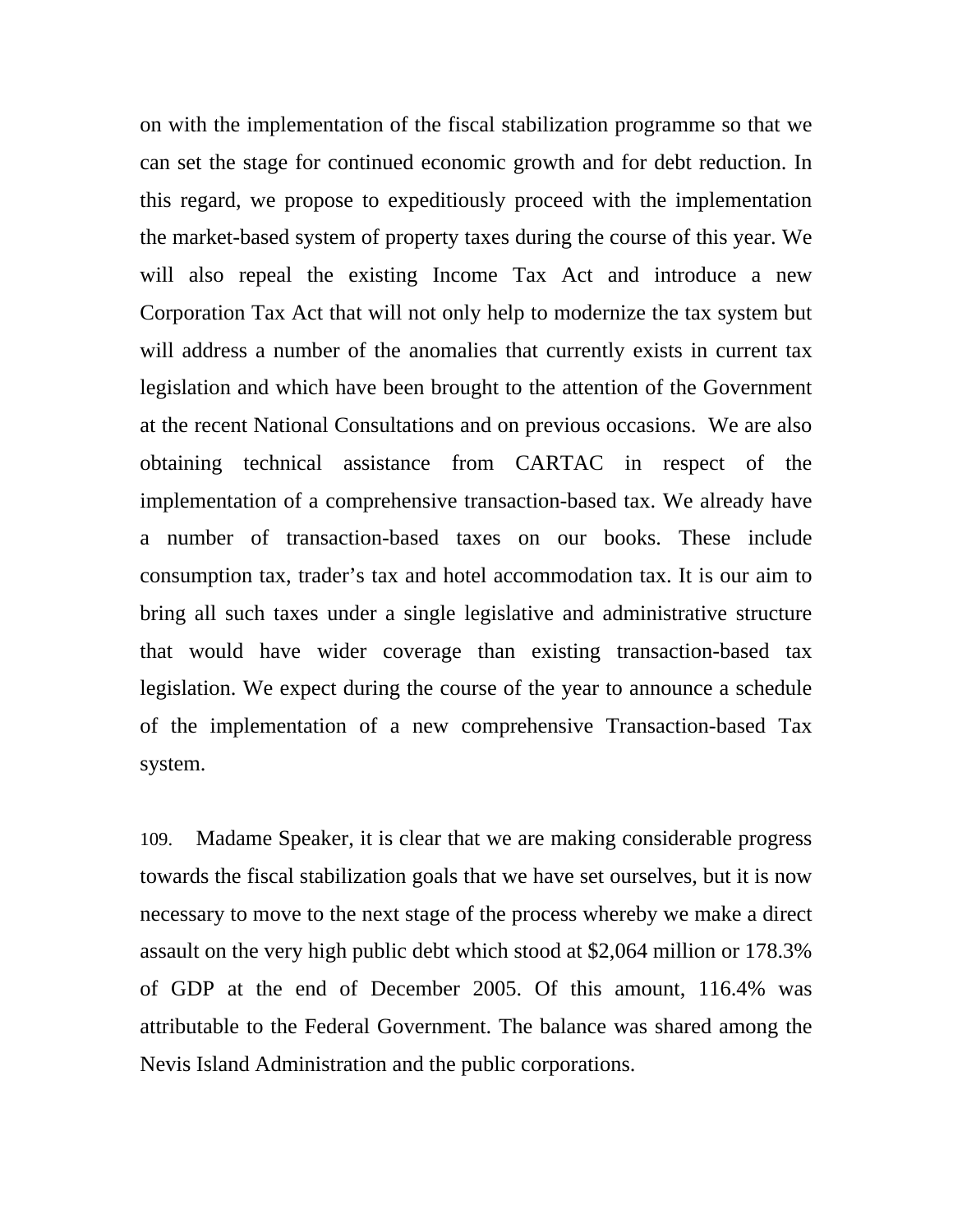110. In view of the size and magnitude of the Debt, a key element of our debt reduction strategy is the institutional strengthening our Debt Management Unit to facilitate the comprehensive management of the public sector debt on a day to day basis. We have therefore requested the assistance of the Caribbean Development Bank in procuring consultants to support the debt management function and to make recommendations in respect of the future implementation of a comprehensive debt management system. In addition we must continue to contain expenditure in order to curtail any expansion in the debt. We are therefore working with ECEMP on a project that will improve budget procedures and make outcomes more consistent with strategic objectives. This will include the introduction of multi-year budgeting.

111. Madame Speaker, last year I indicated that the divestment or privatization of appropriate public sector assets and enterprises would play a critical role in debt reduction and would at the same time help to empower our people by giving them an opportunity to purchase real estate and to own equity in privatized enterprises. I would like to say that, with the assistance of the Caribbean Development Bank, we are making considerable progress with the commercialization and upgrading of the Electricity Service. We are now at the stage of short-listing consultants to carry the process forward. Moreover, the Privatization Unit is actively engaged in carrying out the necessary valuations and preparatory work with a view to accelerating the implementation of Government's plans for privatization and commercialization.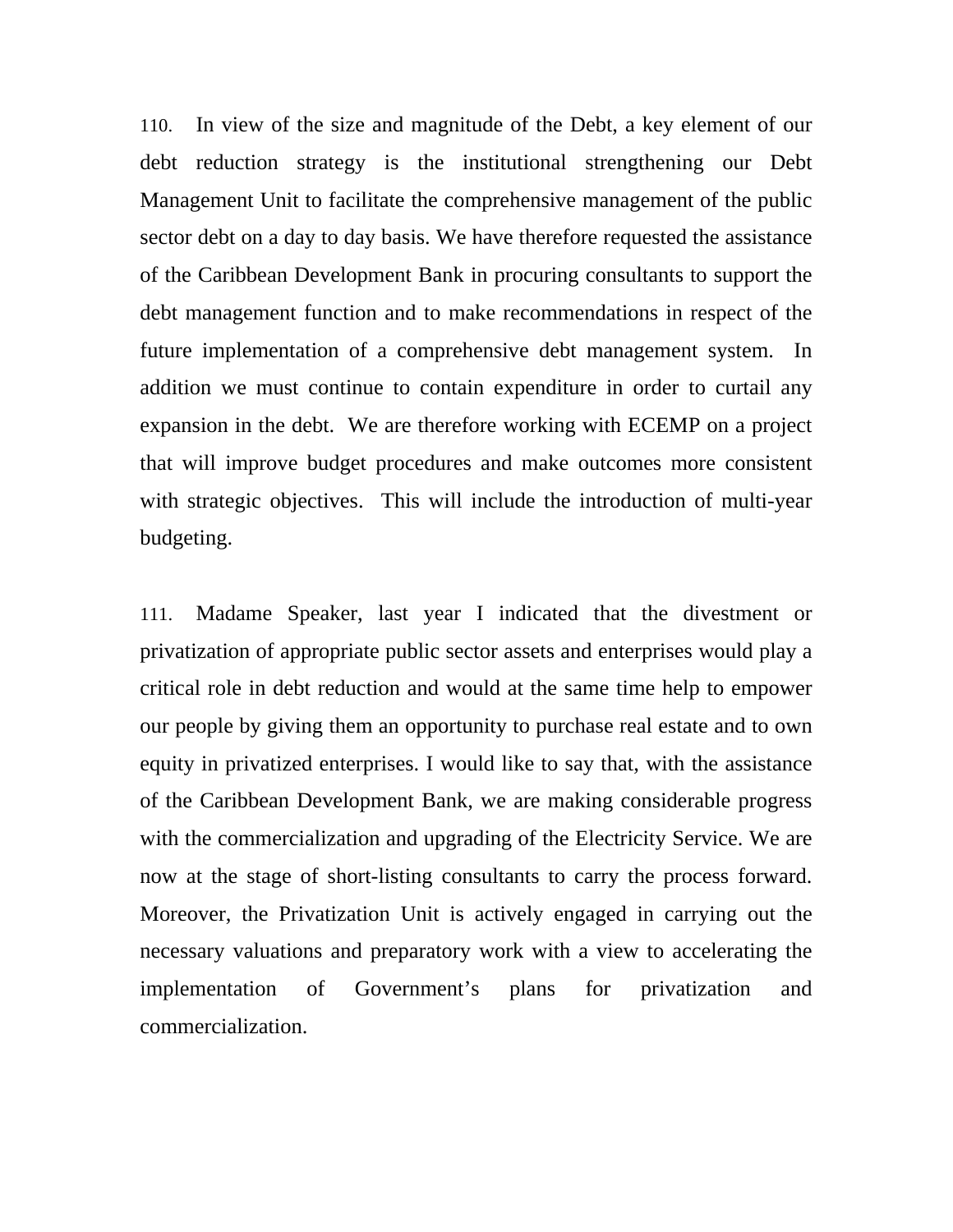112. During 2007, the Government will also commence work in respect of the amalgamation and rationalization of all statutory enterprises engaged in land development activities. We will also implement a new Finance Administration Act that will not only strengthen the system of budgetary control but will also give the Ministry of Finance greater oversight over public corporations and statutory bodies. We believe that this initiative is critical to any strategy for debt reduction because the public sector enterprises are major contributors to the national debt.

113. Mr. Speaker the sale of Government lands is a potential source of significant revenues that would not only help in reducing debt but would also serve to advance the overall development process and improve the quality of life of our people. However, this is an area in which Government is proceeding with great care and caution. This land, which is fertile with the blood and sweat of our forefathers, was acquired for our people by our visionary National Hero, the Right Excellent Sir Robert Llewellyn Bradshaw amidst the great hue and cry of myopic naysayers. It belongs to our people. It must, therefore, be used to advance the welfare of our people, especially at this critical time when we have lost the sugar industry, and so many former sugar workers are in the process of looking for new sources of income for themselves. That is why in our Physical Development Plan, we have specifically allocated generous plots of land for a range of activities, including agriculture, village expansion and housing, for the benefit of our people. My Government also took the decision to sell some 1200 acres of land to assist in the retiring of the sugar industry debt and we are determined that, in allocating these lands priority will be given to our nationals at home and abroad, and to our young people acquiring property for the first time.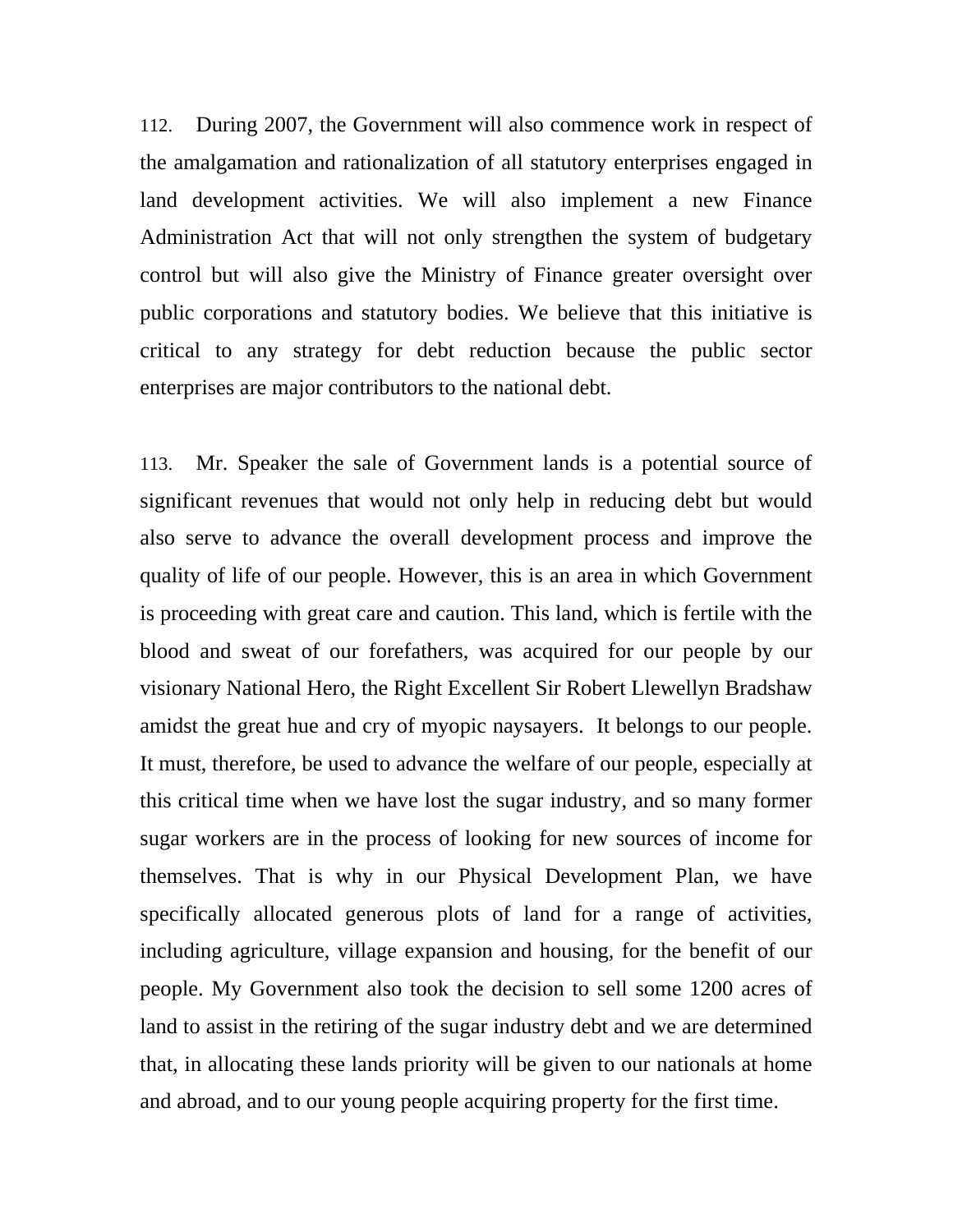114. Madame Speaker, foreign investment has always played a critical role in the development of our Federation and we will continue to welcome foreign investors to our shores. We understand that if we are to reap the full benefits of their investment, it will sometimes be necessary to provide them with land. However, we have established clear policy guidelines in respect of the allocation of land to foreign enterprises, as follows:-

- The quantity of land allocated must be no more than is required to implement the particular project that the enterprise is interested in.
- The development impact and overall social and economic benefits to be derived from the use of the land must provide adequate justification for the allocation of the land to the particular enterprise.
- The enterprise will be required to pay the full market price of the land.
- No land speculation would be permitted. Hence, as a matter of policy, the contract for the sale of land will require that in the event the developer does not use the land for the purpose intended, Government would have the right to reacquire the land. In fact, this provision in included in the agreement with Kittitian Heights and it will be included in all major private sector developments requiring the use of Government lands.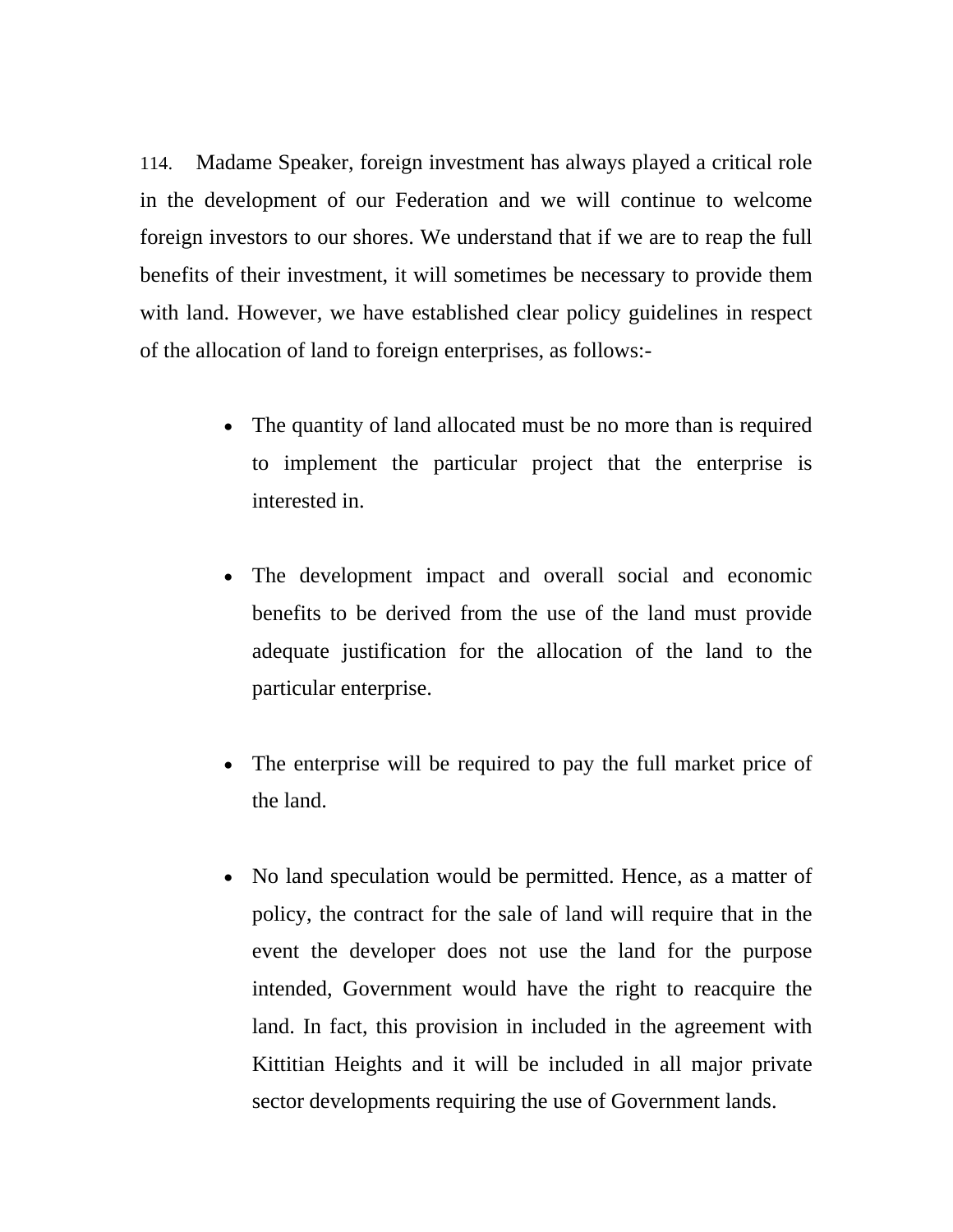- In the use of land, adequate access must be provided to our beaches and other natural or historical treasures. Moreover, Government will retain ownership of artefacts and other items of historical value or of relevance to our national heritage
- The use of all lands must be consistent with the National Physical Development Plan recently released by the Government after extensive consultations with the citizens of this country.

115. Madame Speaker, it is clear that we are well on the road to fiscal stabilization and that we are addressing the problems relating to our high national debt in a comprehensive and definitive way. But we are a responsible Government and we are extremely cognizant of our national heritage and of the cultural sensitivities of our people. We are not prepared to sell our birthright for a few pieces of silver. We are therefore determined to pursue our economic and fiscal objectives in a manner that is consistent with the way we define ourselves as a proud and dignified people.

# *Fiscal Prospects*

116. Madame Speaker, Recurrent Revenue for fiscal year 2007 has been estimated at \$411,208,763. This represents a 13.12% increase over the 2006 revenue estimate of \$363,502,063. On the other hand Recurrent Expenditure for 2007 has been estimated at \$385,654,330 representing a 14.4% increase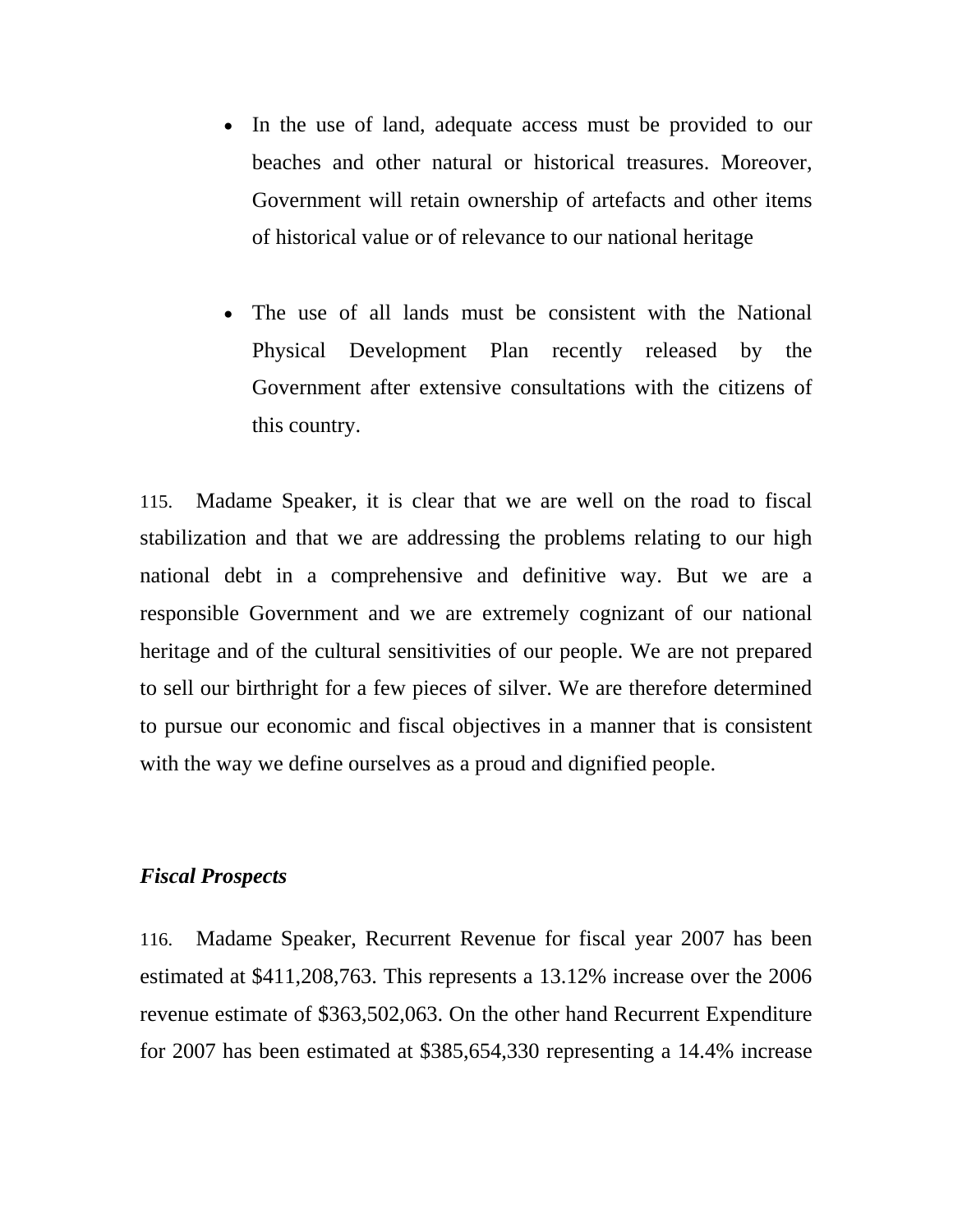over the comparative estimate of \$336,953,343 for 2006. We are therefore projecting a Recurrent Account Surplus of \$25,554,433 at the end of 2007.

117. Although this year's budget reflects the mammoth task which the Government has imposed on itself to transform the economy through empowerment of our people, we have still been able to put together a budget which takes account of the fiscal constraints that we face and demonstrates my government's commitment to fiscal responsibility and sustainability. In this budget we have carefully distributed our scarce resources to the priority areas which will lead to realization of our mission of transformation and empowerment.

118. In 2005 we saw recurrent revenue collections surpassing the estimates by \$17.2 million or 5.3%. This trend has continued to date in 2006 with recurrent revenue up to September surpassing expectations by 11%. Despite this trend in revenue collections, we have sought in the 2007 budget to restrain recurrent expenditure and to use the surplus recurrent revenue to fund vital capital investment projects.

119. The fiscal stance for 2007 and the planning process for 2008 will continue to reflect the Government's strategy of fiscal constraint. As a result recurrent account surpluses are projected for 2007 and 2008. These projections are highly realizable due to the expenditure reduction and revenue enhancing measures which we continue to pursue as a part of our stabilization programme. In this Budget we have sought to contain the growth in expenditure by holding personnel positions virtually constant except in cases where vital new programmes must be instituted in order to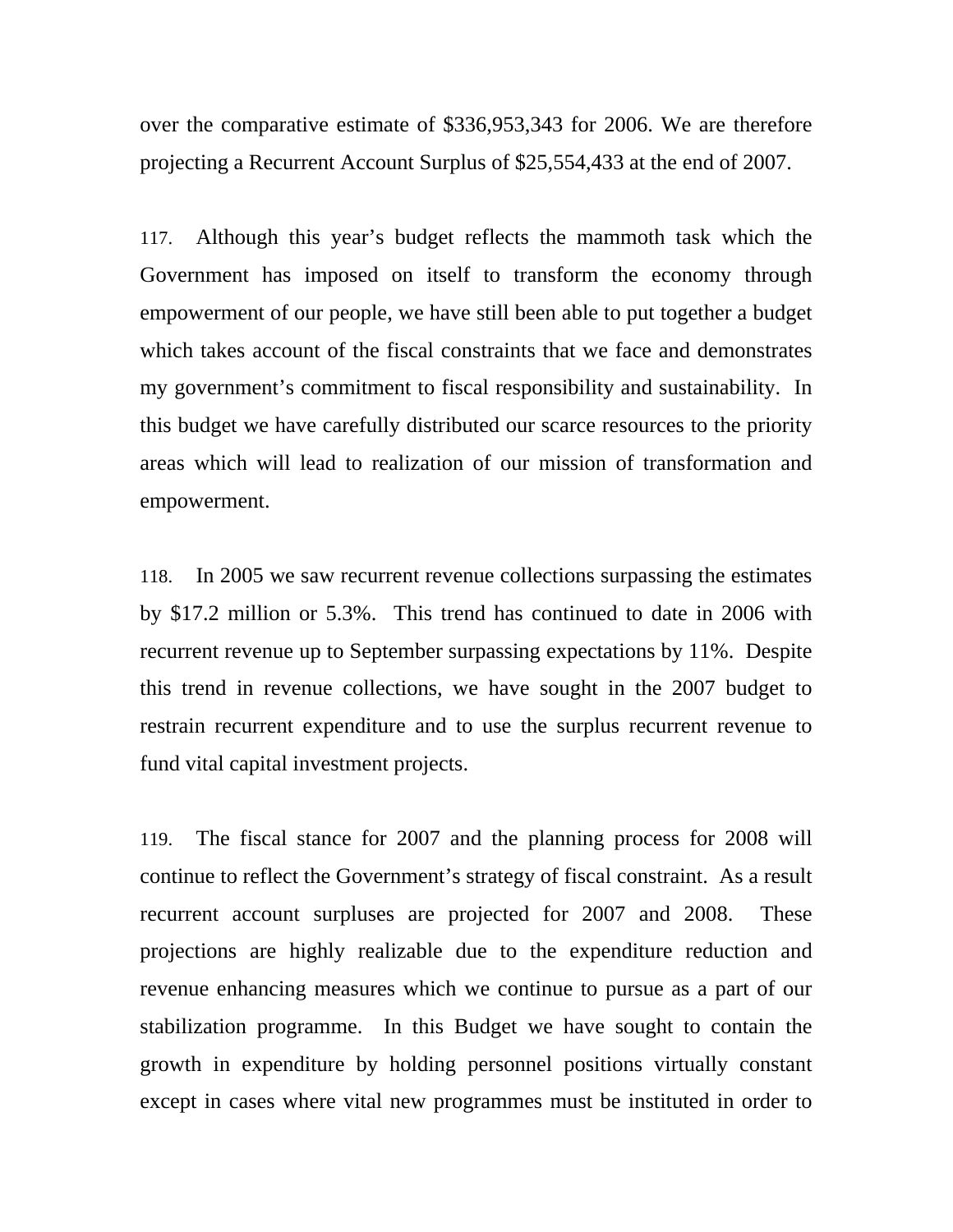pursue our transformation agenda. Moreover, we have not increased other line items except in cases where trends over the years have shown that the amounts budgeted have been inadequate.

120. On the revenue side, we have sought to solidify the excellent revenue performance over the last four years and have, as a result, maintained the projections for a surplus operating budget. Whilst we have continued to adhere to our policy of fiscal prudence, we have, at the same time, allocated adequate resources to projects that will promote economic growth and to programmes that will positively impact the lives of our young people, small businesses and the more vulnerable groups in our Communities.

121. Madame Speaker, I will now summarize the main changes which we propose to make to Government Expenditure for 2007 in comparison to expenditure allocations in 2006. The full details of the programmes and activities for each Ministry are contained in the Draft Estimates. I would therefore highlight those programmes and activities which show significant changes in the level of expenditure.

122. The allocation to the Ministry of Justice and Legal Affairs for 2007 has been increased by \$509,088 or 11.15% over the 2006 estimate. This is chiefly as a result of provisions being made for the office of the Ombudsman and for the creation of a new Court Reporting Unit within the Registrar's Office. As my government continues to take steps to restructure this Ministry to meet the demands of the public sector and for the delivery of services in our new economy, the establishment of the Court Reporting Unit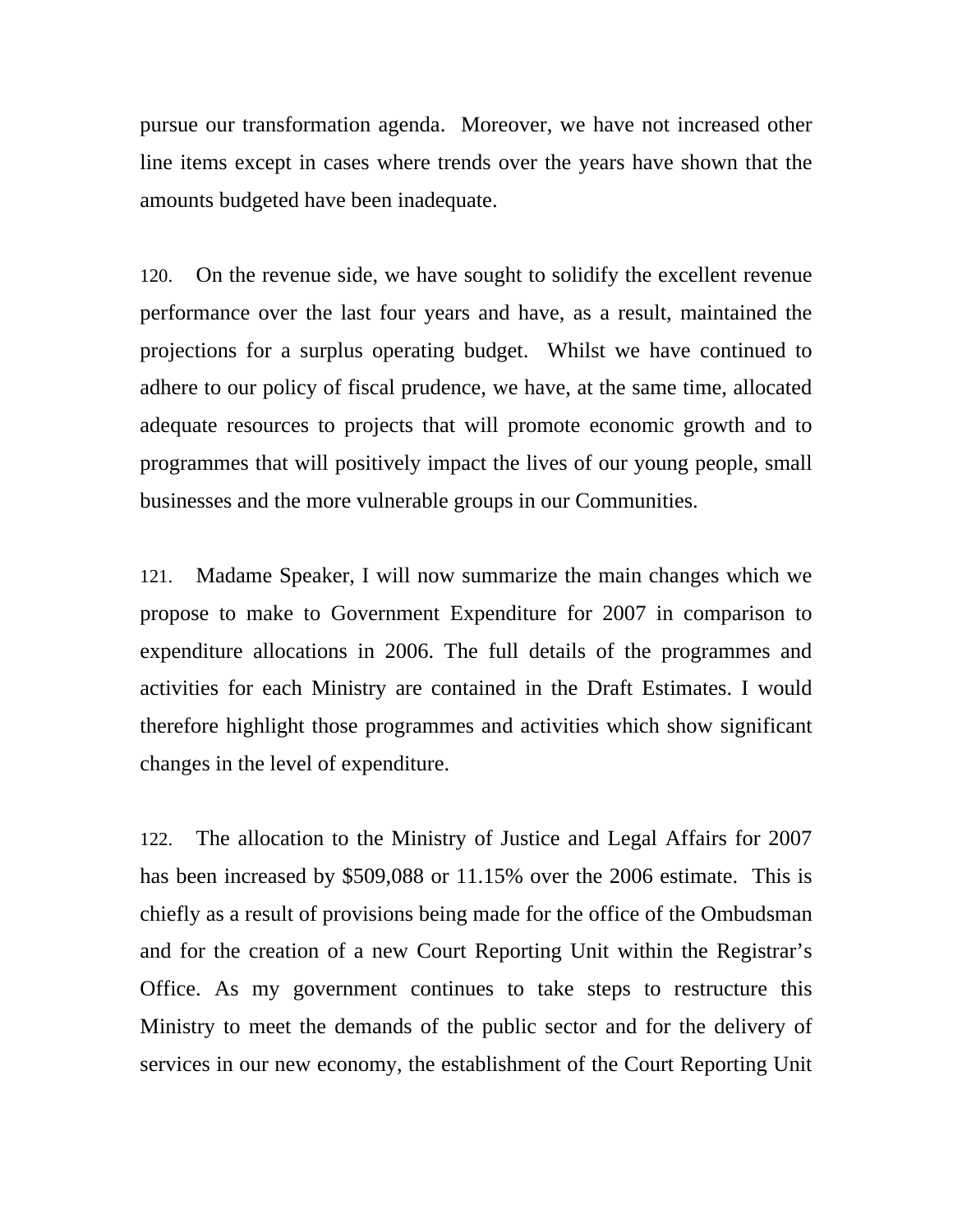is vital in ensuring that we keep abreast of the reformation in court processes which is taking place in the OECS member States.

123. The office of the Ombudsman, which has been in the planning stage for some time, will ensure that all of our citizens are given an opportunity to have their grievances with the Government's services heard and resolved. It will ensure the protection and enforcement of the rights of citizens of St Kitts and Nevis. To this end, we will ensure that the Office maintains a high degree of independence and objectivity and is staffed by a respected and competent individual in our society.

124. Madame Speaker, the Law Revision Project is due to be completed in 2007. The main objective of this project is to harmonize ours laws with the Constitution of St. Kitts and Nevis and to make the laws more accessible and user friendly by placing them on CD-ROM and on the internet. At the conclusion of this project, St Kitts and Nevis will be one of a very few Caribbean Territories boasting a modernized set of laws. This is in keeping with our national development thrust as it will provide both local and international investors with access to updated and reformed laws which would in turn enhance investor's confidence as they conduct business in our Federation.

125. Madame Speaker, the Office of the Prime Minister has been provided with additional resources amounting to \$1.1 million. This amount is chiefly for the provision of resources to the Human Resource Department for persons currently on study leave with pay. My Government is committed to the development of our Nation's human resources as we seek to transform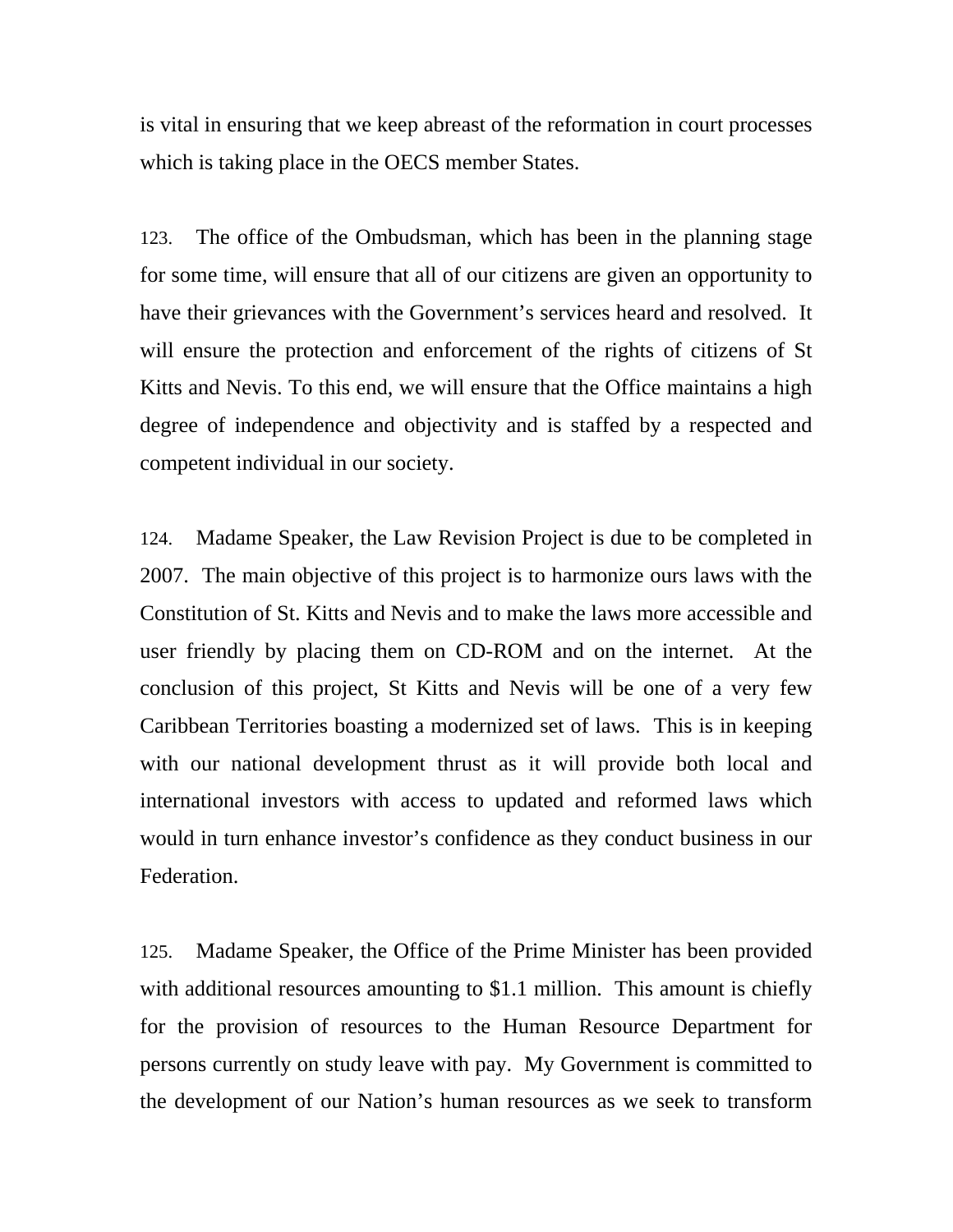our economy. To this end we have been sourcing affordable training for Civil Servants and encouraging persons in general to pursue further training on their own initiative. In addition the Office of the Prime Minister was also provided with additional resources to facilitate the increased operating expenditure which we anticipate will come out of the electoral reform process and for the continued dissemination of information as we seek to provide the citizens of this country with up to date information on the activities of the Government.

126. Madame Speaker, The Human Resource Management Department has also established a new one-off bursary to assist four additional students who graduate from the CFB College. The areas which we intend to focus on are Teacher Education, Information Technology and Nursing.. This new system of financial support is intended as an additional incentive for students to excel in all fields at the CFB and demonstrates my Government's commitment to transform our economy through empowering our people, particularly our youths.

127. The Ministry of National Security, Immigration and Labour has been provided with an increased allocation of \$1,095,962 in comparison to its 2006 allocation. This increased amount will allow this Ministry to continue its work in promoting law and order and a safe environment for residents and visitors alike. The areas which will benefit most from these additional resources include personal emoluments, operating and maintenance services, the purchase of tools and instruments as well as training. These resources would also permit the training of our security forces in preparation for ICC Cricket World Cup 2007.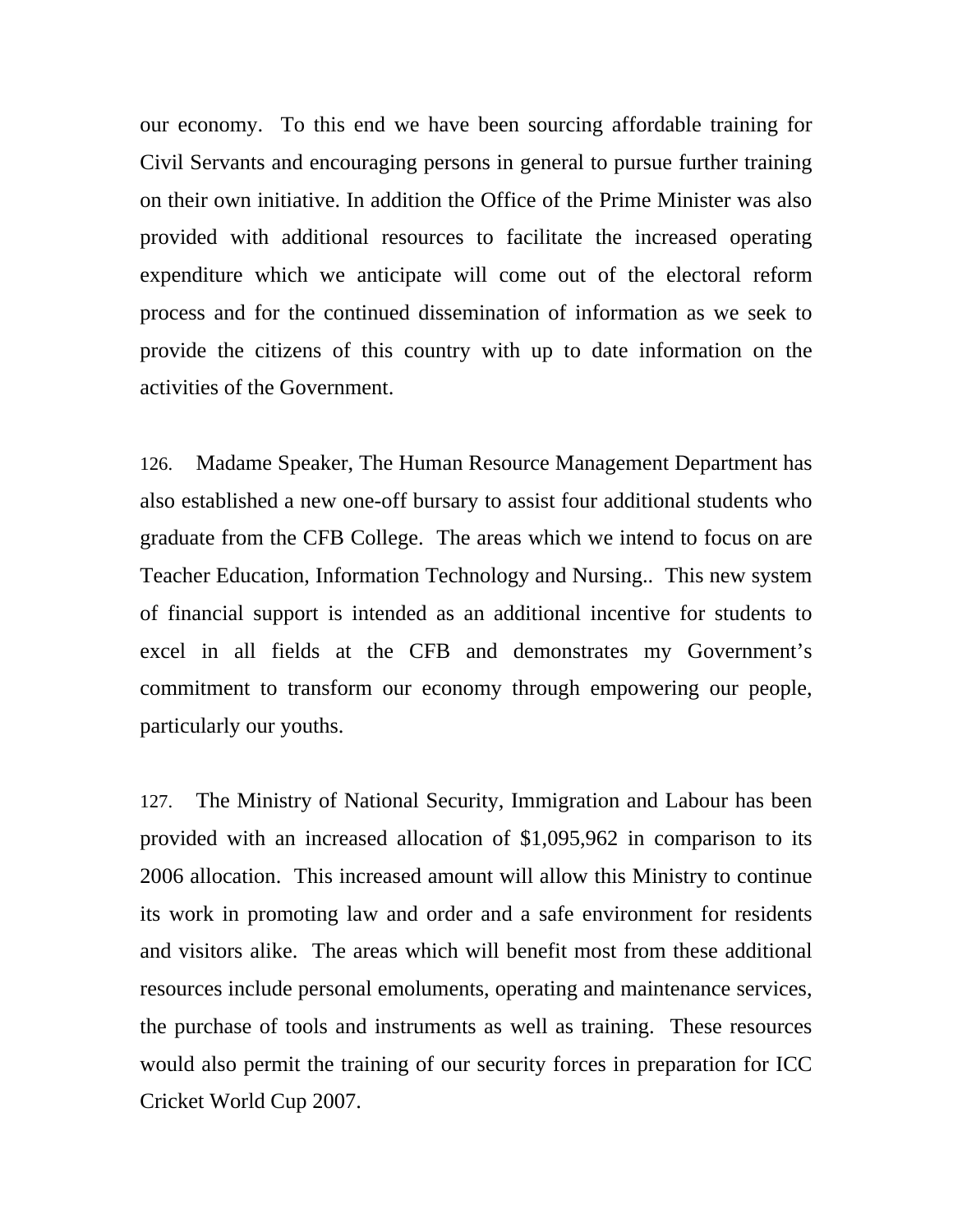128. Madame Speaker, the increased allocation to National Security demonstrates the strong emphasis of my Government on the importance of Law and Order and the fight against Crime as fundamental pillars of the new economy. We recognize that all of our efforts at economic growth and the improvement in the quality of life for our citizens and residents would be in vain if people are not free to enjoy the benefits of the new economy because of a break down in law and order. It is for this reason that we have endeavoured despite the challenge of limited resources to provide this Ministry with additional resources to fulfil its mission. We expect that these resources will ensure that the Police maintain an effective mobile and quick response unit, that the Immigration Department will be reformed and upgraded, and that the National Crime Commission will be fully operationalized. We have also provided sufficient funds to upgrade certain critical allowances of the armed forces and to bring equity between all of the sectors. These allowances include the Responsibility Allowance, Displacement Allowance, Instructor's Allowance, Allowance for Officers of the Canine Unit and Detective Allowance. Madame Speaker we are aware that the Police is not the only group in Government where a study needs to be undertaken to ensure that there are no inequities. We will therefore undertake a comprehensive review of the compensation packages of the Civil Servants across the board to ensure that there are no imbalances in the system of rewards.

129. Madame Speaker, we will continue to make every effort to introduce preventative measures to ensure that our youths do not resort to criminal lifestyles. Therefore the Ministry of National Security will continue to work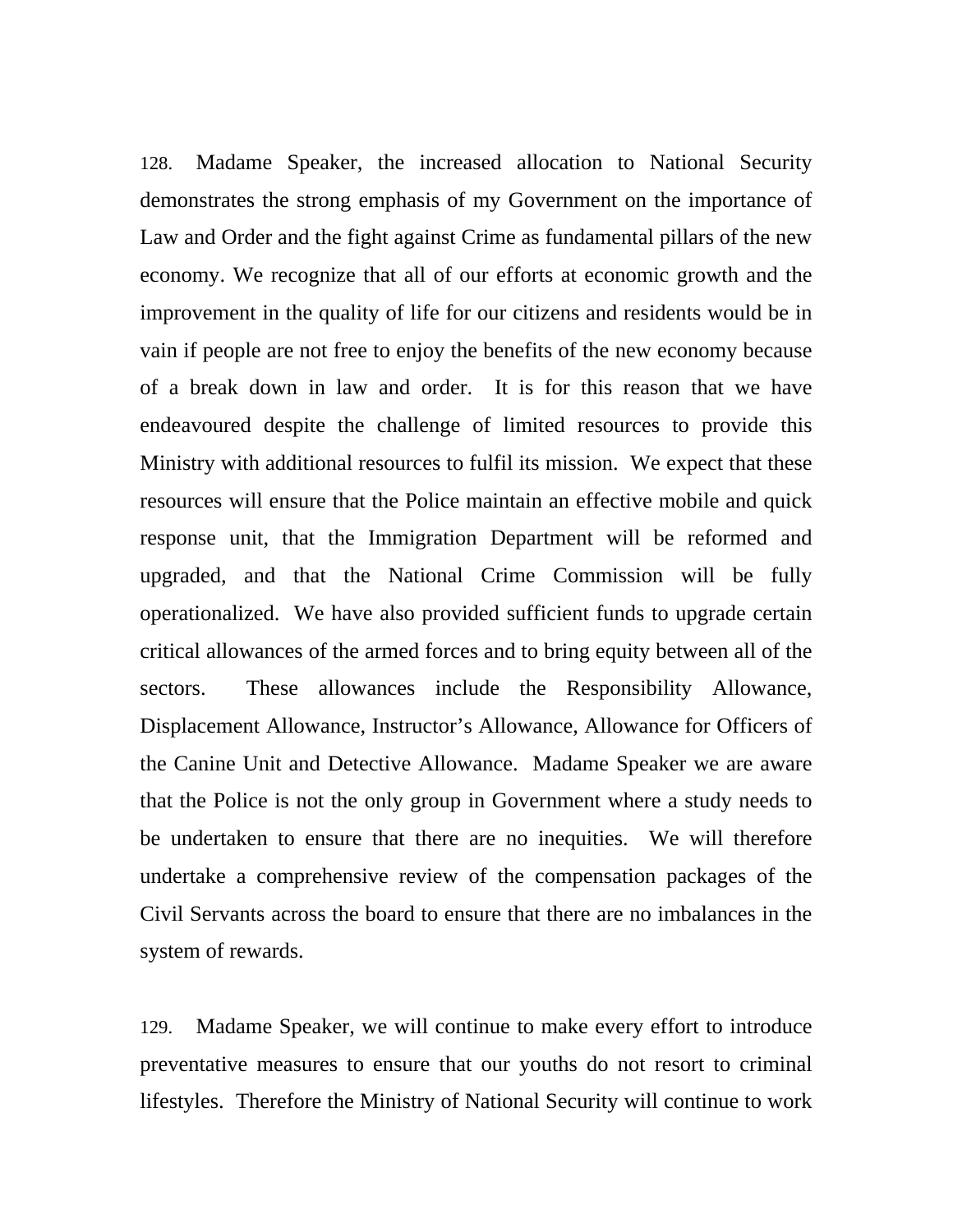with the Ministry of Education and youth and Social Development, Community and Gender Affairs and other relevant arms of Government. To this end the Youth-at-Risk project lead by the Ministry of Social Development, Community and Gender Affairs and financed by CDB with the objective of containing juvenile crimes through the rehabilitation of young offenders into productive citizens will continue. This project will also result in the establishment of a comprehensive Juvenile Justice System to manage more effectively young people who find themselves in conflict with law, the strengthening of the infrastructure to prevent youth crime as well as the crafting of an adequate response to children who become involved in criminal activities. This will also result in the construction of a specialized facility to bring about change in young people who are considered to be at risk. This will take place in an atmosphere of nurturing and caring under the expert guidance of trained professionals. We expect that these youths would eventually be reintegrated into the society as they would have learnt socially acceptable behaviour and values as well as income generating skills. We expect that the business community will continue to provide employment to those young persons who demonstrate a willingness to bring about the necessary changes in their behaviour.

130. The 2007 allocation for the Ministry of Foreign Affairs and International Trade and the Ministry of Industry, Commerce and Consumer affairs increased by \$553,551 or 3.6% over the 2006 estimate. One of the most important priorities for the Ministry of Industry, Commerce and Consumer Affairs in 2007 will be the start of the Investment Promotion Agency and the Enterprise Support and Development Unit. As I indicated earlier, this initiative will create a one-stop-shop for both domestic and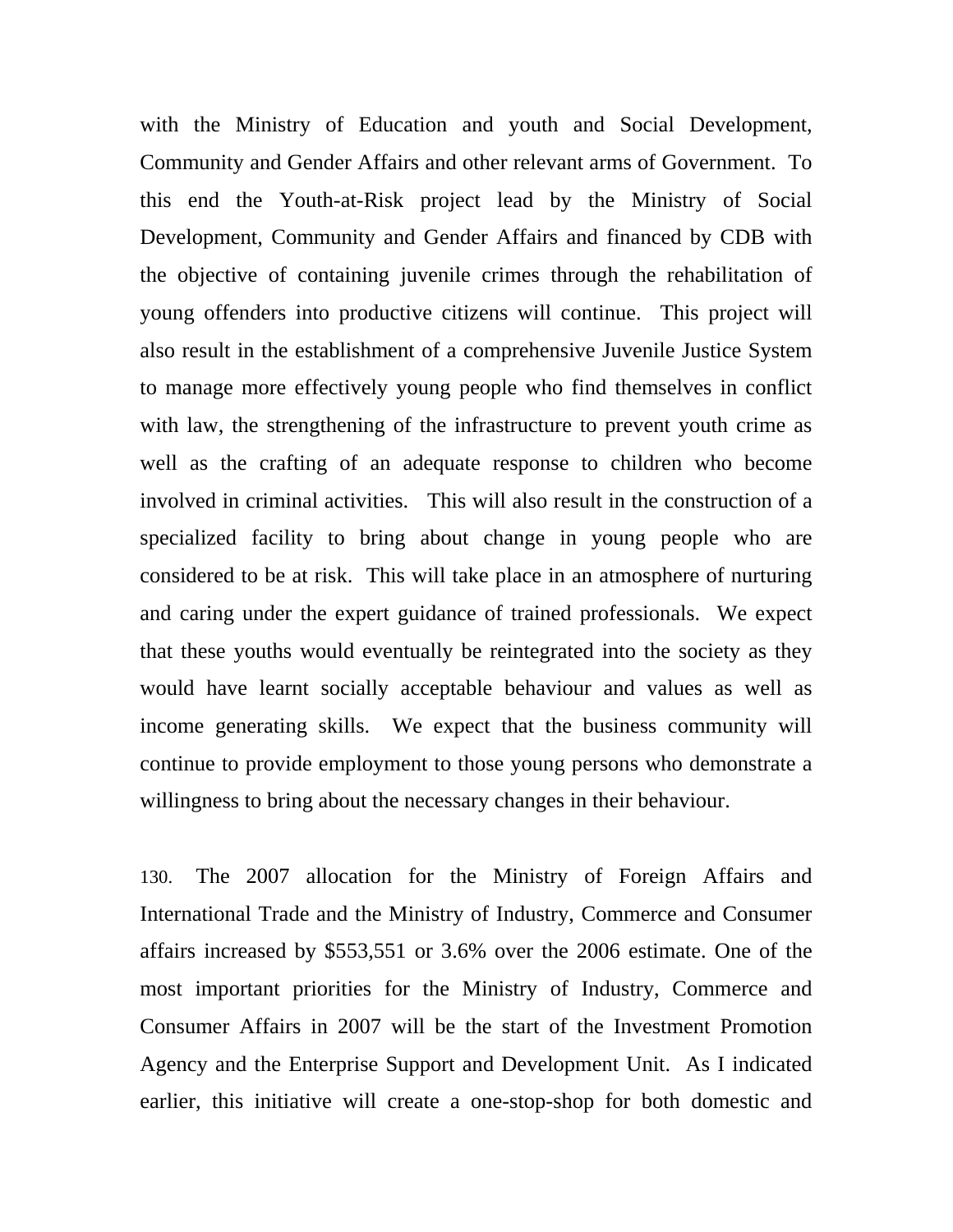foreign investors. This is in furtherance of our aim to provide an enabling environment for the growth of businesses and enterprises in order to spur economic growth and development in our nation's economy. We realize that the public is increasingly demanding quick access to investment information, clear procedures and realistic time frames for processing and approval of their applications. In keeping with my Government's thrust to empower small businesses to be among the key players in the transformation of the economy, this Ministry has been mandated to provide the support necessary for entrepreneurial development from the point that an idea is born down to the development of a successful business.

131. Madame Speaker, the Ministry of Industry, Commerce and Consumer Affairs will also target certain areas which have been identified as critical to the overall development of our nation. These areas include the tourism, hospitality and leisure services sector which is the lead sector in the economy; the light manufacturing sector which continues to be a major plank in the economy as it employs and trains so many of our young people; agro-based industries which have been part of economy traditionally but will gain even more significance as we diversify into non-sugar agriculture and the emerging information technology sector.

132. The 2007 allocation under the Ministry of Finance, Sustainable Development, Information and Technology increased by \$31,234,043 or 17.64% over the comparative estimate for 2006. This increase in mainly attributed to debt service payments which have increased by \$26,064,480 or 20% from \$130,473,105 in the 2006 estimates to \$156,537,585 in the 2007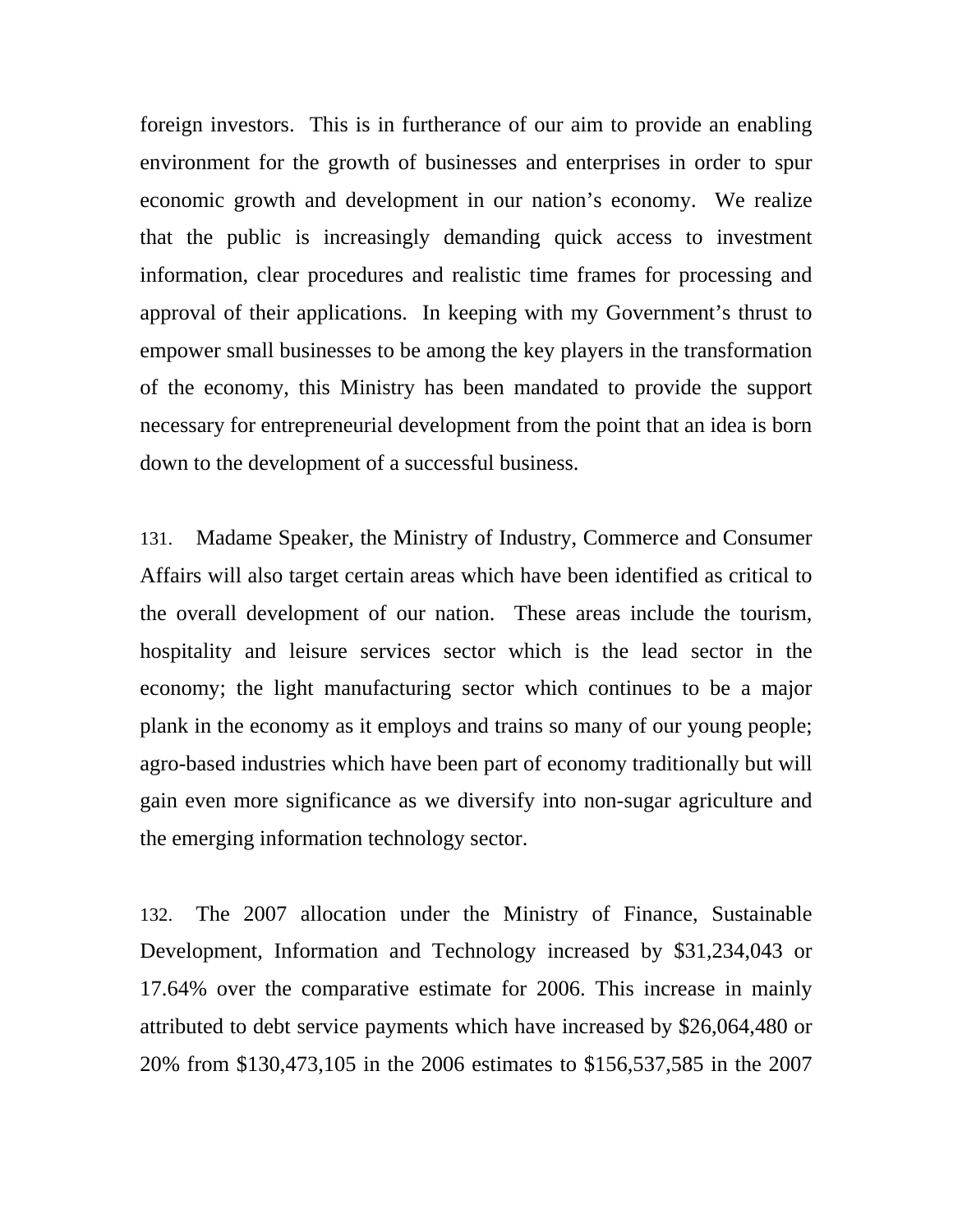estimates. This amount represents both principal and interest repayments and includes some \$18.1 million for the servicing of the SSMC debt.

133. Madame Speaker, in order to contain these debt service numbers the Ministry of Finance has embarked on a programme of Debt Refinancing which is intended to reduce the debt service payments over the short to medium term. The first of these initiatives is the CDB policy based guarantee which has been provided to the Government as it works with Citibank to market a new bond to regional investors. We expect therefore that early in 2007 we will be able to see a reduction in the debt service payments as the proceeds of this bond issue is used to repay more expensive debt. As the fiscal consolidation programme with its emphasis on fiscal responsibility and sustainability continues, the stock of debt will be reduced substantially and our debt service obligations would fall correspondingly.

134. Madame Speaker, the Ministry of Finance has also been provided with additional resources to facilitate the participation of St Kitts and Nevis in the Regional Catastrophe Risk Insurance coverage being spearheaded by the World Bank with anticipated contribution from other development partners. The allocation for Retirement Benefits has also being increased in anticipation of persons who will reach the retirement age during the year and also to provide funding for the new contributory pension scheme which will be established in 2007. Moreover, during the first quarter of next year, the Government's pension will be expanded to include all Government employees including non-establishment workers. The Cabinet has already approved the report of the actuaries and a small committee has been established to prepare the revised rules, engage in consultations with the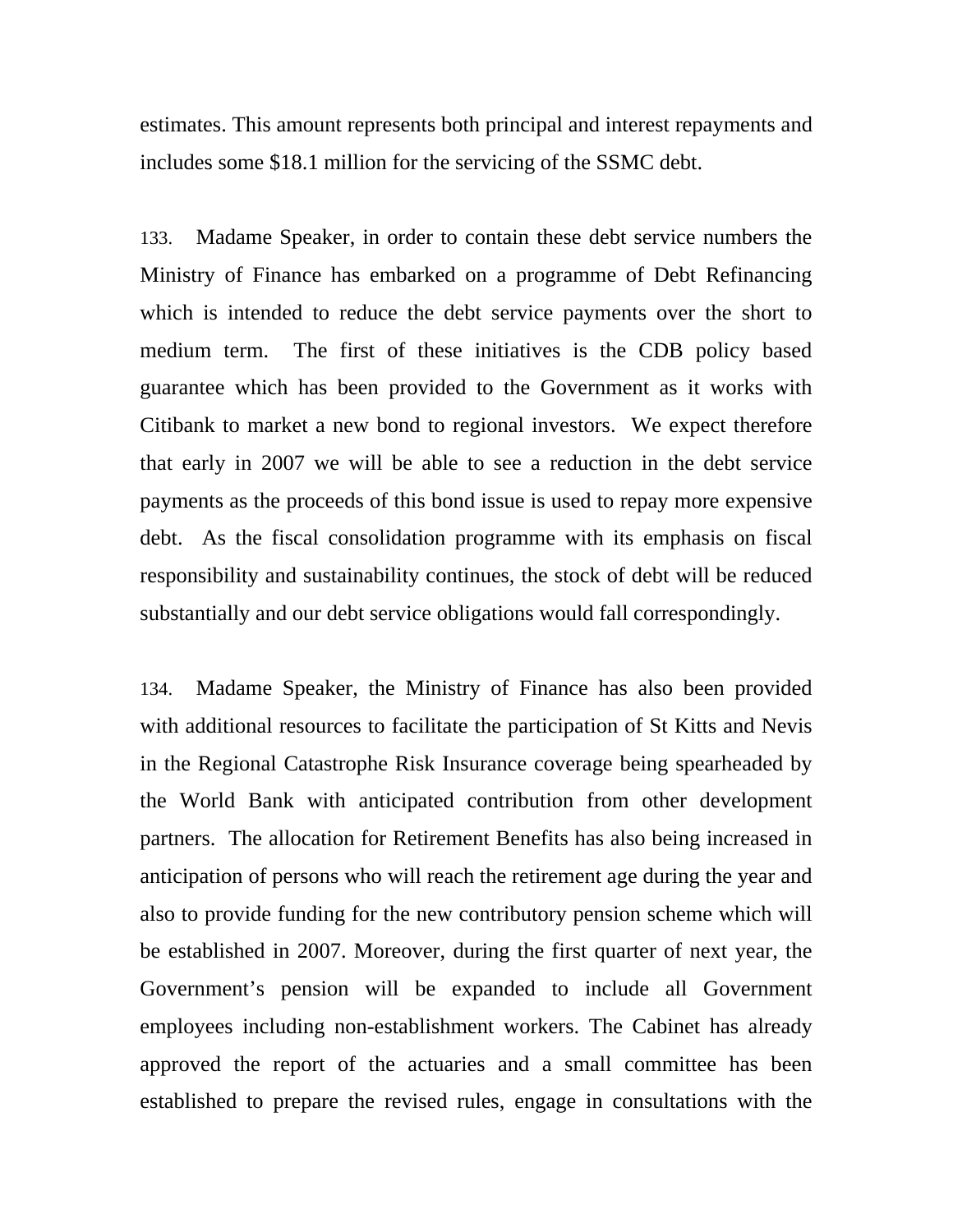employees, and fully activate the new scheme. It is also worthy of note that provisions will be made for public corporations and statutory bodies to contribute to the scheme so that all of their employees would also be appropriately included in the new scheme.

135. The Ministry of Social Development, Community and Gender Affairs received an additional \$379,623 in the 2007 estimates. These additional resources are being provided to allow the Ministry to continue its mandate to enhance the quality of life of the people of our nation paying particular attention to vulnerable groups. It is extremely critical that this Ministry be able to do follow up work with the former sugar workers to ensure that they and their dependants do not become marginalized because of lack of skills and resources which are necessary for integration into the new economy. We are therefore providing the additional resources that would be required by this Ministry to carry out its expanded mandate.

136. The Ministry of Housing, Agriculture and Fisheries received an increased allocation \$453,102 or 11% over the previous year. A significant portion of this increase has been allocated to the establishment of a Policy Planning Unit within the Ministry. The Unit will be responsible for the policy and planning function in the agriculture sector and the resulting monitoring and evaluation to ensure the success of the planning process. The role of this Unit will also include the planning of new programmes and projects including those dealing with the sugar lands consistent with the strategic objectives of the sector. The Agriculture Department will play a developmental role within the Government's new agenda for adjustment and transformation of the economy. The Department has been provided with the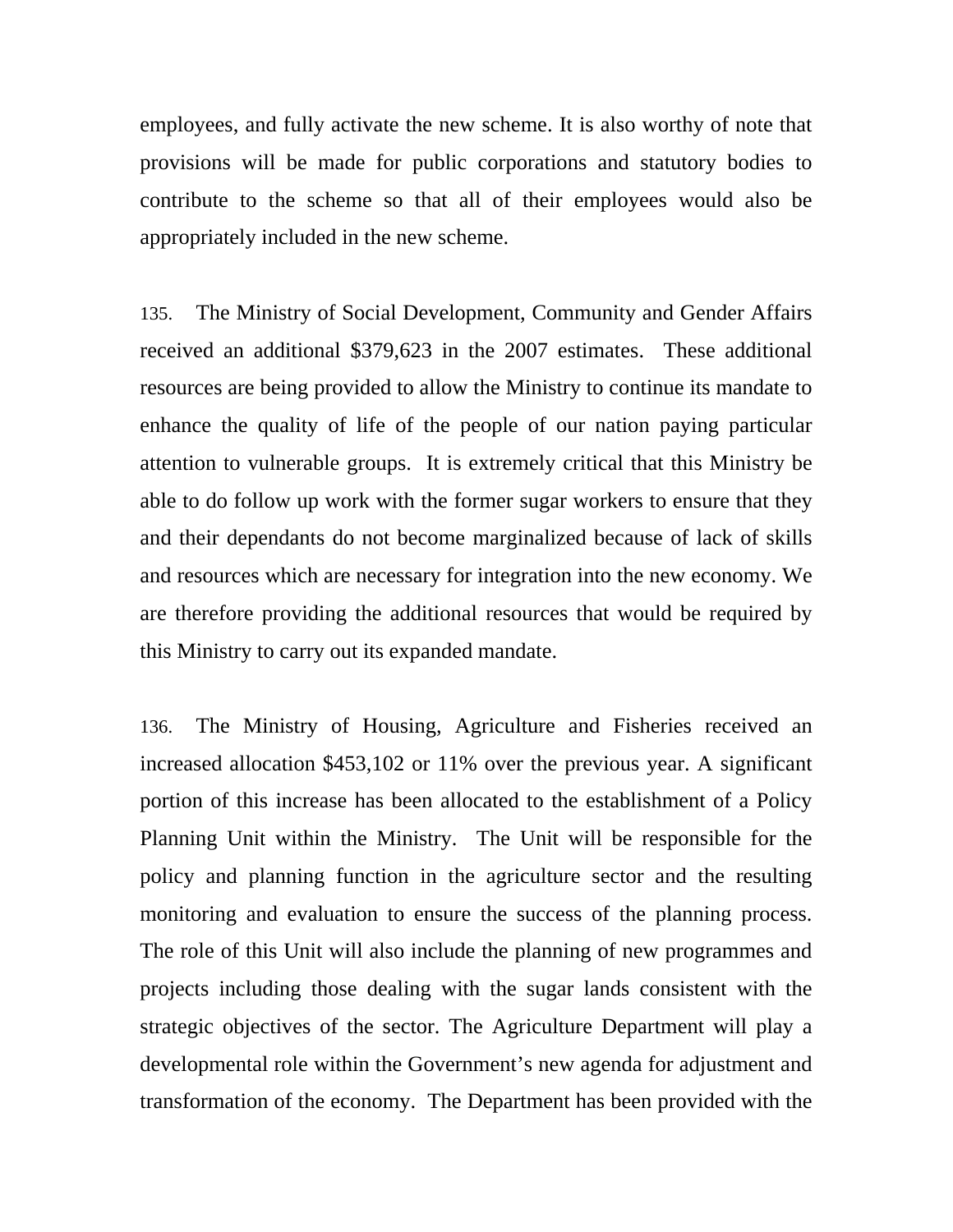necessary resources to provide a wider range of technical services, build capacity within the agricultural community and play a catalytic role in the development of agri-businesses.

137. Madame Speaker, Tourism is acknowledged as the leading sector of the economy and it is important that the sector continues to grow and be self-sustaining. Continued growth in this sector is necessary for the full transformation of the economy. The Ministry of Tourism has therefore been provided an increased allocation of \$202,025 in 2007. The Island Enhancement Fund is expected to continue to increase in 2007 to a projected \$5.8 million. All of these resources will go towards the operations of the Tourism Authority. The Authority is mandated to intensify its marketing efforts, in particular in the area of high-end tourism given the eminent construction of several high-end resorts in our country. In addition the Authority's support of airlift continues to be necessary in order to bring in the critical mass of tourists to our island to ensure the economic utilization of our growing tourism plant.

138. Madame Speaker, my Government is determined to ensure that our tourism product emerges as vibrant and competitive as a relatively new destination. We are therefore fortunate that we are at a stage when changes to the design and operation of certain systems can be entertained fairly easily. For this reason we have been engaging in intensive consultations on the Duty Free and Mercantile Regime with a view to introducing an improved system that would be pleasing to both foreign and local store owners. To this end Cabinet has approved a change in the duty free regime to become effective  $1<sup>st</sup>$  January 2006. This will see the phasing out of the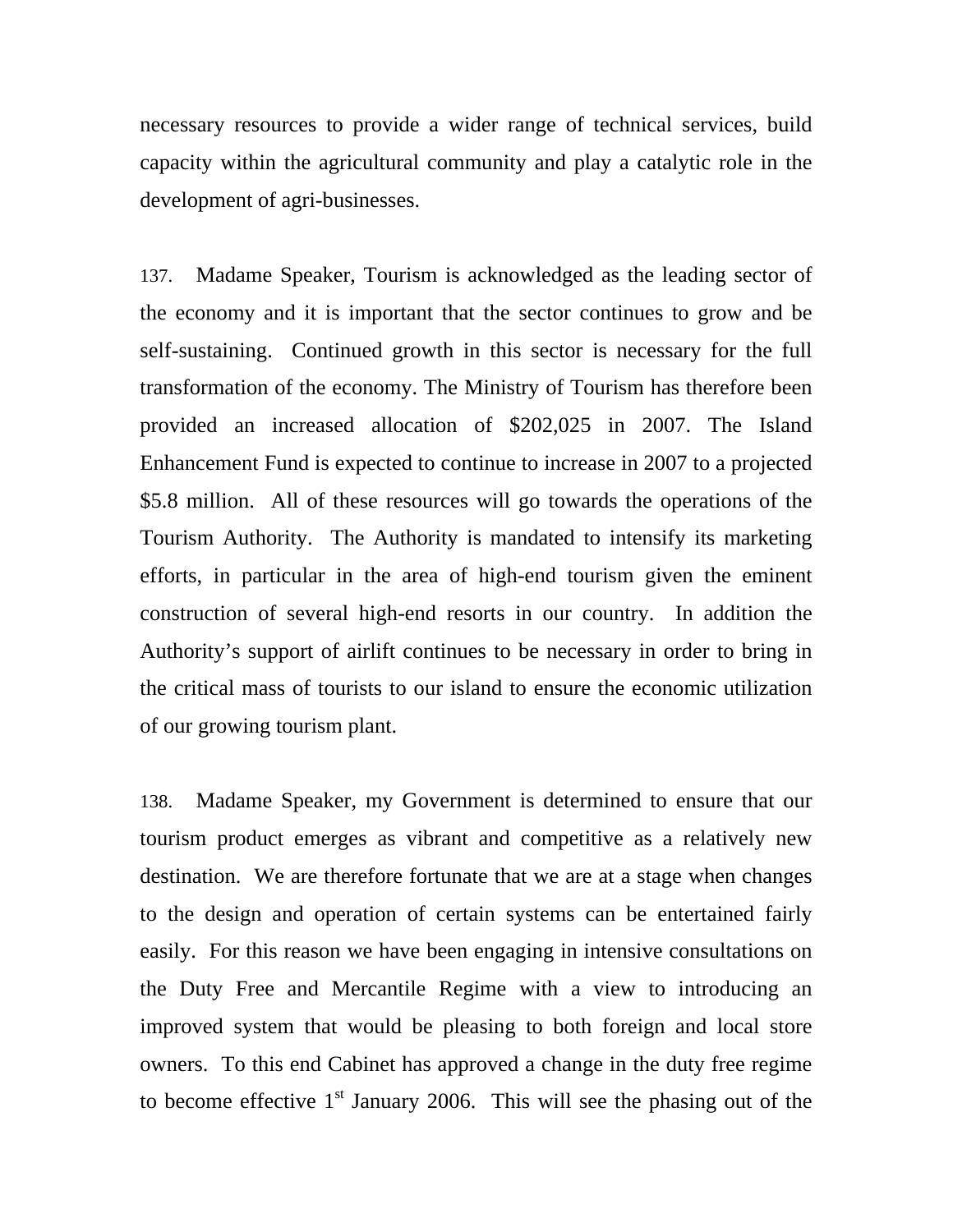Mercantile Tax system and the creation of two types of Duty Free Licences. The new system will consist of approved duty free zones, an expanded and improved list of goods and new license fees. There will be certain criteria established for the operation of these stores and a Committee will be created to monitor the regime. Details of the new system will be circulated to the relevant parties by the Ministry of Finance.

139. The Ministry of Public Works, Utilities and Posts received an increase of \$13,874,619 or 24.3% over last year. In view of the trend in fuel prices over the past years it has become necessary to provide additional funding to cover the increase in fuel costs for electricity generation. It is projected that the price of fuel will average about US\$60 per barrel in 2007.

140. The allocation for the Ministry of Education and Youth was increased by \$1,609,878 over the 2006 allocation. Consistent with the Ministry's mandate to develop the youth of our country and to improve technical and vocational education to provide the necessary skill sets being demanded in the new economy, the Ministry has been provided with additional funds particularly targeted at secondary and tertiary education. The Ministry of Education will introduce the Competency Based Education and Training (CBET) model in secondary schools, AVEC, Youth Skills and the CFB College. The Ministry will also introduce the new CXC Secondary Level Programme focused on core areas in collaboration with CXC. Additional funding is provided to implement these and other important initiatives being undertaken by the Ministry in support of the country's strategic goal to make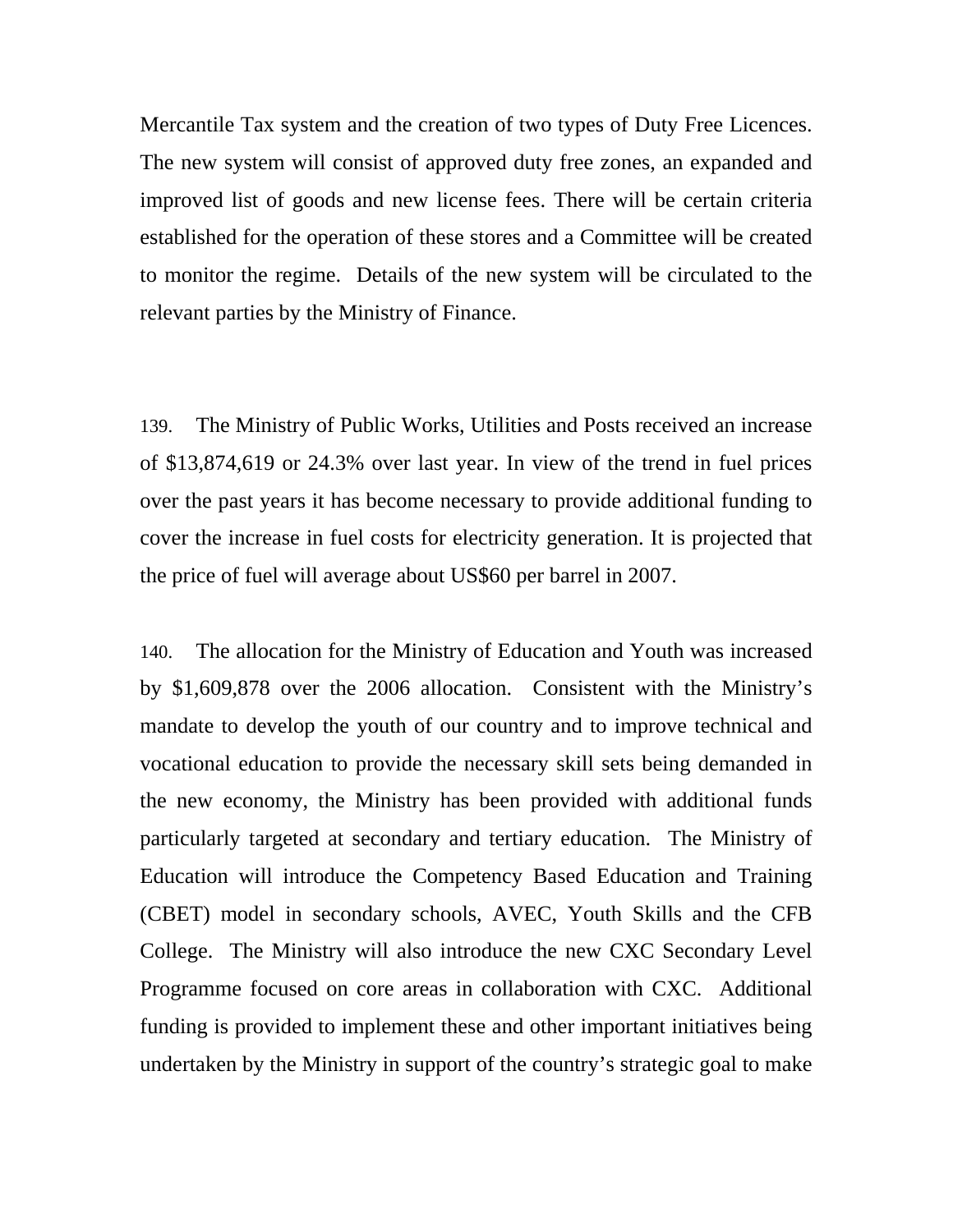our human resource development more appropriate to our particular situation.

141. Madame Speaker our advanced comprehensive system of education which is now entering its  $41<sup>st</sup>$  year continues to bear fruit as evidenced by the number of students who excel at the CXC Exams. The national pass rate for secondary schools in the CXC/CSEC at general and technical proficiency was 75% in 2006. In addition there has been a 9% increase in the number of secondary school candidates who wrote the CXC/CSEC general and technical proficiency examinations in June 2006. Indeed, the number of students entering these examinations was at a record level in 2006. Our education system has been carrying out the directive given to it by my Government, and reiterated in last year's Budget Address, to ensure that more students of varying abilities are given the opportunity to complete high school and we are very pleased by this. We want to ensure that even those students who are only capable of passing four or five subjects are provided every opportunity to complete their high school education consistent with their capabilities.

142. Madame Speaker, I am pleased to say that in 2007 we will begin to regularize the salaries of teachers, in particular the salaries of Graduate Teachers who have been indicating that they are being treated differently to other graduates in the Civil Service.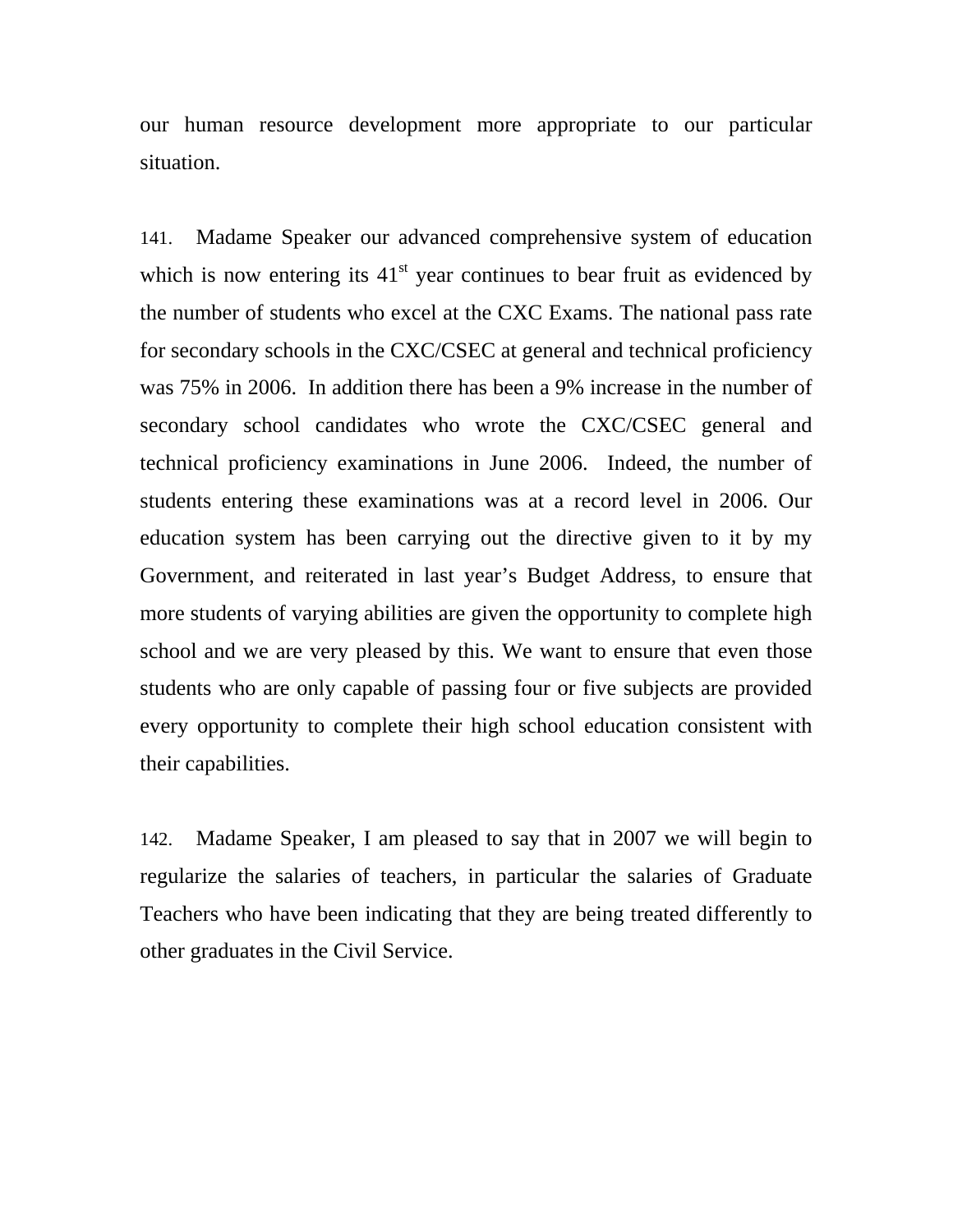### *Development Projects*

143. Madame Speaker, my Government continues to pursue an ambitious Public Sector Investment Programme that is intended to improve the quality of life of our people. To this end we have strategically selected a mix of capital projects aimed at promoting economic growth and development and to satisfy the growing demand for adequate infrastructure

144. In 2007 the Government intends to concentrate resources on the transformation process while at the same time completing vital capital projects which are ongoing. Accordingly a project for institutional strengthening for social and economic development will commence in 2007. This comes out of the realization that the transformation of the economy will pose a massive challenge when we consider the level of resources, both physical and human which would be required to carry out such a task. We will therefore require a great deal of institutional strengthening and building of capacity in the area of planning, coordination and implementation of the economic transformation. This project is expected to provide the resources necessary to establish the recommended organization structure for managing the transformation process. This organization structure includes A Cabinet Committee on Finance and the Economy; An Inter-Ministerial Technical Committee on National Transformation, the Coordination and Policy Unit within the Ministry of Finance Sustainable Development Information and Technology as well as the implementing agencies within the Central Government, Other Public Sector Agencies, the Private Sector and Civil Society.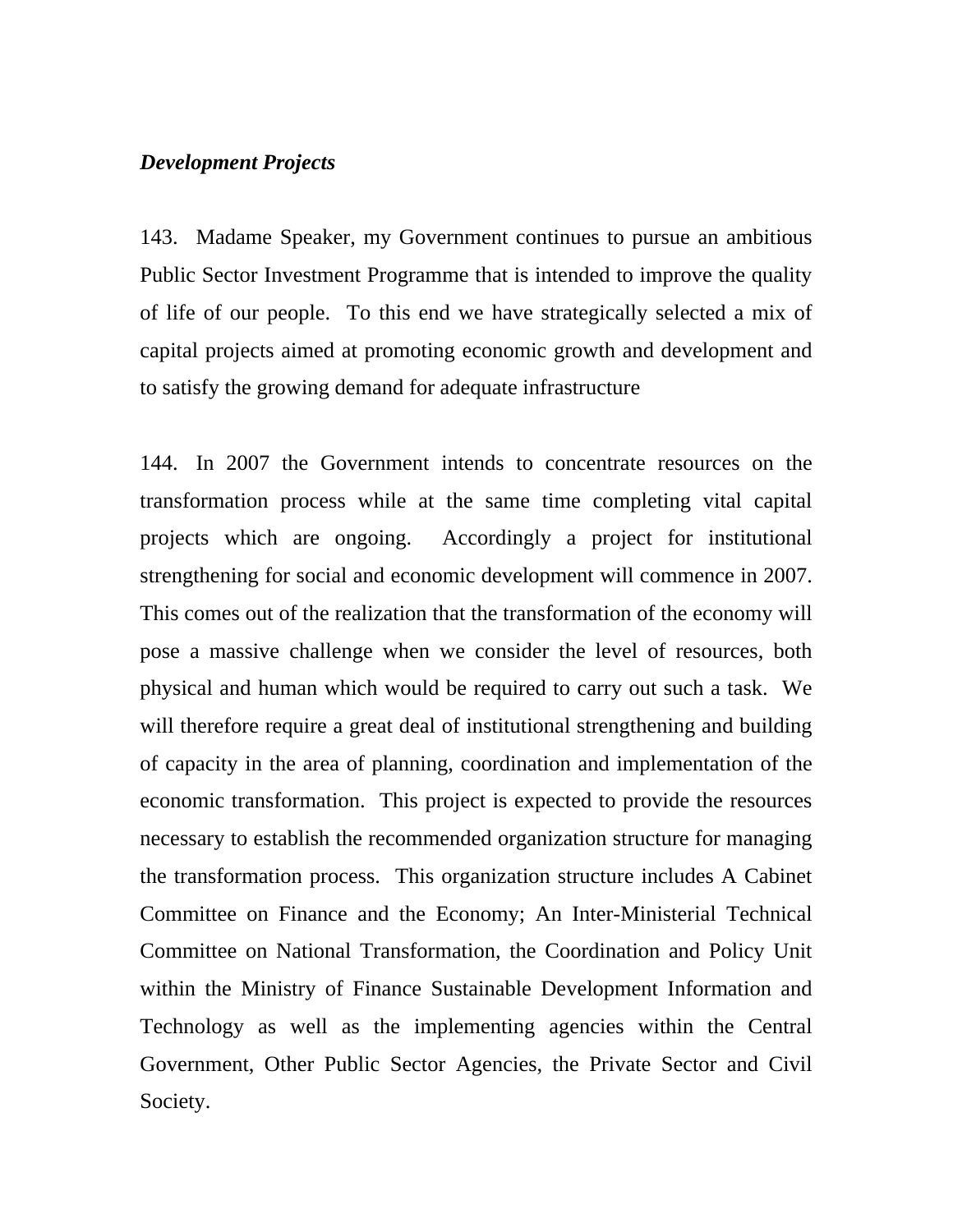145. Madam Speaker, the need for leadership of this economic transformation cannot be overemphasized. We will in effect be sailing in unchartered waters being the first ACP country to make the firm decision to exit sugar manufacturing as a result of the change in the sugar protocol. My Government wishes to clearly express its commitment to the change process and will be actively involved in guiding our beloved nation on the path to our new economy. We will be developing policies to guide the process and programmes to operatioanlize these policies. I am confident that with all of us working together we will successfully achieve the social and economic transformation that we envision is necessary for our survival after sugar.

146. In keeping with the Government's strategic objective to foster the creation of a knowledge society through the development of ICT, we plan to strengthen the planning capacity of the Technology Department through the development of the ICT Cooperation Centre and the ICT4EDC projects. It is estimated that these two projects will cost over \$10 million in total over a period of time. However for 2007 we expect to spend \$2.7 million of which the major portion would come from development aid.

147. Madam Speaker we must continue with our social development programmes if we are to sustain the gains that we have made in this area as reflected in our position in the United Nation's Human Development Index. In keeping with our commitment to invest in our people we have allocated \$6.9 million in 2007 towards the furtherance of a number of social and community projects. Of this amount \$3.2 million will come from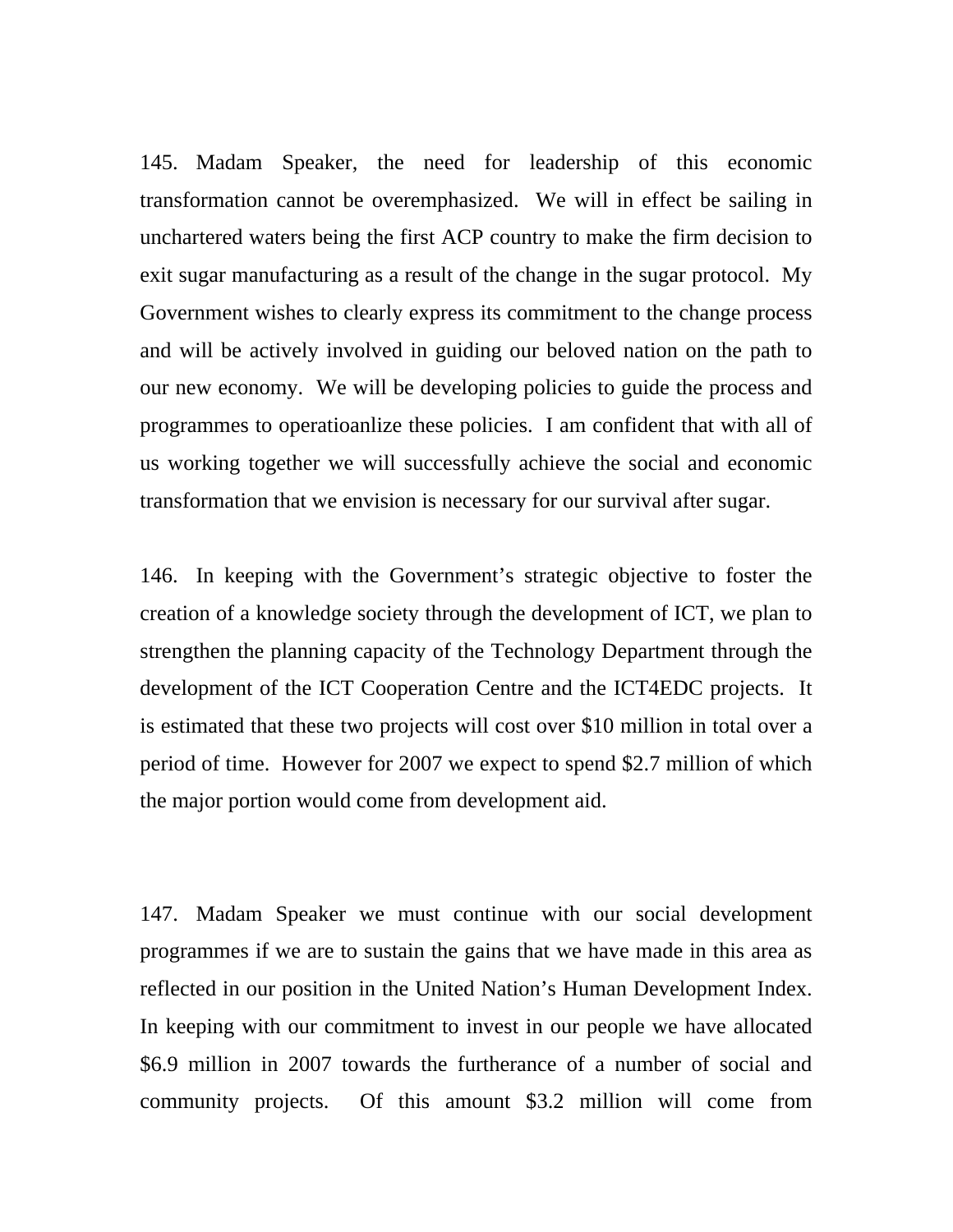development aid. The projects which we will work on include the Child Development Projects which are being financed mainly with resources from the Caribbean Development Bank and the Republic of China, Taiwan, repairs to several schools, upgrade of alleys, the Shadwell Road Project and the purchase of equipment for community centers.

148. Madame Speaker, Cricket World Cup 2007 will be one of the highlights of our 2007 economic activities. In this regard the preparation of our country to host ICC World Cup matches in March 2007 is well underway and must be completed on time. We have therefore included the requisite amounts in the budget to facilitate the completion of the Cricket Stadium and the Overlay as well as Security Training in preparation for the event. We have secured development aid amounting to \$4.9 million to support this project in 2007. In addition because my Government sees sports as an important part of national development particularly as it helps to build young people who are well rounded and disciplined, we have therefore allocated an additional \$6 million to the development of other sporting facilities outside of Warner Park. In addition \$10 million in development aid will go towards the construction of an international track.

149. Madame Speaker, we will continue with the Electricity Improvement Project as well as to build and install a new generator and upgrade the powerhouse buildings in an effort to ensure that we continue to have a reliable electricity supply which is critical to our development. As economic development occurs the demand on the generating capacity of the Power Station will increase. Recognizing this we must continue to enhance and upgrade these services despite the high cost.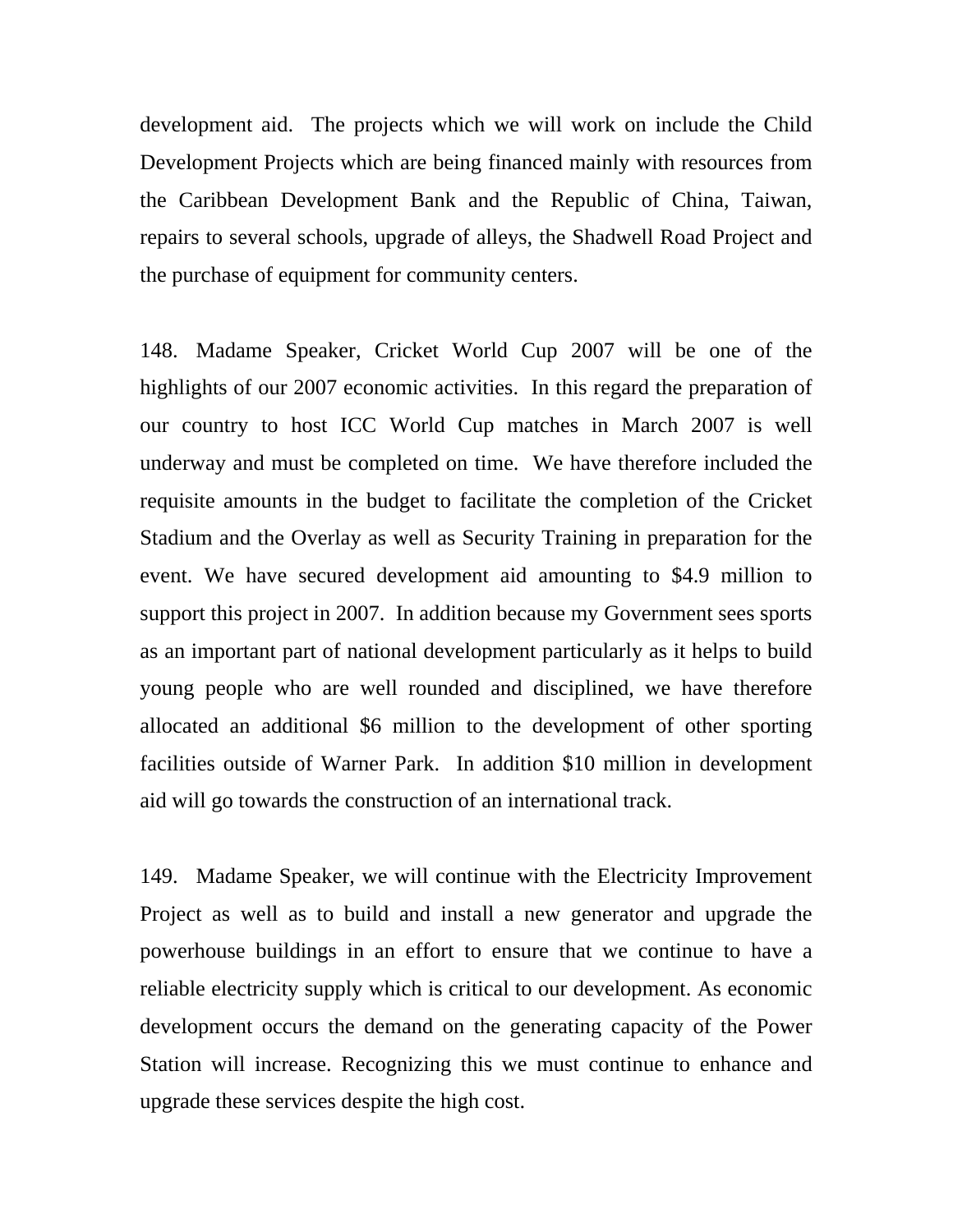150. Madam Speaker, infrastructure development is critical to the development of our economy. Recognizing this, my Government has been aiming to ensure that our road network is adequately maintained and that new routes are added to prevent traffic congestions and other hazards which serve to interrupt economic activity. To this end work on the West Basseterre By-pass Road has commenced in 2006 and will continue in 2007. An amount of \$8.5 million has been budgeted for this project in 2007. In addition other road improvement works will continue in 2007 to ensure maintenance of the infrastructure.

151. Madame Speaker, We have been emphasizing the importance of our youth in nation building and this has been demonstrated by the resources which have been allocated to projects which will cater to the needs of our young people. The amount of resources allocated specifically to capital projects for education and youth activities in 2007 is \$12.9 million. This amount includes \$4.7 million in Development Aid. Of course these projects which specifically relate to youth do not include projects already outlined for other areas such as sports which will also benefit our youths. These funds will be used in projects such as the upgrade of the school meals kitchen, repairs to the Newton Ground Primary School, renovation of the Basseterre High School auditorium, the health sciences lab at the CFBC, the upgrade of AVEC, repairs to air condition units at the CFBC and towards the completion of the Basic Education Project and the Secondary Education Development Project which includes the Saddlers Secondary School.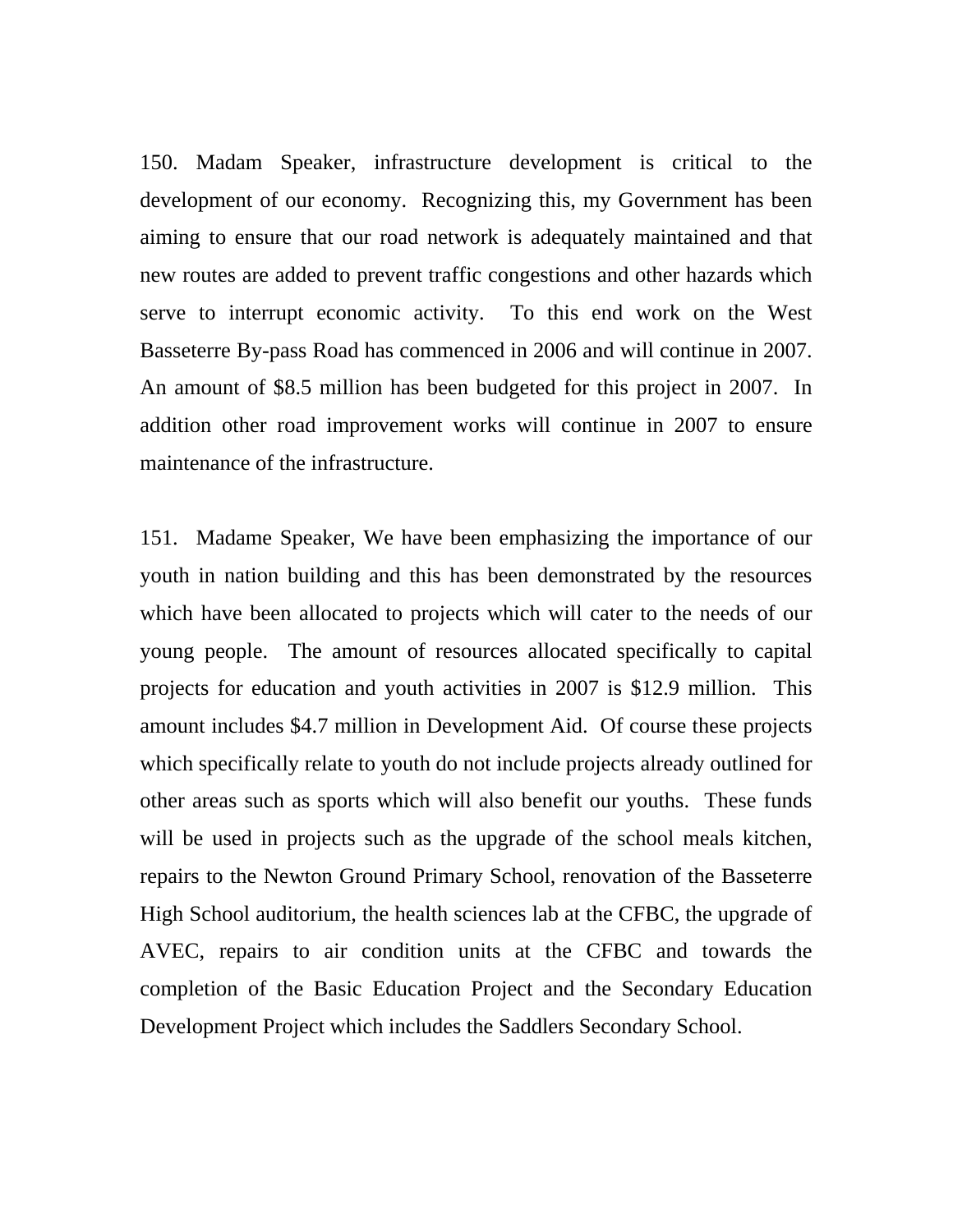152. Madam Speaker, an amount of \$6.8 million has been provided for the Ministry of National Security, Immigration and Labour to undertake capital projects in 2007. Of this \$1 million represents development aid. These projects are intended to upgrade the facilities which are provided to those who are charged with maintaining law and order in our country. We expect to purchase additional protective gear and operating equipment, CCTV surveillance and traffic management system, refurbish certain police stations and the Defence Force barracks, support the expansion of the Canine Unit and begin the design and construction of certain police stations. We expect to also support the fire and rescue services with vehicles and equipment which are necessary for their operational efficiency and safety.

153. Madam Speaker we continue to intensify our efforts at agricultural diversification as this has become strategically more significant given the closure of the sugar industry and given our goals for food security. This is why funding is provided for the Agricultural Diversification Project, the construction of the Old Road fisheries complex, intensive cattle production, expansion of the Basseterre abattoir and purchase of vehicle for the extension services. The amount provided is highly supplemented by development aid. Another important project which will be introduced in 2007 is the SSMC Asset Liquidation Project. The closure of the sugar industry has released a vast amount of resources which must be put to more productive use. This means that work must be undertaken to catalogue these assets, make valuations and prepare them for sale. Because these assets are scattered it will involve some time and effort to bring them to market. We must ensure that these assets are not misused in any way because they form part of our national heritage.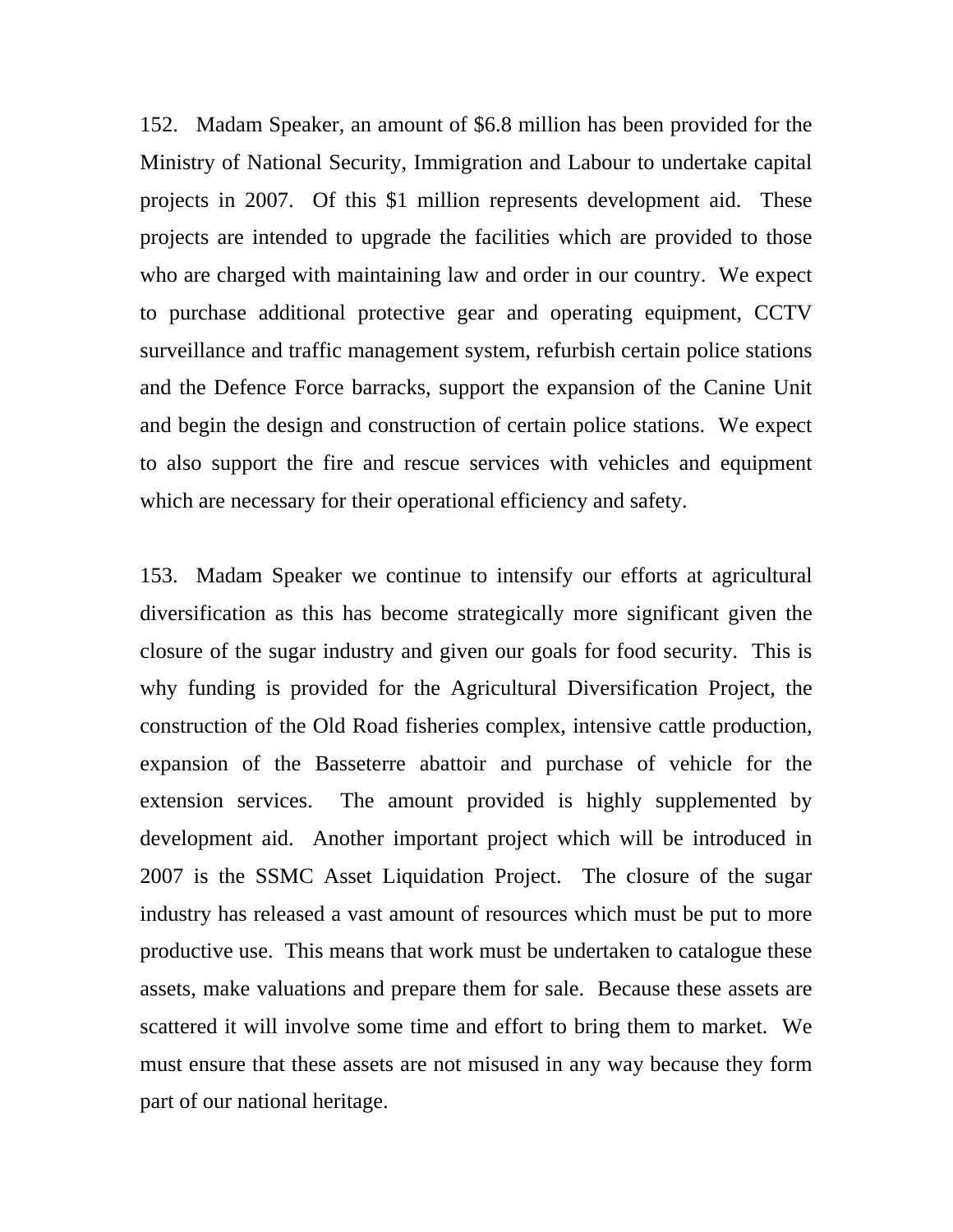154. Madam speaker HIV/ AIDS continues to pose a serious threat to our populace. Therefore its prevention and control must be a high priority for the government and people of this nation. To this end the HIV/AIDS Prevention and Control project will continue to be executed in 2007. This project includes the reconstruction of the Pogson Hospital and the provision of a range of health and medical services including control and prevention of HIV/AIDS. We will also continue the HIV/AIDS and Control Project to complement our already extensive range of activities aimed at promoting healthy life styles. This project is estimated to cost \$14.9 Million in total. Our concentration on the promotion of healthy lifestyles is not limited to HIV/AIDS however. We will strengthen the capacity of the Health Promotion Unit so that it is better able to tackle the root causes of the chronic Non-communicable Diseases such as Diabetes, Hypertension, Heart Disease and Cancer.

## *Fiscal Measures*

155. There is no doubt in my mind that this budget, with its great potential to empower our people and transform our economy, deserves the full financial and moral support of our people. It demonstrates that even in very challenging times, even after the loss of an industry that has been the bedrock of our economy for centuries, my Government is able to chart a course which will take us through a sea of challenges and obstacles, and bring us to an isle that is even more peaceful, stable and progressive. But the success of this budget requires the unswerving support of all of our citizens.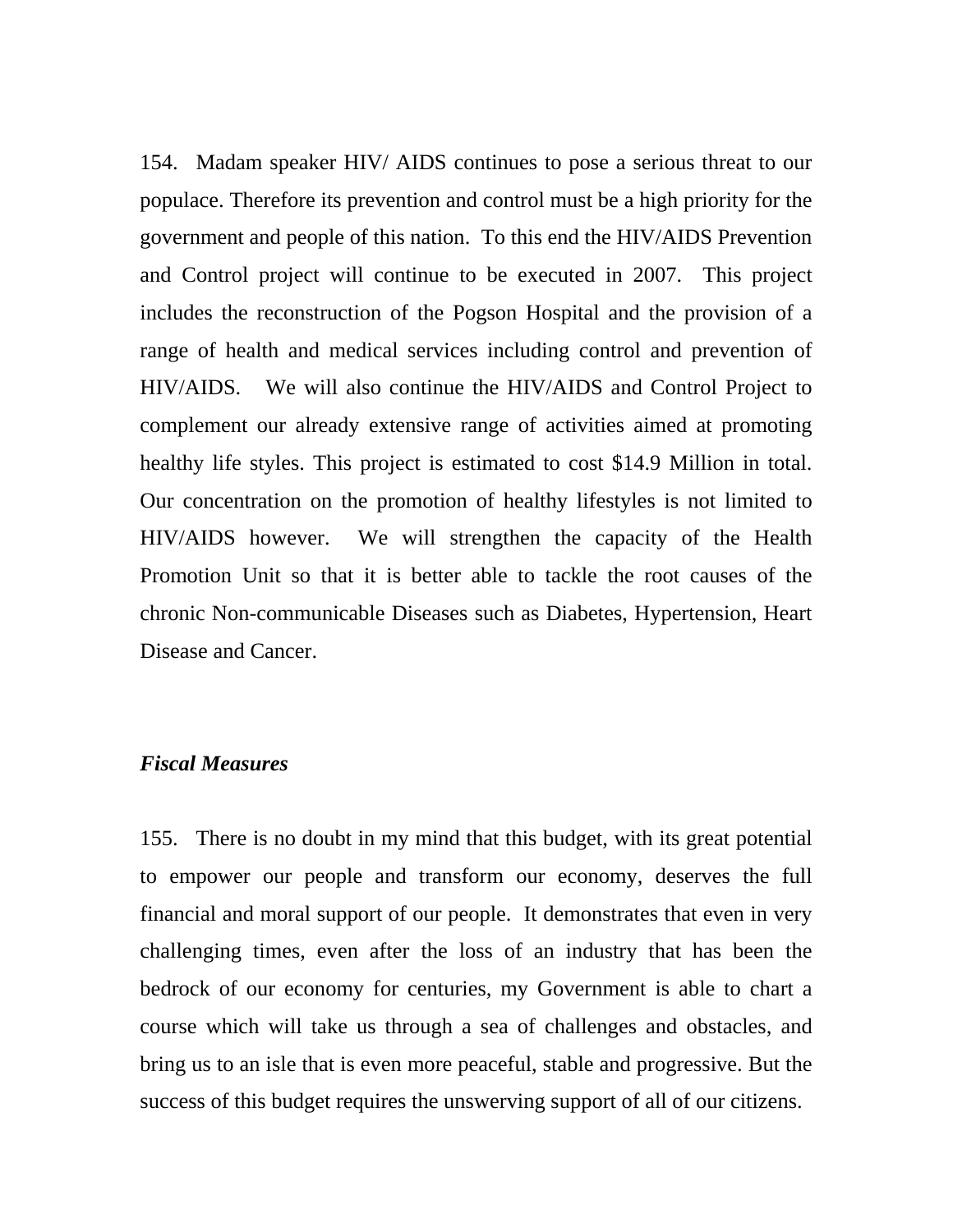156. It requires that we continue to work hard and to grasp opportunities for advancement and wealth creation. It requires that we all take an active interest in the welfare of our young people and of vulnerable groups among us. It requires that we build enterprises that are competitive and that can hold their own in domestic, regional and global market. It requires that we make full use of the impressive and expansive array of social and economic infrastructure that my Government has put at our disposal to transform our economy and create a better quality of life for everybody in this beautiful Federation of ours.

157. Madame Speaker, it requires that we obey the laws of this Federation, carry out our civic duties, and pay our taxes. Indeed, I have faith in the willingness of our people to pay the taxes that they are required by Law to pay. The dramatic increases in our revenue over the years testify to this. **I AM THEREFORE PLEASED TO ANNOUNCE THAT FOR 2007 MY GOVERNMENT WILL IMPOSE NO NEW TAXES.**

158. I have outlined to you the tremendous progress that we have made in improving the administrative capability of our Revenue Departments. This process will continue and we believe it will generate the resources required during the course of next year to fund the ongoing operations of the Government and to make a significant contribution to the financing of the capital budget. Madame Speaker, as I indicated earlier, while there have been good performances in respect of nearly all Revenue Heads, the collection of property taxes requires some attention. We have moved to the market-based property tax system, and while we do not intend to increase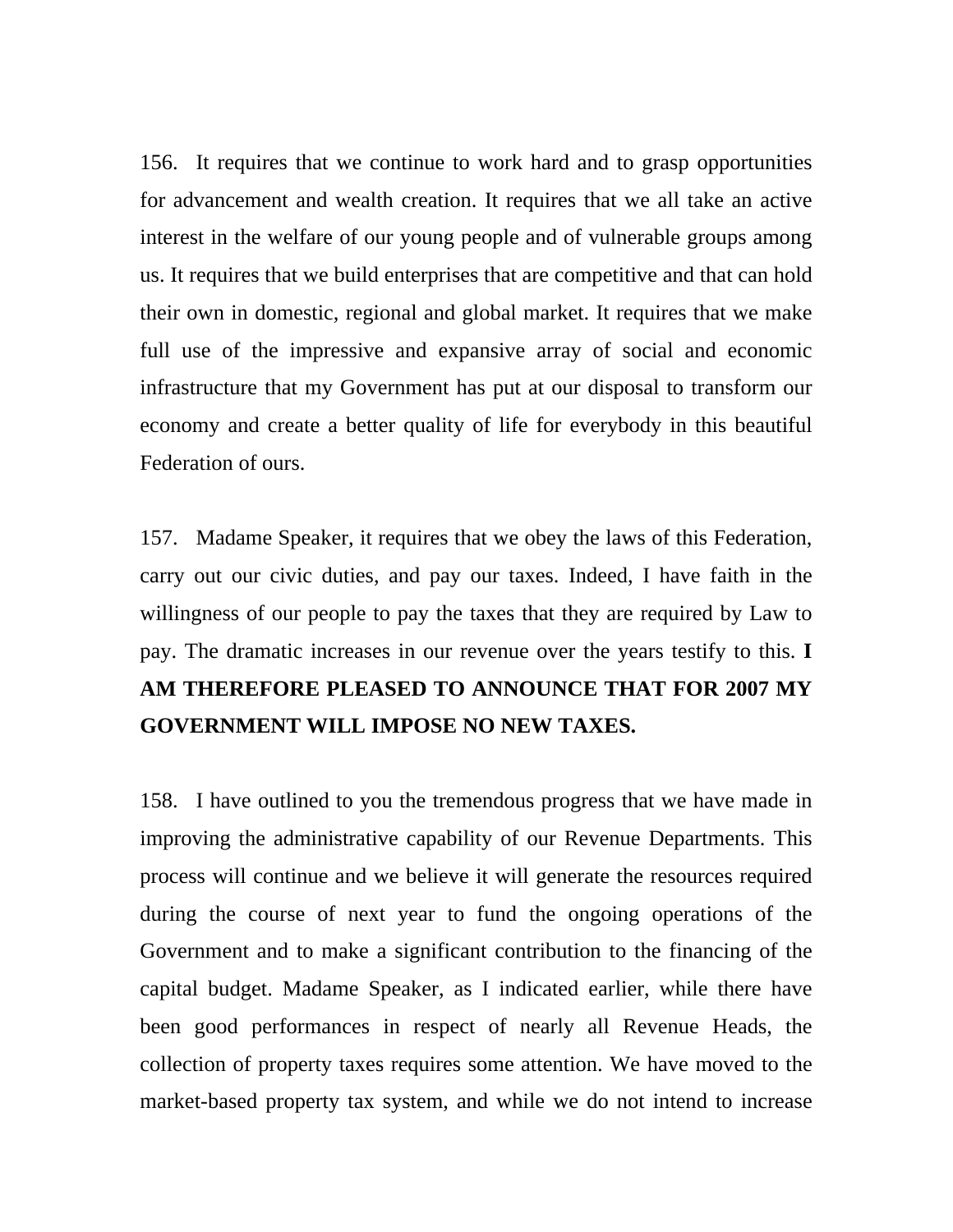the rates of property tax, we expect that the new system will capture for Government a portion of the increased property values that our creative blend of investment has been generating in this country. In particular, we will focus on the impressive villas and high-end properties that we have been attracting to this country. We believe that we must do better at realizing the returns that we are due from the heavy investment that my Government has made in Tourism, in particular.

159. Madame Speaker, my Government is also committed to the introduction of Transaction Based Taxes. As I indicated earlier, the new system that we are considering will replace a range of taxes with a single broad based comprehensive and simplified Transaction-based Tax. It will also ensure that adequate protection is given to lower income groups through appropriate exemptions. During 2007 the Government will consult further with our citizens concerning the design and scheduling of the implementation of this proposed new system. I urge you to participate fully in the consultations.

160. Madame Speaker, the impact of rising energy prices on the cost of living has been a major source of concern. We are particularly concerned about the impact of increases in the cost of living on poor and vulnerable groups. Hence, during the course of this year, we will identify a number of food items in particular, that form a critical part of the diet of our low income families and we will remove duties and taxes from such items. In addition we will impose very strict price controls on those items so that our businesses would not be able to charge excessive margins in respect of such items. In other words, what I am proposing is a partnership between the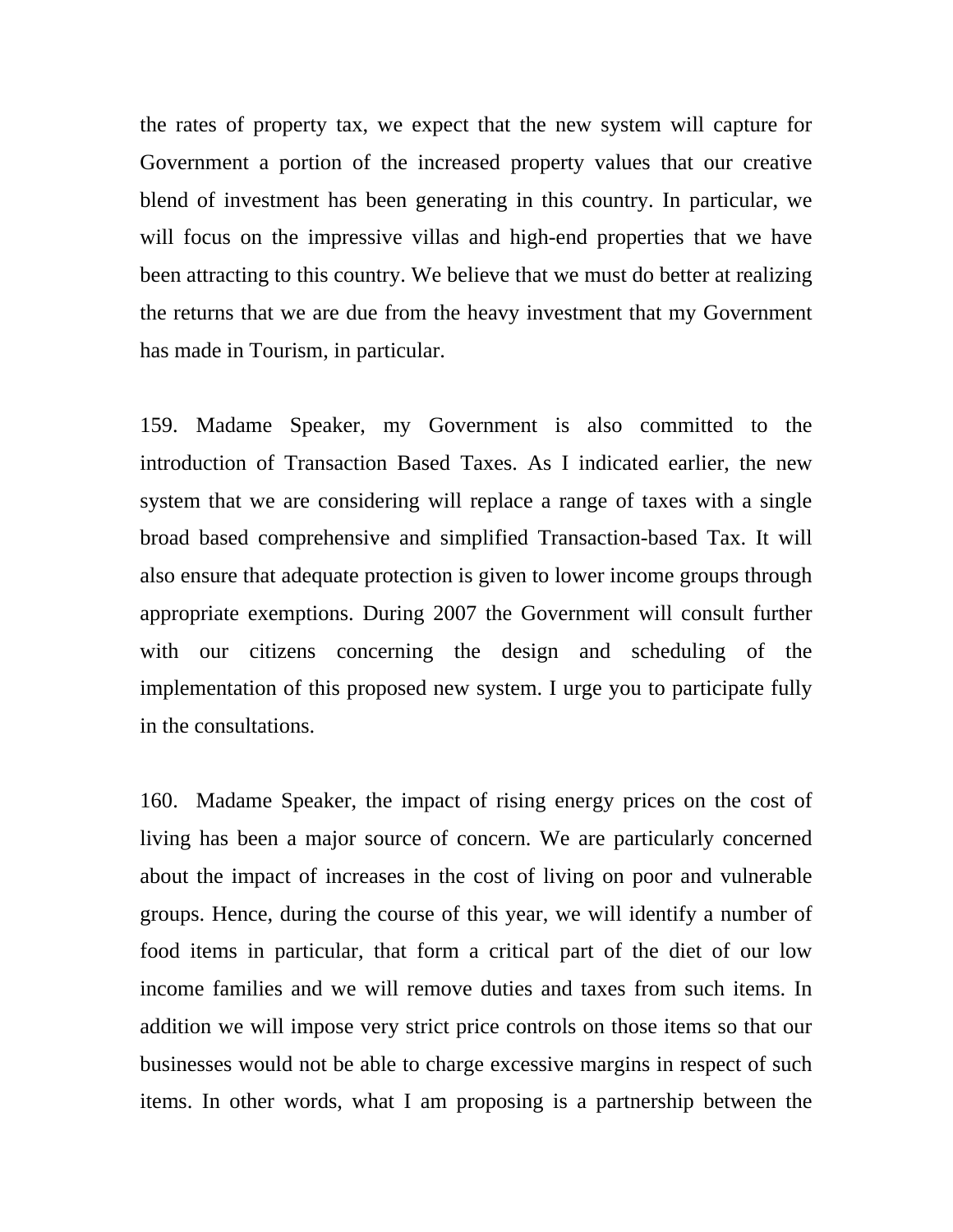Government and the private sector to protect the poor. We will give up the relevant taxes and duties and we are asking them to give up a portion of their margins in respect of this limited set of goods deemed heavily influential on the cost of living in our Federation.

## *Conclusion*

161. Madame Speaker, as we prepare to celebrate the  $200<sup>th</sup>$  Anniversary of the abolition of the Transatlantic Slave Trade, I am particularly pleased to present a budget that seeks to move forward the process of building a new economy out of the ashes of the plantation-based sugar economy that was imposed upon our islands and peoples over 3 centuries ago. It is a budget that builds on the achievement of our forefathers and takes us further along the road of freedom and self-reliance by providing new avenues for our people to make a decent living outside of the sugar factory or the cane field. It is a budget that significantly advances the implementation of the comprehensive programme of development outlined in our Party's Manifesto of 2004.

162. In that Manifesto we promised to provide improved facilities for fishing in Old Road and we are well on the way to implementing a project for the construction of a modern fishing complex in Old Road. We promised to give you a reliable electricity supply and we have invested huge sums in upgrading the distribution and generating capacity of the Department. Even now we are in the process of adding new generating capacity and strengthening the management systems through a CDB project for the commercialization of the operations of the Department. I am sure that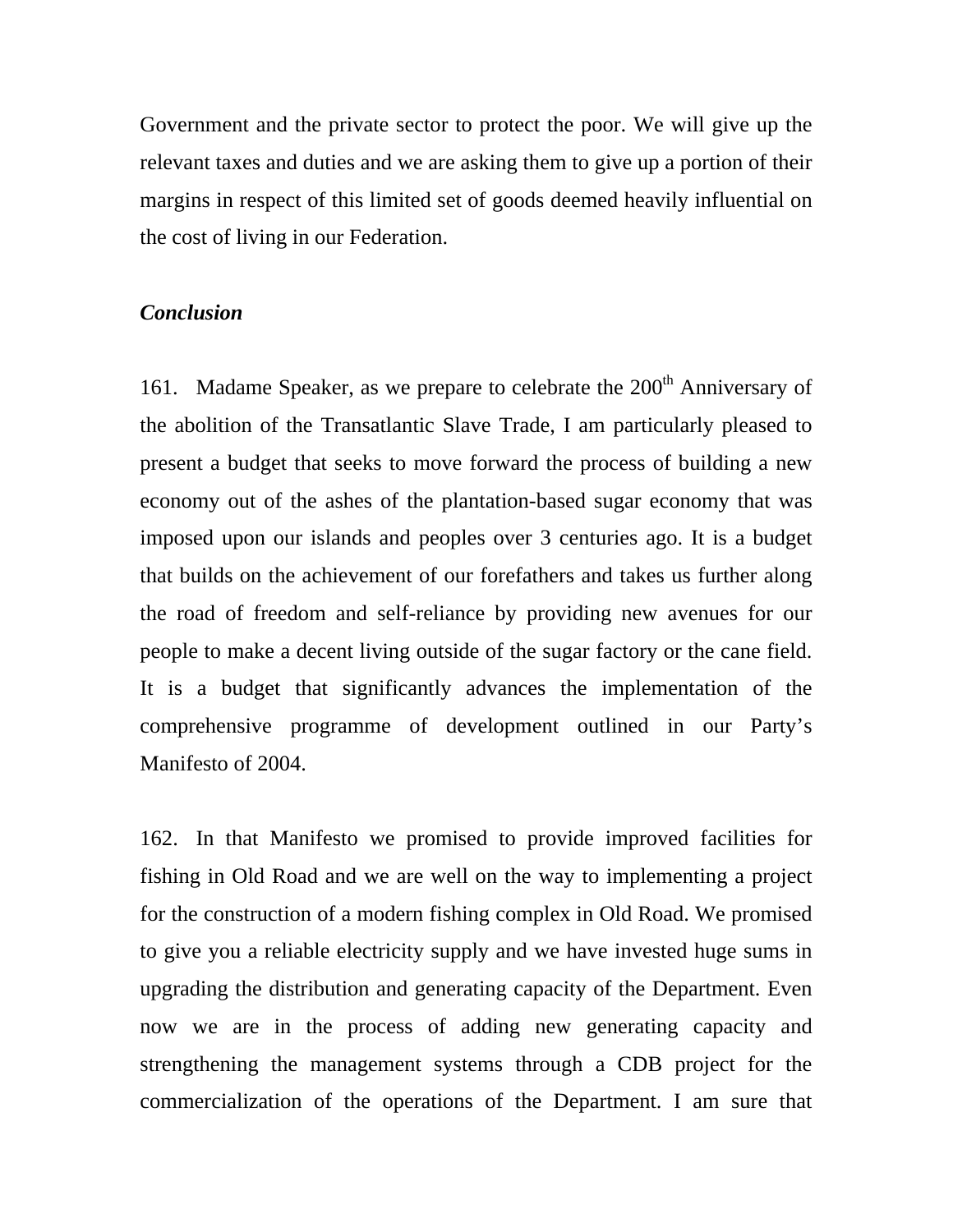everyone would agree with me that the electricity supply is far more reliable than when we issued the manifesto in 2004.

163. We promised to complete Phase III of the JNF General Hospital. Today, Phase III is not only completed but we are continuously enhancing the capacity of the Hospital to treat a variety of diseases and ailments through the use of state-of the-art medical and diagnostic equipment. We promised more lands for housing and our newly released Physical Development Plan allocates generous plots of lands for housing. This will allow for the allocation of more lands to local developers and persons interested in building their own homes at Ogees, Buckleys, Olivees, Dewars, West Farm and Dale Mountain and for the acceleration of Government's very successful low income housing project in every village and town in St Kitts.

164. We promised security of tenure to Non-establishment Workers and they have been provided letters from the Human Resource Department (formerly known as the Establishment Division) guaranteeing them more secure employment. Moreover, starting in the first quarter of next year, all government workers would be entitled to receive appropriate retirement benefits and new rules will be introduced that will obliterate the distinction between established and Non-established Workers. We promised Electoral Reform and we have pursued it in a most transparent and consultative manner. Every citizen has been afforded the opportunity to share their views and to influence the reform process. We have promised the establishment of the Office of the Ombudsman and the 2007 Estimates now makes provision for the creation of that Office. Moreover our Legal Aid Clinic which is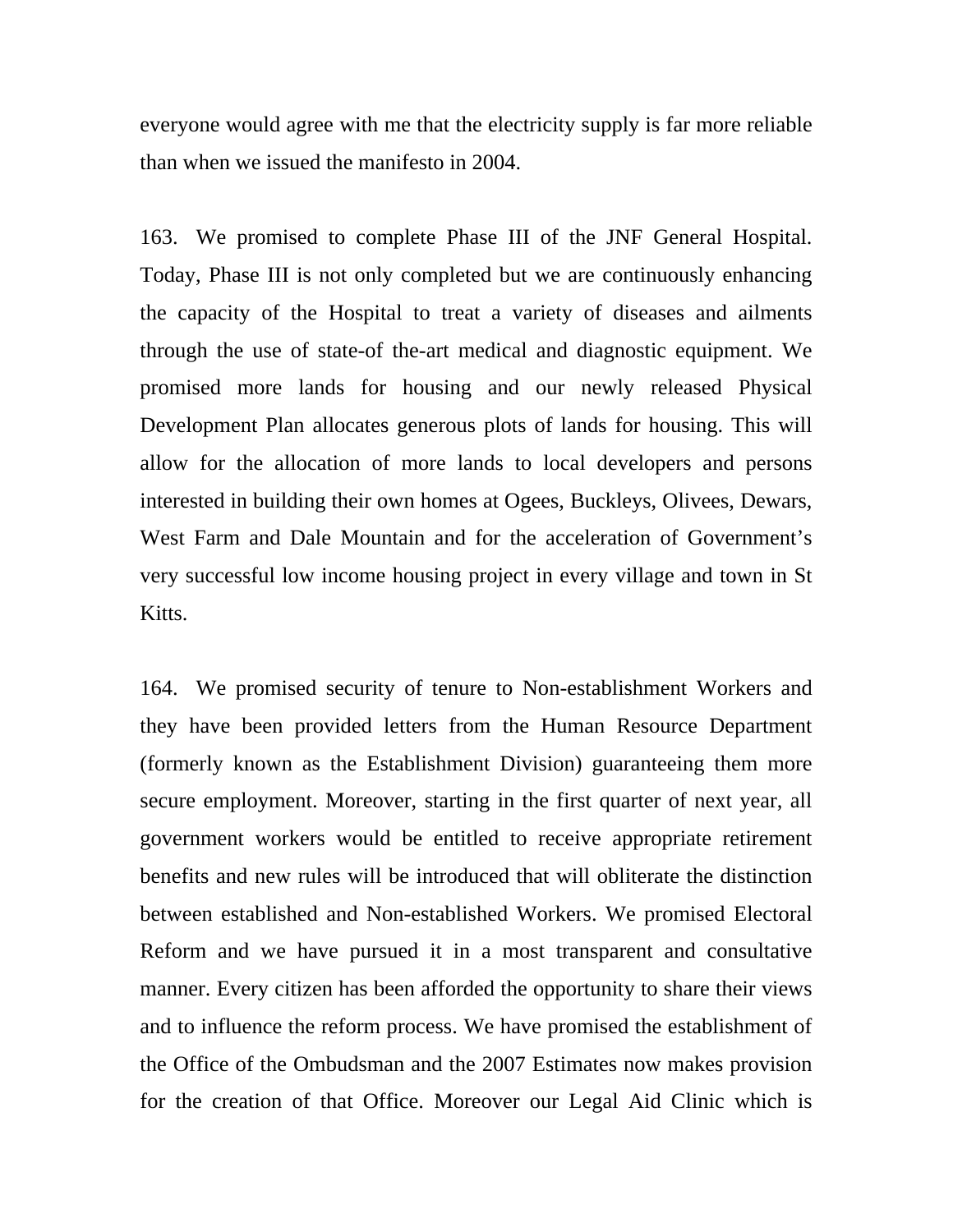critical to protection of the legal and constitutional rights of lower income persons is now fully operational.

165. Madame Speaker, I can go on and on, but I need not go any further. It is clear that we are a caring Government that keeps our promises. We treat as sacred the undertakings we give to our people in our Manifestoes that we present to them when we offer ourselves as candidates in General elections. We know there is still much to be done in respect of the mandate given us, but I am sure that our people are satisfied that although we are not even half way through our most recent 5-year term in office, we have made valiant progress in the midst of many challenges and difficulties. We can assure you that we will continue to press hard on the wheels of progress and carry out our mandate for growth, development and human advancement.

166. Madame Speaker, this budget has been crafted with young people at the forefront of our minds. The excellent growth we have achieved is associated with a dramatic expansion in the employment and entrepreneurial opportunities that would be available for all of our people but for our unemployed young people in particular. And there is even more to come. We have seen the great difference that the Marriott Hotel has made to our landscape. But Marriott will contribute even more through expansion of its facilities through the Marriott Vacation Club International to accommodate time share operations and the addition of a water theme park. In addition there is a wide range of important projects to be implemented shortly. Kittitian Heights, La Vallee Greens, Potato Bay, and Belmont Development are already in progress and we expect that during the year work will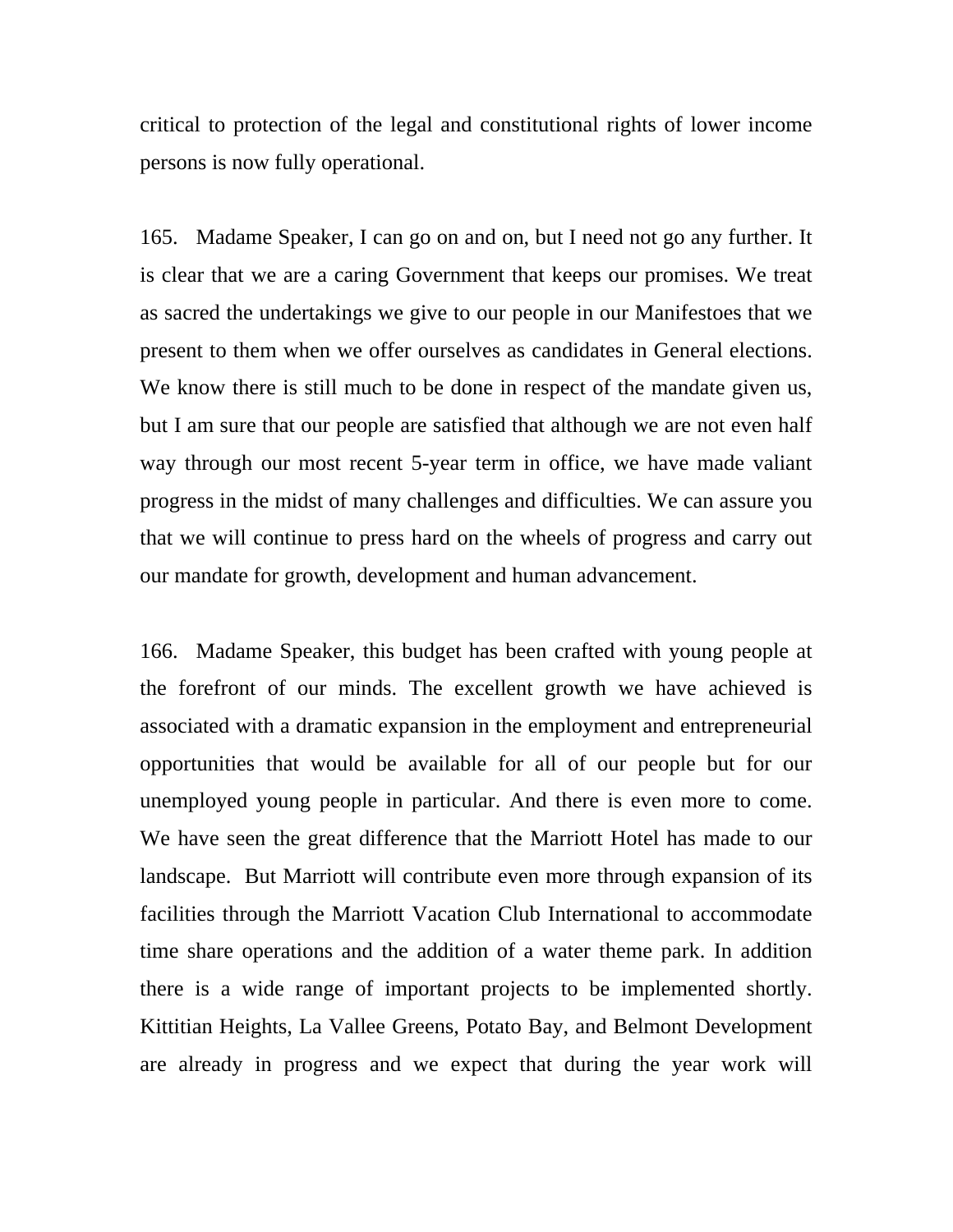commence in respect of a Ritz Carlton, the expansive Auberge Firesky project on the Southeast Peninsula, and Ocean Edge.

167. I implore our citizens, including our young people, to grasp every wealth creation opportunity that is generated through the implementation of these and other public and private sector projects designed for the economic transformation of our land. This budget makes provision for the usual community centres, sporting complexes, educational facilities and youth at risk projects that are specifically geared to the needs of young people as part of our Social Transformation Agenda. I am persuaded that we must ensure that the needs and aspirations of young people are taken into account in all aspects of our economic and social life. That is why we will ensure that young people get their fair share of the lands that are distributed or sold by Government. We will ensure that the new IPA specifically address the needs of young people and help to prepare them to take their place in the private sector as leading entrepreneurs. We will also ensure that they are given adequate access to the Empowerment Fund and to the resources of the Development Bank. Our motto must be "National transformation through youth empowerment"

168. Madame Speaker, the Nevis Island Administration will implement its own budget in a manner consistent with the constitutional rights that they enjoy and that are appropriately entrenched. However, the people of the island of St. Kitts and of the island of Nevis share the same aspirations for advancement and encounter the same difficulties and constraints. I, am therefore delighted that in our recent joint meeting of the Cabinets of Federal Government and the Nevis Island Administration we established a formal